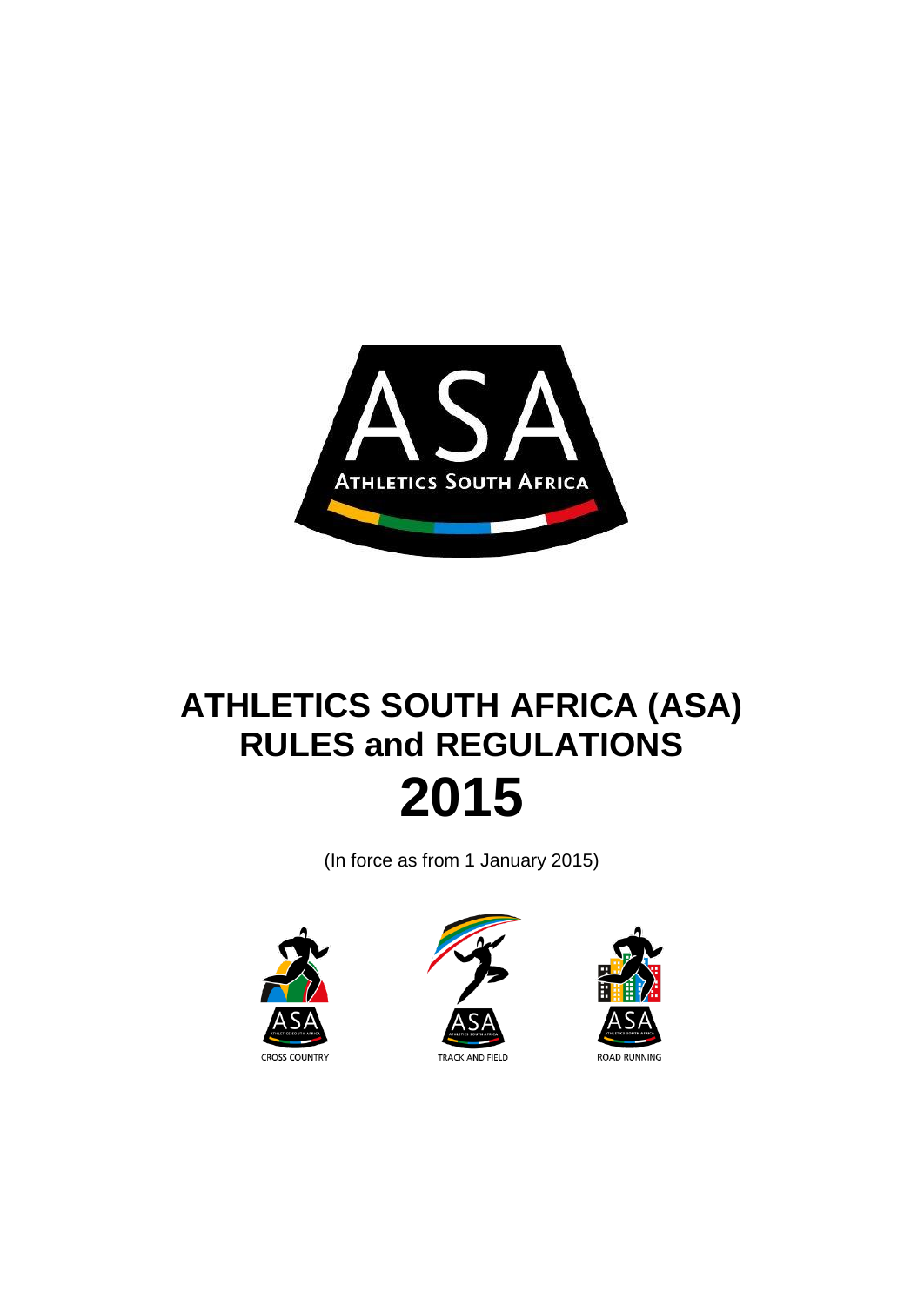# **TABLE OF CONTENTS**

| Rule 1:            | Competitions at which the Rules shall apply5      |
|--------------------|---------------------------------------------------|
| Rule 2:            |                                                   |
| Rule 3:            | Advertising and Displays during Competition 6     |
| Rule 4:            |                                                   |
|                    |                                                   |
| Rule 5:            | Restriction of Competition to Eligible Athletes 7 |
|                    |                                                   |
| Rule 6:            |                                                   |
| <b>SECTION I:</b>  |                                                   |
| Rule 7:            |                                                   |
| Rule 8:            |                                                   |
| Rule 9:            |                                                   |
| <b>Rule 10:</b>    |                                                   |
| <b>SECTION II:</b> | GENERAL COMPETITION RULES 11                      |
| <b>Rule 11:</b>    |                                                   |
| <b>Rule 12:</b>    |                                                   |
| <b>Rule 13:</b>    |                                                   |
| <b>Rule 14:</b>    | Clothing, Shoes and Number Bibs  13               |
| <b>Rule 15:</b>    |                                                   |
|                    |                                                   |
|                    |                                                   |
|                    |                                                   |
|                    |                                                   |
|                    | SECTION V: COMBINED EVENTS COMPETITIONS  18       |
|                    |                                                   |
|                    |                                                   |
|                    |                                                   |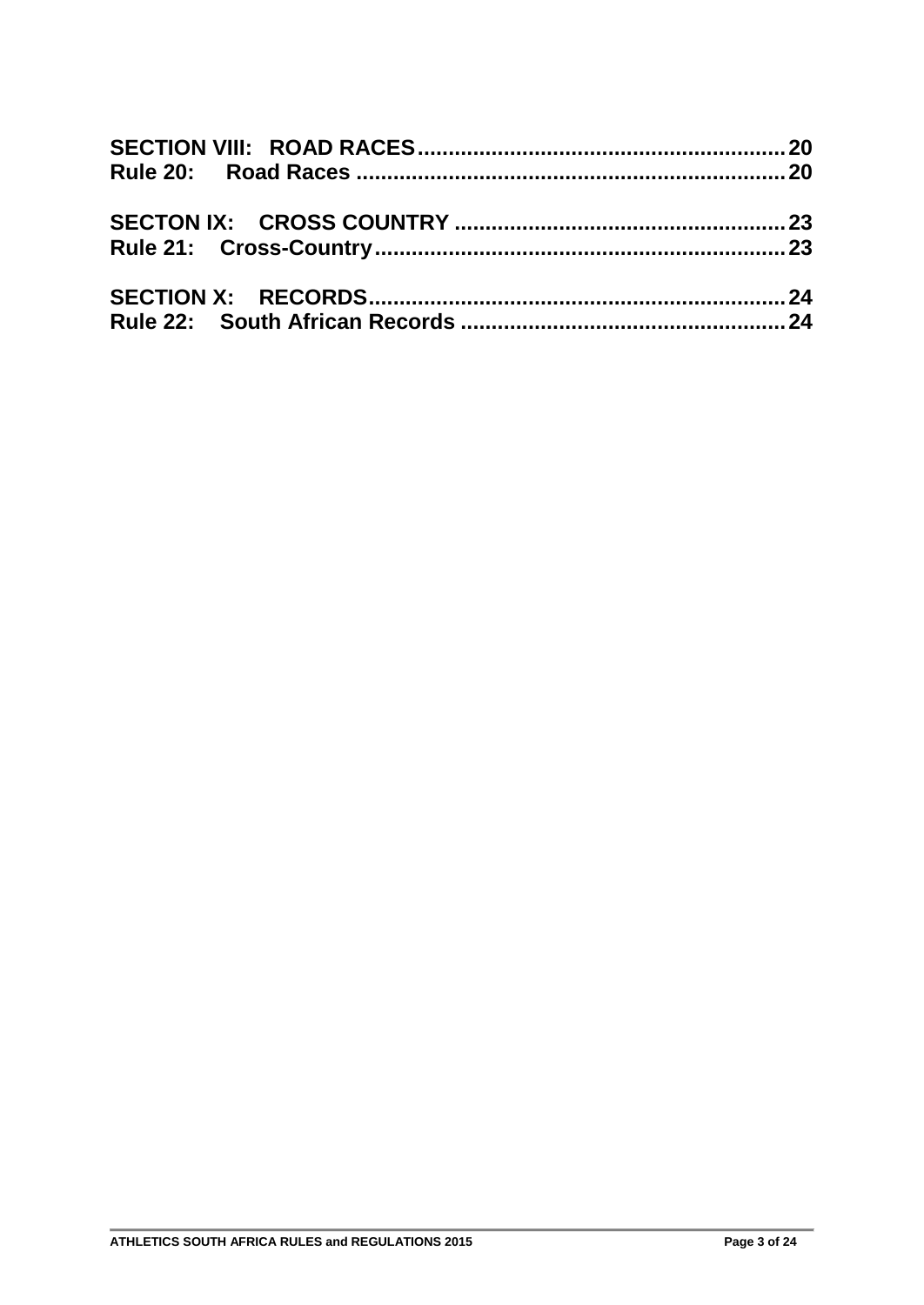# **FOREWORD**

Athletics South Africa (ASA) a disciplined member of the IAAF will implement all IAAF Rules in ASA National Championships and National and Provincial meetings.

The following shall be stated in all announcements, advertisements, programs and printed matter: "This meeting takes place under the rules of the IAAF and ASA".

Where there is a conflict between an ASA rule and an IAAF rule, the IAAF rule will take precedence.

These rules and regulations are added to the IAAF Competition Rules for implementation in South Africa only. The following rules and regulations and acts will apply and must be read in conjunction with each other.

The latest versions of:

- 1. IAAF Competition Rules
- 2. Regulations governing advertising and promotional displays at competitions held under IAAF Rules
- 3. The ASA Constitution
- 4. ASA Rules and Regulations
- 5. The IPC Athletics Rules and Regulations
- 6. The Safety at Sports and Recreational Events Act, 2 of 2010 and its **Regulations**
- 7. The Occupational Health and Safety Act, 85 of 1993 and its Regulations

# **INTRODUCTION**

The ASA Competition Rules are only applicable in South Africa for athletics meetings held under ASA Rule 1(a) – 1(d)

Any infringement of these Rules may be subject to the sanctions set out in these Rules or other action as determined from a disciplinary hearing.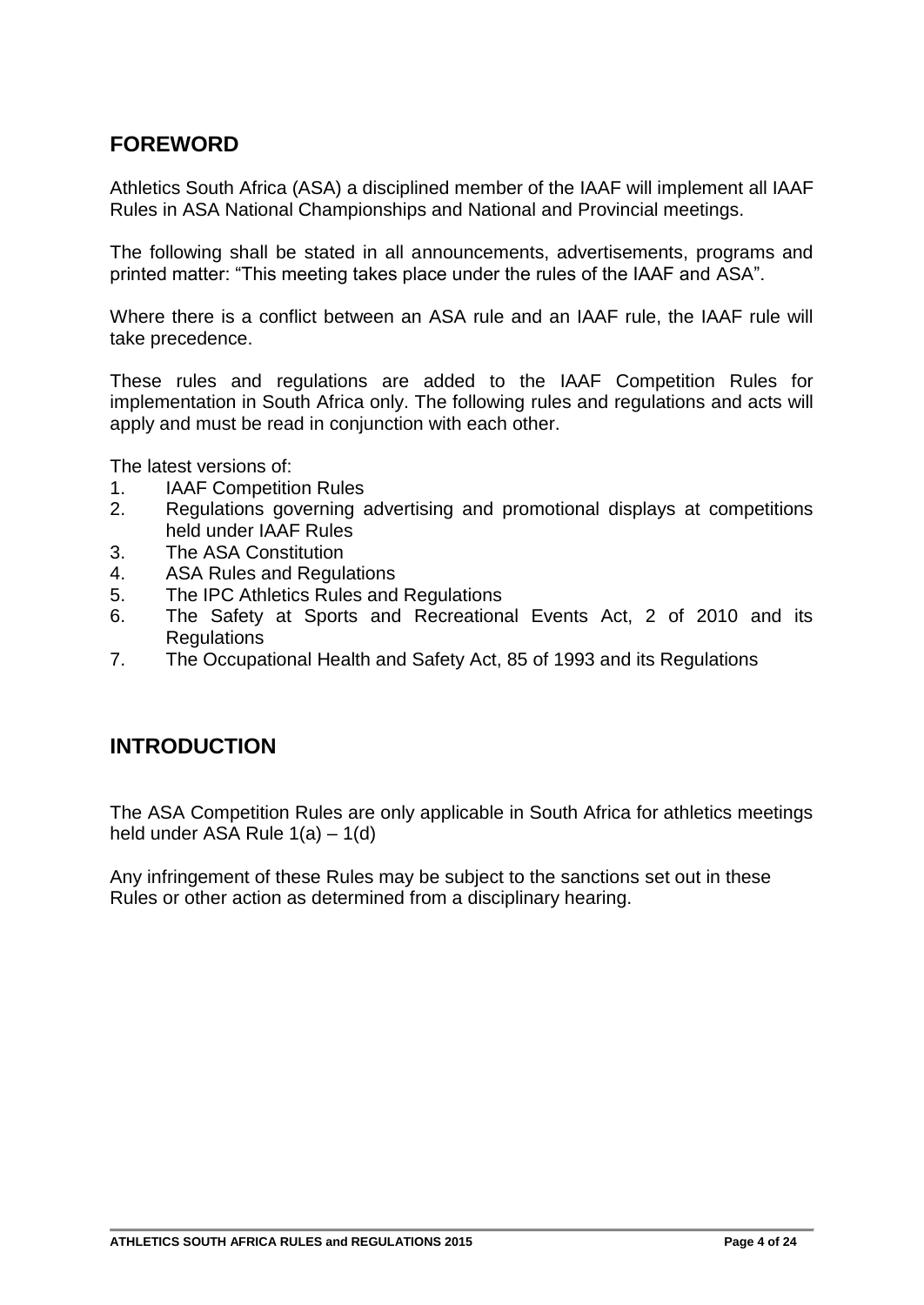# **CHAPTER 1: COMPETITIONS**

# **Rule 1: Competitions at which the Rules shall apply**

[Refer IAAF Rule 1]

- 1. At the following ASA Meetings the ASA Athletics Rules and Regulations shall apply: -
	- (a) SA National Championships
	- (b) Provincial and inter-provincial competitions
	- (c) District, zone and regional competitions
	- (d) Competitions between two or more clubs, schools, tertiary institutions, associate members and /or forces.
- 2. The Athletics South Africa athlete licensing system will apply at all athletics meetings held in South Africa.
- 3. All meetings held under the auspices of ASA must comply with the provisions of the Safety at Sport and Recreational Events Act, 2 of 2010 and its Regulations and the Occupational Health and Safety Act, 85 of 1993 and its Regulations.

# **Rule 2: Payments / Prizes at Meetings**

[Refer IAAF Rule 6]

- 1. At Provincial Championships and other meetings organised by the Provincial Athletics bodies, the host Provincial Athletics Body will legislate the prize money to be awarded at the meetings.
- 2. In a meeting organised by a club, that club will legislate as long as there is no conflict to what is stipulated in clauses 3 and 4 below.
- 3. Equal prize money will be awarded to men and women
- 4. Only South African citizens and people with permanent residence permits are eligible for team prizes.
- 5. Organisers of Road and Cross Country meetings must provide awards for all 10-year age categories (35-39 ; 40-49 ; 50-59 ; 60-69 ; 70+) before introducing awards in 5-year age categories. All National and Provincial Athletics Championships may provide recognition in 5-year age categories from 35 years upwards.
- 6. Meeting organisers shall not be allowed to withhold any award earned by an athlete if that athlete is not present at the award ceremony. Arrangements shall be made through the provincial office to forward the award to the athlete.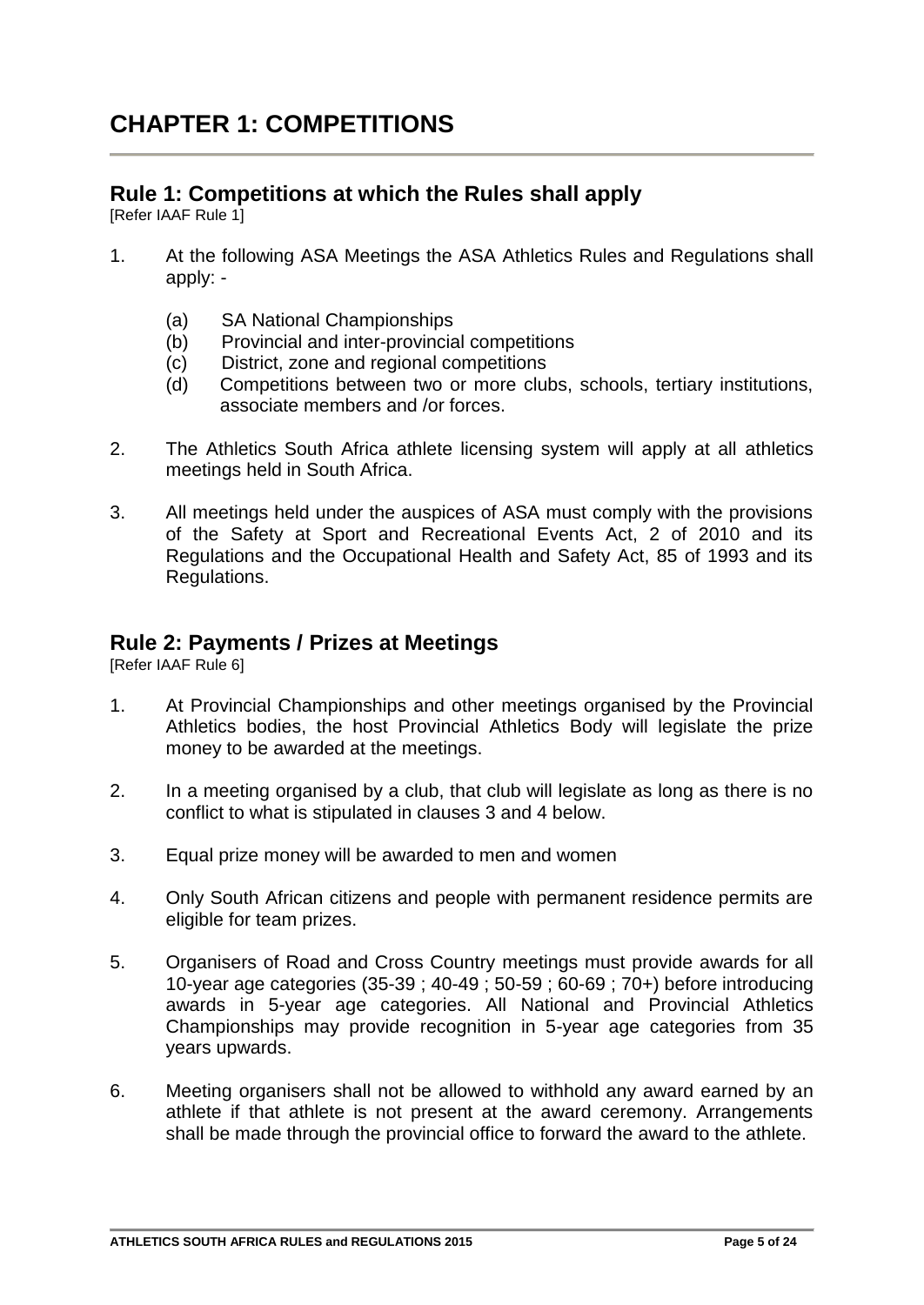7. Athletes may be required to provide proof of age before receiving age category prizes. If this cannot be done on the day of the meeting, the athlete will have 7 days to provide proof to the provincial office. Prize money should be forwarded to the provincial office where it will be kept until proof of age is supplied.

# **Rule 3: Advertising and Displays during Competition**

[Refer IAAF Rule 8]

- 1. In Meetings as stipulated in rule 1(a) to 1(d), where the meeting is sponsored, the personal sponsors of athletes and clubs participating in the meetings must adhere to the IAAF Rule 8 and the applicable ASA Rules and Regulations on clothing and advertising.
- 2. The design of the club kit must adhere to the relevant requirements of the IAAF Regulations and ASA Rule 14.

# **Rule 4: Entry Forms**

- 1. Entry forms for all meetings must have a section for ID number, or birth certificate number, or permanent residence permit number. Only South African citizens or athletes who hold a South African Permanent Residence permit should fill in this section. An act by foreign athletes filling in this section will constitute fraud.
- 2. If the section for the information required in 1 above is left blank, then the athlete will be deemed to be a foreign athlete, and he/she will be subject to IAAF Rule 4.2.
- 3. In a case where an ASA affiliated club signs a foreign athlete as a member of the club without adhering to the requirements of IAAF Rule 4.3, and the club or the athlete accepts a team prize, the athletics club concerned will be held responsible for the violation of this rule and will face disciplinary action by ASA. The athlete concerned will be reported to his/her national federation for possible disciplinary action.
- 4. Entry forms for all meetings must indicate that foreign athletes should strictly observe IAAF Rule 4.2. Foreign athletes, particularly those who hope to win any prize, should be informed that in order for them to take part in the meeting, they may require written approval (a permit) from their own federations.
- 5. All foreign athletes, particularly those who hope to win any prize, should hand over their permits (as per IAAF Rule 4.2) to the meeting organisers any time before the meeting takes place.
- 6. All foreign athletes who violate IAAF Rule 4.2 or who do not produce permits on demand will not be eligible to win any prize.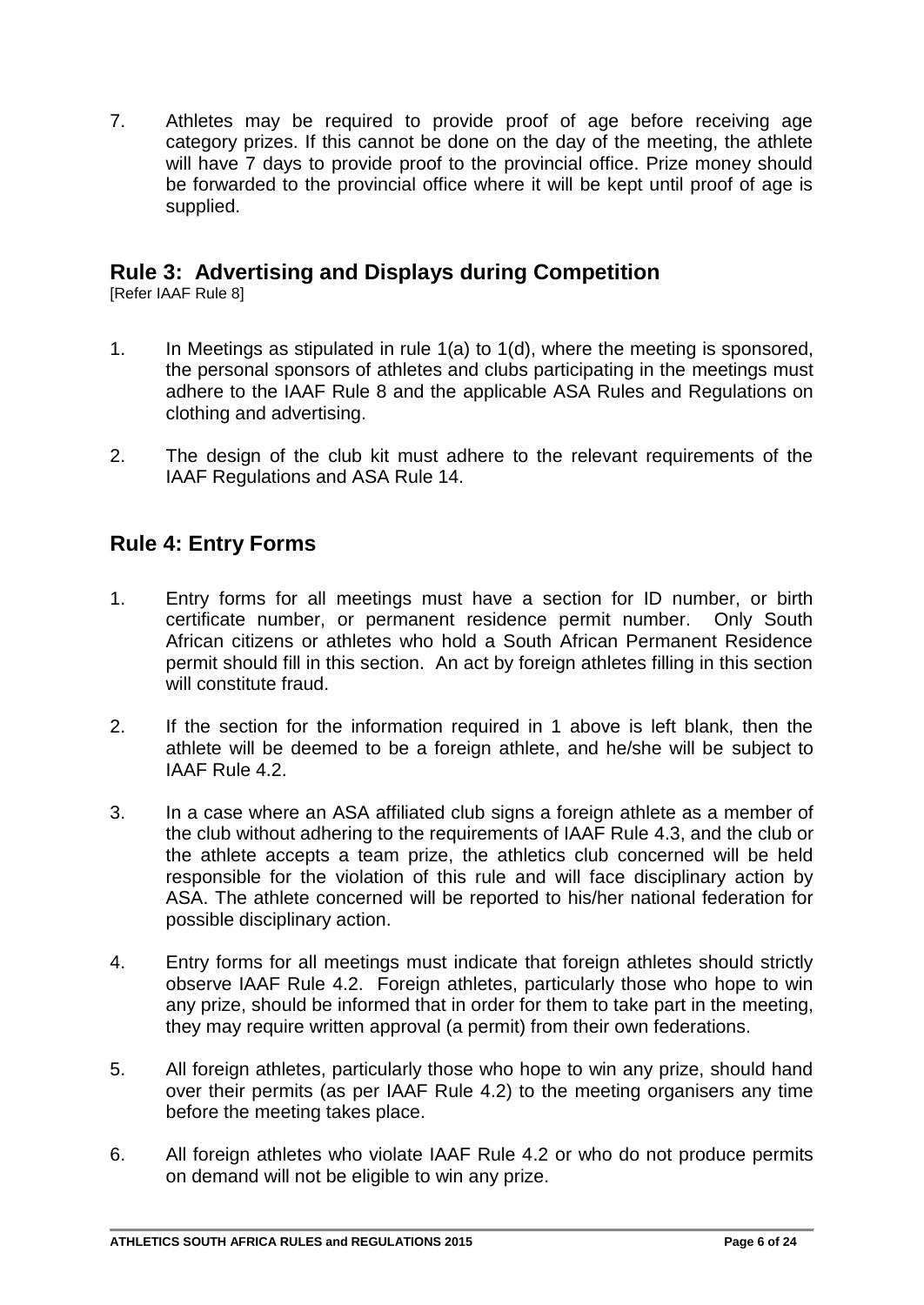7. Meeting organisers reserve the right to stop any foreign athlete who does not hold a permit required under IAAF Rule 4, from taking part in their meetings.

# **CHAPTER 2: ELIGIBILITY**

[IAAF Chapter 2]

# **Rule 5: Restriction of Competition to Eligible Athletes**

[Refer IAAF Rule 21]

## **PARTICIPATION**

- 1. Athletes' representatives negotiating on behalf of athletes must, on request, produce written evidence that they are registered with ASA and have the athlete's permission to negotiate on his/her behalf.
- 2. No club, committee or any other party may enter an athlete in any athletics meeting without the consent of the athlete concerned. All entries, properly signed, must be made in the real name of the athlete. The furnishing of false information shall constitute grounds for disqualification and disciplinary action.
- 3. Meeting organisers may not refuse entry to members of a club duly affiliated to the relevant province without just reason and prior consent of the province.
- 4. Meeting organisers may refuse an entry from any athlete on grounds of fake information, or for failing to comply with any of the conditions of entry published or advertised by the organisers.
- 5. Meeting organisers may require participants to produce a certificate from a registered medical practitioner, certifying that the participant is fit to participate in the meeting.
- 6. Wheelchair competitors may only participate if the organisers make special provision for them and in the case of meetings on the road; the relevant traffic authority has granted permission. Where prize money is offered for wheelchair athletes, the wheelchair must comply with IPC Rule 14. Eligibility of prize money will be subject to IPC classification.
- 7. The following documents will be accepted as proof of age:
	- (a) A South African ID Document
	- (b) Passport
	- (c) Birth Certificate (since 1994)
	- (d) Driver's license
	- (e) Refugee Permit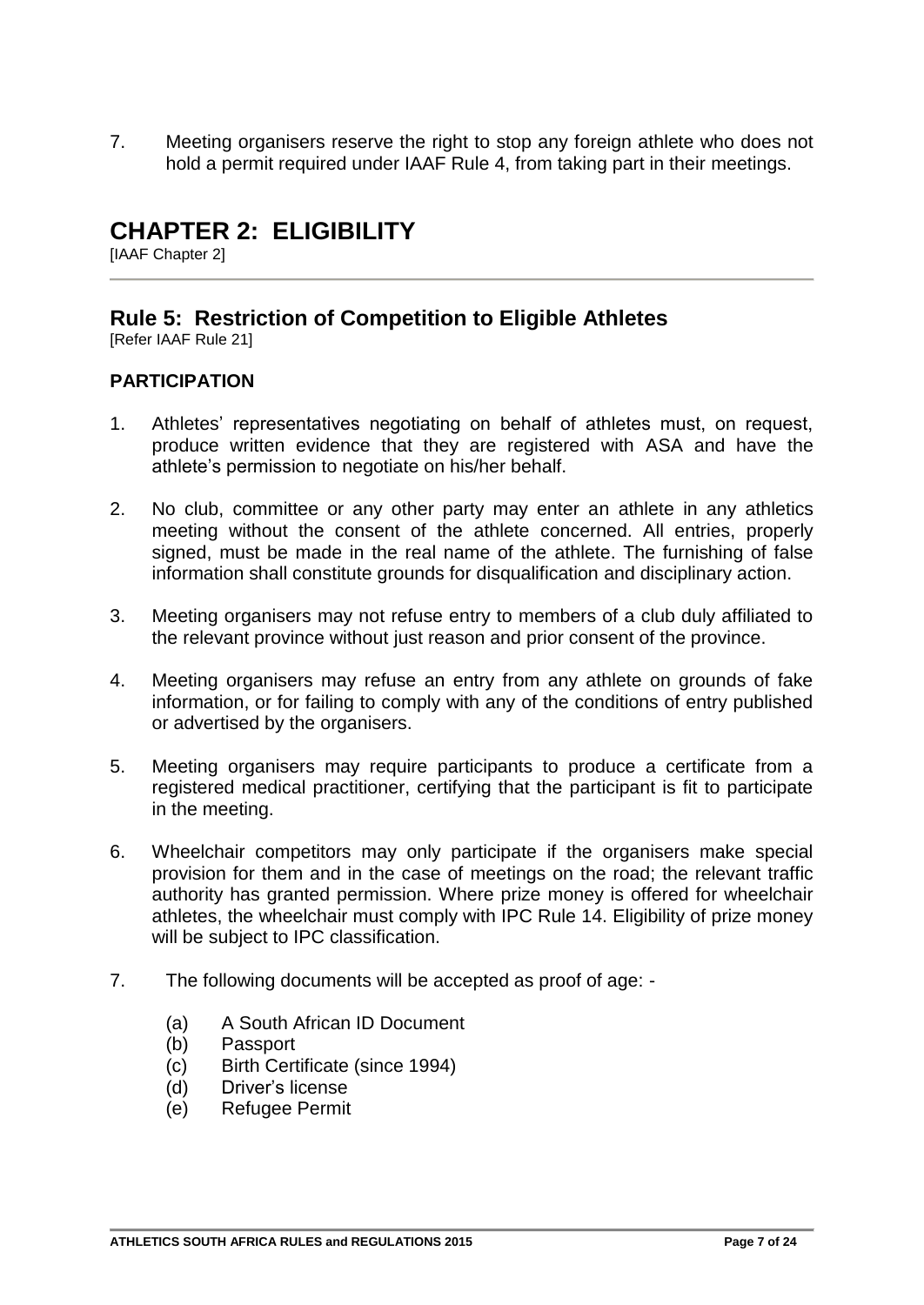- 8. Unless otherwise stipulated in the competition manual/competition rules, a club/province may enter only one team per gender and age group for an event. There will be no restriction on the number of athletes in the team and the first number of athletes as specified will count towards the team prize.
- 9. Clubs are responsible for ensuring that only eligible athletes are licensed and allowed to participate in their club colours. Clubs are required to keep copies of documentation proving the eligibility of their licensed members.
- 10. Clubs registering foreign athletes as licensed athletes in their clubs must provide ASA, through the Provincial office, of a list of these athletes.
- 11. Foreign athletes must adhere to IAAF Rule 4.3 before joining a club in South Africa. Copies of the written approvals from their country of origin must form part of the registration documents at the club and province.
- 12. Meeting organisers may not accept an entry from any athlete suspended by his club, province or ASA. Should an entry already have been accepted prior to such suspension, the entry shall automatically become invalid.

## **The Domicilium Rule**

For the purpose of this rule, Domicile shall be deemed to mean the place where an athlete is ordinarily resident.

- 13. A club shall only be a member of an ASA province wherein the club's offices are located.
- 14. An athlete shall only represent the ASA province wherein he/she is domicile.
- 15. With the exception of a National Athlete, an athlete shall only be a member of a club if the athlete and the club are both domicile in the same ASA province.
- 16. A National Athlete may join any club of his/her choice anywhere in South Africa, but he/she will only represent the ASA province where he/she is domicile.
- 17. No athlete may relocate from one province to another without being in possession of a written clearance certificate from his/her former province entitling him/her to compete in the new province. Failure to obtain such a clearance certificate shall render the athlete ineligible to compete in the new province.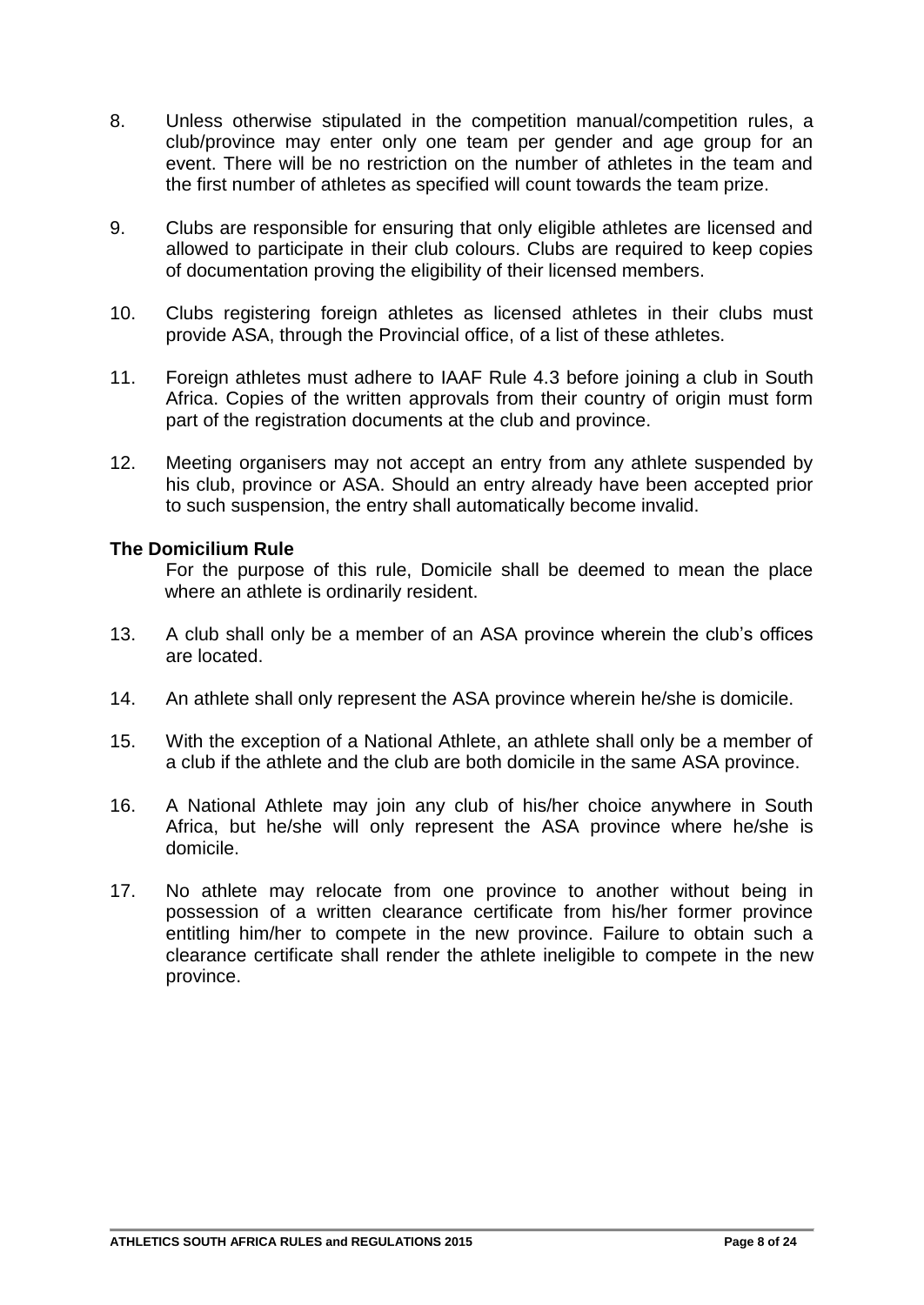# **CHAPTER 3: TECHNICAL RULES**

[Refer IAAF Chapter 5]

# **Rule 6: General**

[Refer IAAF Rule 100]

All Competitions, as defined in ASA Rule 1.1, shall be held under the IAAF Rules and the Rules of ASA and this shall be stated in all announcements, advertisements, programs and printed material.

# **SECTION I: OFFICIALS**

[Refer IAAF Chapter 5 Section 1]

# **Rule 7: Technical Delegates**

[Refer IAAF Rule 112]

- 1. ASA shall appoint a Technical Delegate to all National Championships and other National meetings, including all meetings held by associate members.
- 2. Athletics Provinces shall appoint a Technical Delegate to all Provincial Championships, and all meetings held by clubs and associate members in the province.
- 3. In Road Running and Cross Country meetings one of the appointed referees may also act as Technical Delegate.
- 4. The Technical Delegate acts in a liaison capacity between the organisers and the controlling body, and must ensure that the minimum standards of organisation, as required by the controlling body, are complied with.

# **Rule 8: Medical Delegates**

[Refer IAAF Rule 113]

- 1. A Medical Delegate, who must be a qualified medical doctor, must be appointed for all athletics meetings held in South Africa. The Local Organising Committee (LOC) of the meeting must appoint the Medical Delegate. At National Meetings, ASA will appoint the Medical Delegate.
- 2. The Medical Delegate must ensure that appropriate medical facilities and personnel are provided at the meeting.
- 3. Medical facilities and personnel shall be in accordance with any relevant local authority legislation, but as a minimum shall consist of a basic life support paramedic with appropriate equipment. A medical doctor and ambulance must be on standby during meetings and must be available on short notice.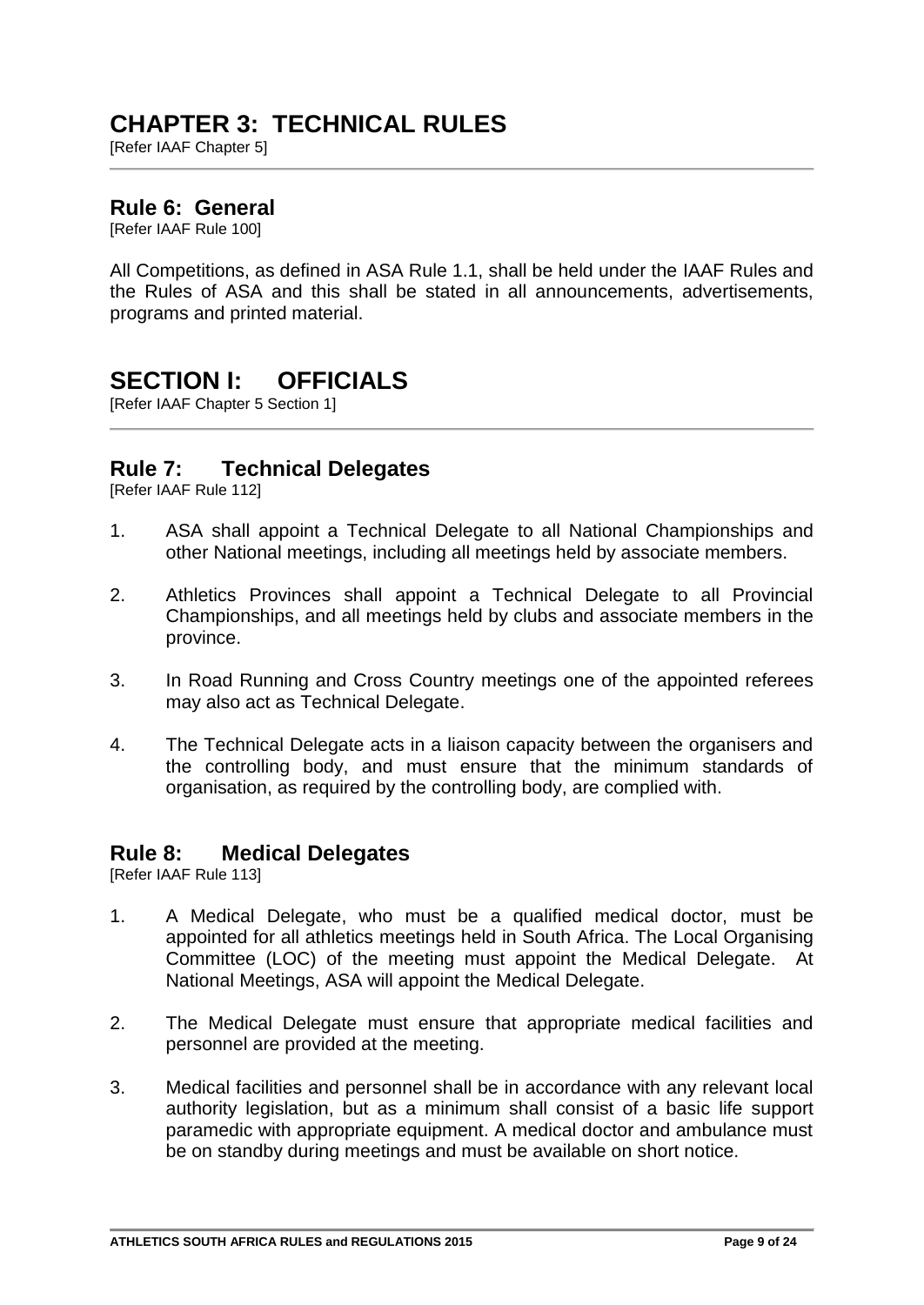4. Medical personnel may not compete in any meeting when they are on duty.

# **Rule 9: Jury of Appeal**

[Refer IAAF Rule 119]

- 1. A Jury of Appeal, consisting of 3 or 5 Technical Officials, shall be appointed before any meeting or at the meeting from Technical Officials appointed/available at the meeting.
- 2. Preferably only IAAF qualified technical officials may serve on the Jury of Appeal, if not available ASA Level 2 qualified technical officials may be appointed.
- 3. Any appeal against the results of an event, must be made to the organisers, who will then call upon the Jury of Appeal to open an inquiry into the circumstances leading to the appeal.
- 4. The referee may be required to be present during any hearing of the Jury of Appeal.

# **Rule 10: Officials of the Competition**

[Refer IAAF Rule 120]

- 1. The basic clothing for Technical Officials in South Africa is black/dark blue full length pants or black/dark blue skirt, with either;
	- (a) the sponsors golf shirt, or
	- (b) the National Technical Official golf shirt, or
	- (c) the Provincial Technical Official golf shirt, or
	- (d) a plain white golf shirt.
	- (e) No T-shirts or denim jeans will be allowed
- 2. All officials must display their current ASA or Provincial Technical Officials Cards.
- 3. Referees for out of stadium events, should wear a bib marked "Referee", or other distinctive attire over their clothing. Other Officials should wear similar bibs or other distinctive attire, marked "Official".
- 4. Additional clothing (white or sponsored top) may be worn over the standard clothing where the weather dictates.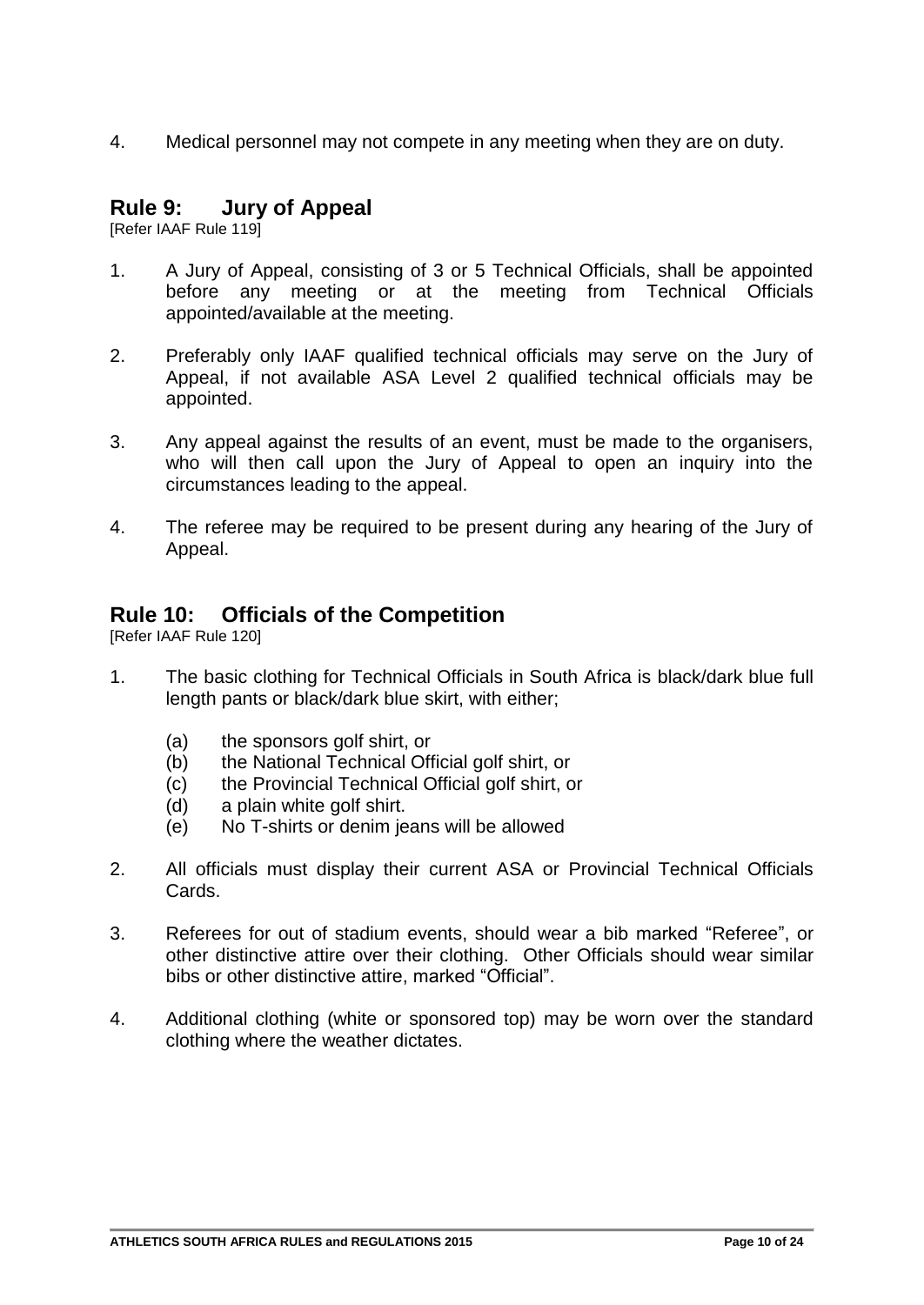# **SECTION II: GENERAL COMPETITION RULES**

[Refer IAAF Chapter 5 – Section II]

# **Rule 11: New Meetings**

1. All new meetings in the Provinces (i.e. meetings not in the provincial calendars as approved by ASA), must be submitted to ASA for formal sanctioning. This applies to all athletics meetings (road running, track and field, cross country and race walking). ASA reserves the right not to sanction any meeting where the details of the meeting are not submitted to ASA for approval at least three (3) months before the preferred date of the meeting.

## **Rule 12: Age Groups**

[Refer IAAF Rule 141]

1. The following minimum age restrictions shall apply to road races in South Africa where the same age restrictions shall apply for men and women and the age shall be as at the date of competition.

## **ROAD RACES** – PROGRESSION OF DISTANCES AND AGE GROUPS

| Distance of event or<br>relay leg        | $\leq$ 5 km | $5 > 10$ km | $10 > 15$ km | $15 > 21.1$ km | $21.1 > -32$ km  | $32 > -42.2$ km | 42.2km>  |
|------------------------------------------|-------------|-------------|--------------|----------------|------------------|-----------------|----------|
| <b>Recognised IAAF</b><br>distance       | 5km         | 10km        | 15km         | 21.1km         | 30 <sub>km</sub> | 42.2km          | Ultra    |
| Minimum age on the<br>day of competition | 9 years     | 14 years    | 15 years     | 16 years       | 19 years         | 20 years        | 20 years |

## **AGE GROUPS**

| Category         | <b>Discipline</b> | <b>Actual Age</b>                                                                         |
|------------------|-------------------|-------------------------------------------------------------------------------------------|
|                  |                   |                                                                                           |
| <b>Senior</b>    | <b>RR</b>         | 20 years and older on 31 <sup>st</sup> December in the year of competition up to 39 years |
|                  |                   | old on the day of competition                                                             |
| <b>Senior</b>    | ΤF                | 16 years and older on 31 <sup>st</sup> December in the year of competition                |
| Junior           | <b>RR</b>         | 19 years and younger on 31 <sup>st</sup> December in the year of competition              |
| Junior           | TF&CX             | 18 or 19 years on 31 <sup>st</sup> December in the year of competition                    |
| Youth            | ΤF                | 16 or 17 years on 31 <sup>st</sup> December in the year of competition                    |
| <b>Sub-Youth</b> | ΤF                | 14 or 15 years on 31 <sup>st</sup> December in the year of competition                    |
| Open             | <b>RR</b>         | All athletes of the same gender irrespective of their age                                 |
| <b>Masters</b>   | All               | Any athlete who has reached his/her 35 <sup>th</sup> birthday. All matters concerning     |
|                  |                   | Masters' competitions will be regulated by The South African Masters                      |
|                  |                   | Association (SAMA)                                                                        |

Any age groups and age categories, as determined by the technical regulations for that specific competition/championship may be allowed by ASA on approval by the Presidium.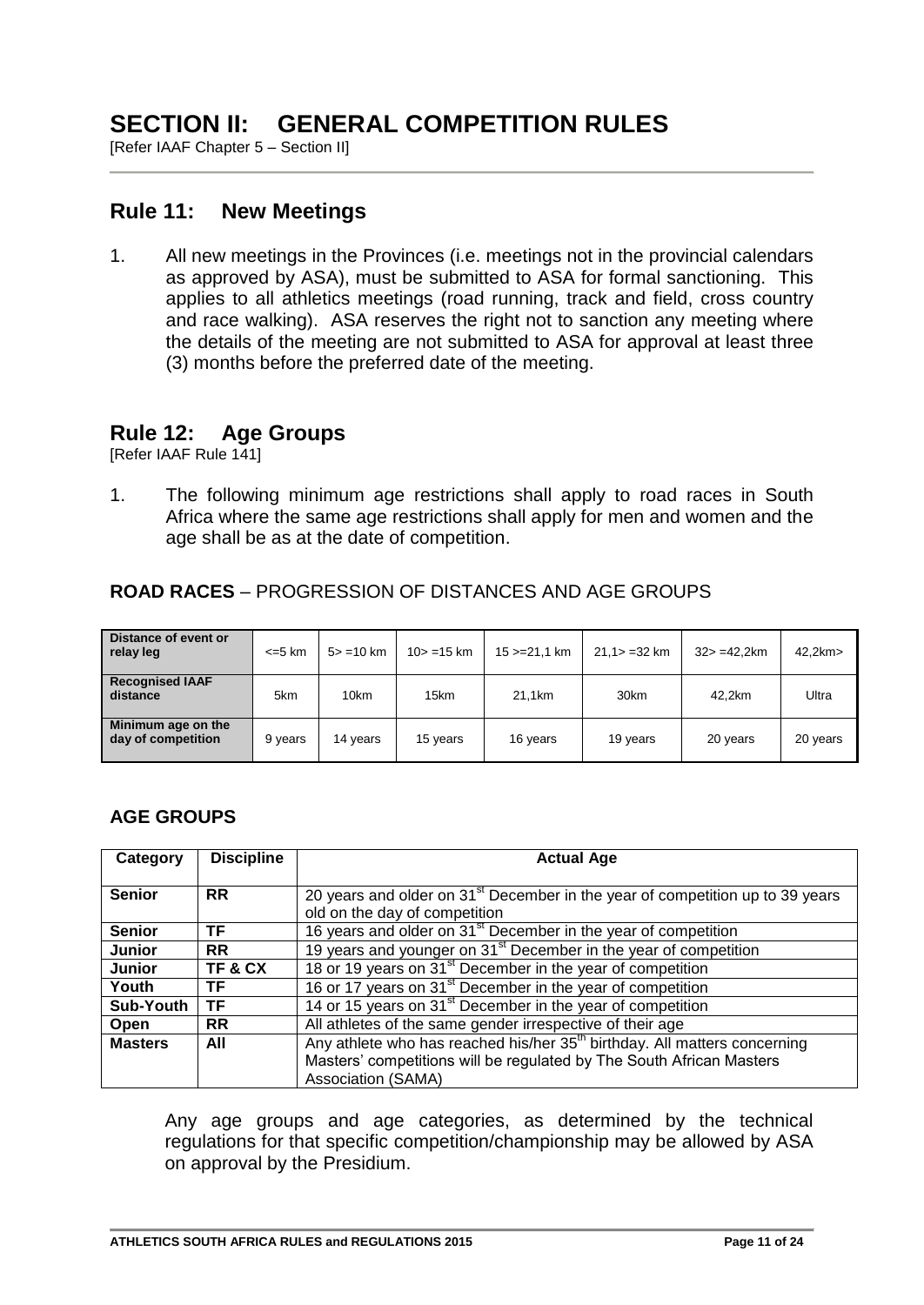- 2. Athletes may not compete in more than one age category during the same meeting unless there is no corresponding event within the age group they initially select to compete.
- 3. In meetings where the competition takes place according to age categories, in addition to the OPEN category, if offered, the athlete will participate and only be eligible for the prizes in the category they entered for, provided they display the relevant official numerical age category tags front and back on their vest. Any athlete may thus qualify for a maximum of two individual prizes (one in the open category and a second in the age category entered for).
- 4. Age category athletes may enter either their chronological age category or any age category younger than their chronological age down to senior level.
- *5.* Age category athletes may not compete simultaneously in more than one individual or team category in the same meeting, and must declare at time of entry which category they are competing in.
- 6. If there is only one prize it shall be termed "OPEN" and all athletes shall be eligible regardless of their individual age category.
- 7. When team prizes are offered in more than one age category, the OPEN classification shall NOT be used and all teams must refer to a specific age group, e.g. Junior, Senior, Masters 40-49 etc. If no Junior team category is offered, juniors shall count towards the Senior team competition.
- 8. Older athletes qualify automatically for a younger team competition if there is no team competition for their specific age category, e.g. athletes 50 years and older will count for the team competition Masters 40-49 if there is no older team competition, and it should ideally be termed Masters 40+.
- 9. If team prizes are offered in more than one age category, athletes will be eligible only for the team competition corresponding to the individual age category entered for and the age category tags displayed.
- 10. For road races team sizes for all age/gender categories shall be three (3) athletes to count, except for the Senior/Open Men/Women categories where four (4) athletes will count. Permission must be obtained from the provincial/national body to deviate from this rule.
- 11. The official numerical age category tag must be clearly displayed on the front and back of the running top, for the duration of the event (not covered by rain jackets etc.). Athletes that fail to display their age category tags will be considered for the Open and Senior prizes only.
- 12. In the event where an athlete's age category tags do not match the category entered on the entry form, the athlete shall be excluded from all age category prizes and will only qualify for the Open prizes, unless it is proven that the error has been caused by the organizers, in which case the athlete will count for the prizes according to their age category tags.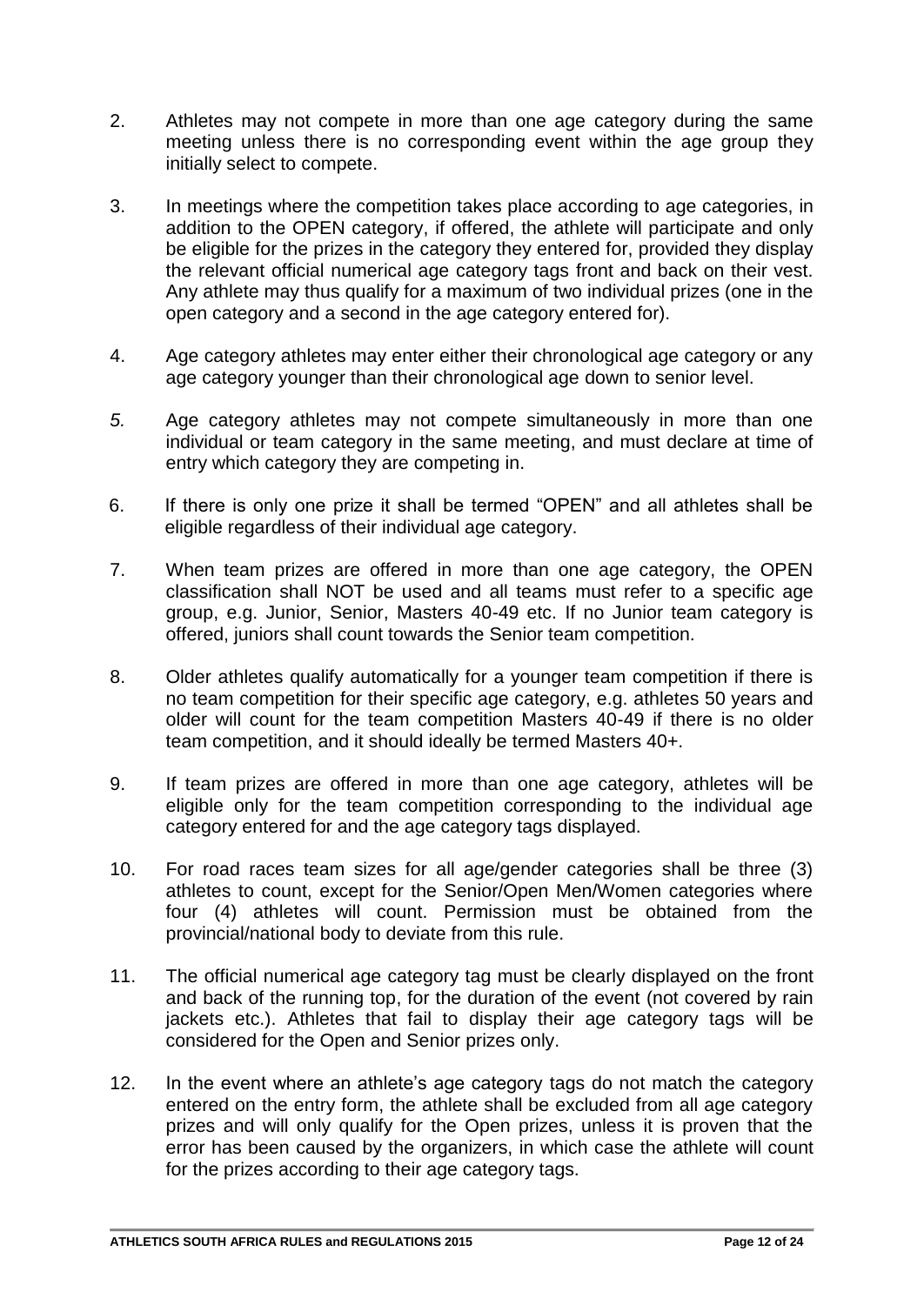13. The size of the lettering on all age category tags must be a minimum of 6cm and a maximum of 8cm in height and must be worn visibly above the Licence/Race bib on the upper body clothing, back and front. The lettering shall be red on a white background.

# **Rule 13: Entries**

[Refer to IAAF Rule 142]

- 1. All athletes competing at a South African Championships must be authorised and entered by their Provincial athletics bodies. Qualifying athletes, not selected by their provinces for the provincial team, may enter as individuals but their entries must be done through the provincial offices.
- 2. All athletes, from the age of 13, participating in a meeting listed on the national and/or provincial events calendars, must be, at the time of participation, be a holder of an ASA license issued by or through the provincial athletics body, or must display temporary license bibs.
- 3. Any athlete selected for a National or Provincial team, who is not available, for whatever reason, to compete for that team, will not be permitted to participate in any other athletic competition within 8 days on either side of the date of the competition. The Board of ASA or the Board of the Province may waive this rule under exceptional circumstances.
- 4. Any registered athlete that consciously participating in any athletics meeting not sanctioned by ASA in terms of Rule 11, and is aware of it, may forfeit his/her license.
- 5. Organisers of meetings held according to the Rules of ASA must, through the provincial office, provide each non-registered athlete with temporary licence number bib(s). Provision of the temporary licence bibs is subject to the athlete adhering to all other requirements and rules for participation in South Africa.

# **Rule 14: Clothing, Shoes and Number Bibs**

[Refer to IAAF Rule 143]

## **Definitions:**

**Bibs** are the competition bibs that may be issued by a race organiser for a particular meeting, by special permission from ASA.

**Licenses** are the ASA registration licenses issued through the Provincial Athletics Bodies to club members.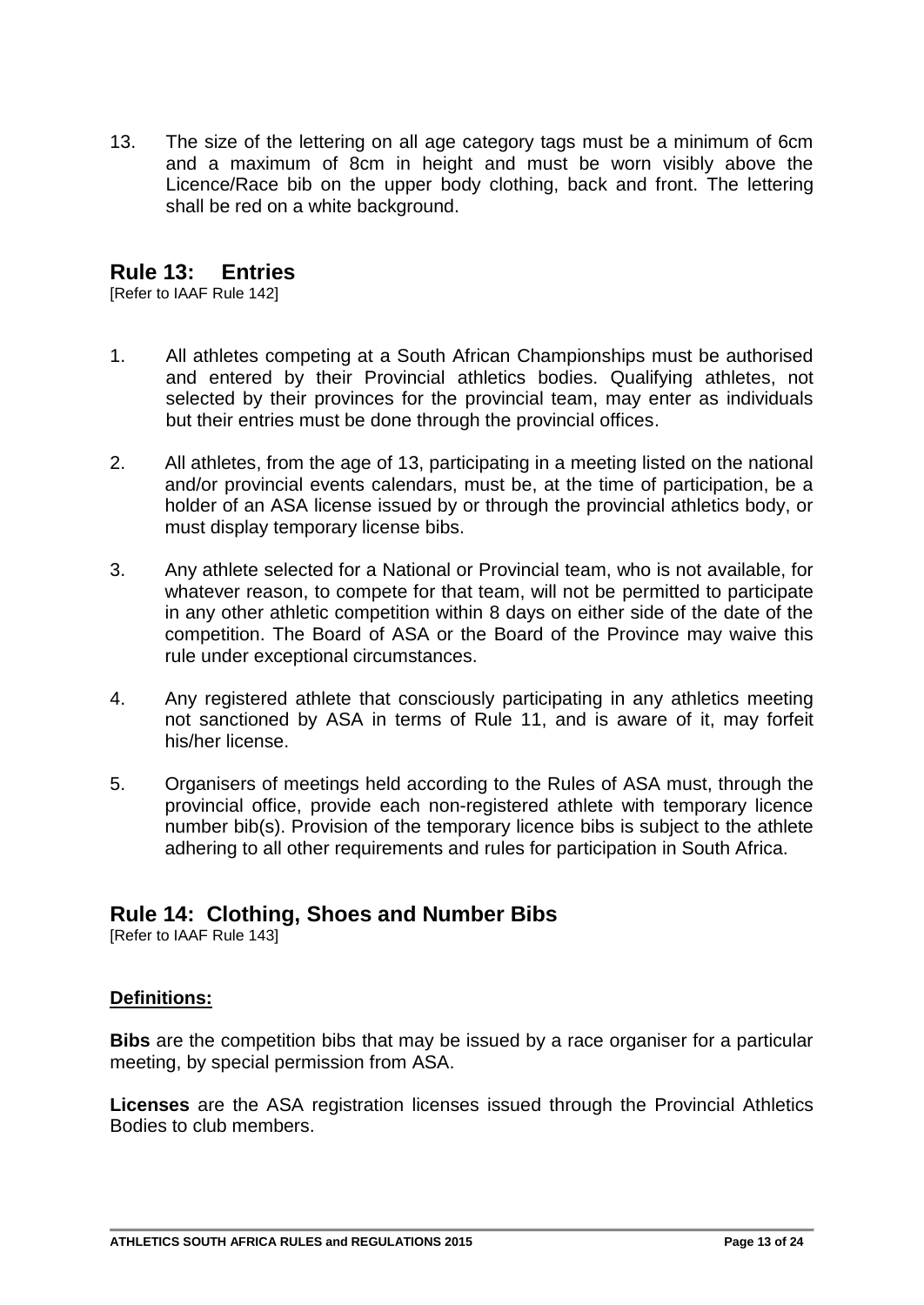# **14.1 Clothing**

- 1. Club colours are optional and not compulsory for licensed athletes participating in competitions as specified in rule 1(b) and 1(c). Athletes are required to display licence numbers and must adhere to the IAAF clothing regulations. Any athlete wishing to count towards a team prize must wear club colours.
- 2. Athletes/Clubs with personal sponsorships and sponsored teams to National, Provincial and permit meetings, must adhere to IAAF Advertising Regulations and the relevant amendments thereof by the ASA rules.
- 3. Clubs affiliated to an ASA provincial athletics body may include a title sponsor in the name of the club. The club name, including the club badge or logo and sponsor's name, may be displayed on both the front and back of the vest, and may be the full width of the vest from side seam to side seam, and may be an overall maximum height of 4cm, regardless of whether the name is written as one or more lines.
- 4. In addition, if not included in the club name as described in 14.1.3 above, the Club Name, or Club Sponsor or Club Logo of athlete's personal sponsor may be displayed on the front of the upper body clothing on the right chest with a maximum size of 40 square centimetres, with the lettering a maximum height of 4 centimetres.
- 5. In the case of women wearing a top where the licence number prevents the club name being displayed on the upper body garment, the club name may be displayed once only (front and back) on the waist band of the lower body garment. The club name may only be 4cm high, but the full width of the body.
- 6. Clubs must register their kit with their Provincial Athletics body. Where a manufacturer's logo is displayed it must be in accordance with the rules. No change of club kit or manufacturer's logo, displayed on any garment in the club kit, will be acceptable unless the kit is re-registered with the Provincial Athletics body.
- 7. No advertising may be worn by athletes not wearing club colours as well as athletes competing in temporary licence bibs.
- 8. Any form of unauthorised marketing will not be allowed at any meeting sanctioned by ASA.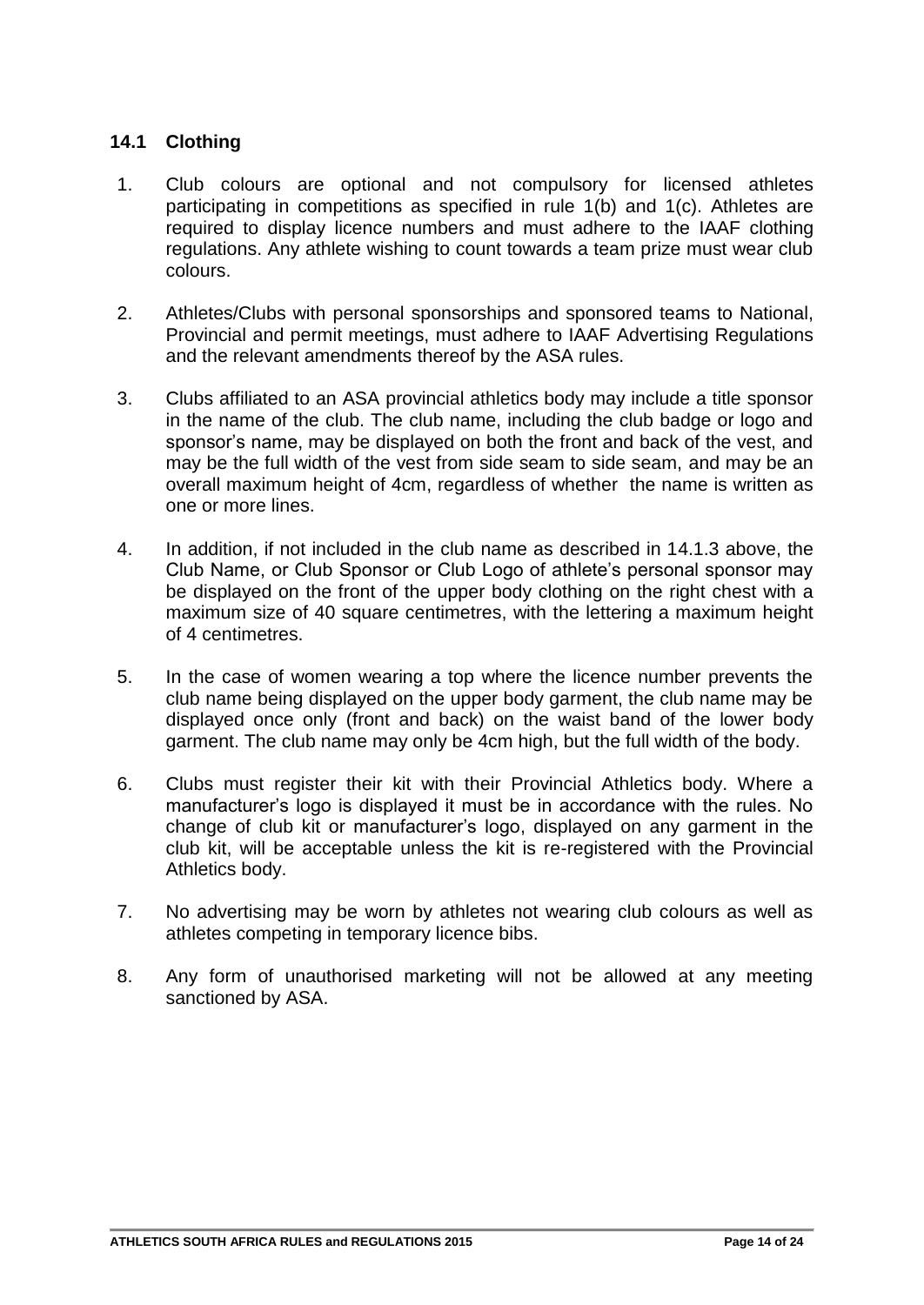ASA CLUB VEST<br>FOR COMPETITIONS UNDER ASA RULE 1(a) (b) (c)

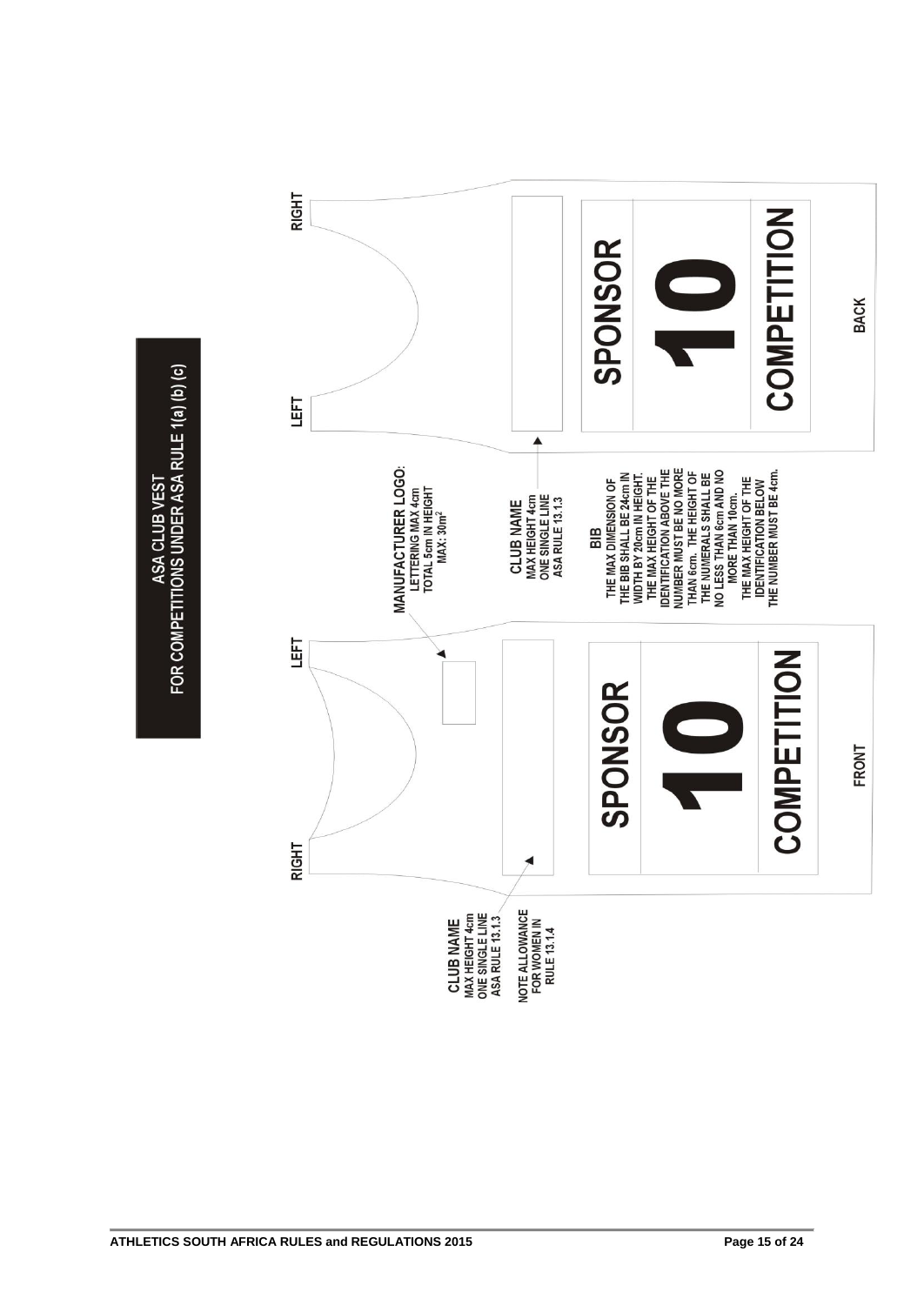# **14.2 ASA License Bibs (Licences)**

- 1. Licenses expire on 31 December each year.
- 2. Licenses are issued by ASA through the Provincial Athletics Bodies.
- 3. Where an athlete changes the province of domicile during a calendar year, they may retain their license until it expires. They may however only count for the club issuing the licence in any team competition. Alternatively the athlete must be registered and licensed by a club in the province of their new domicile.
- 4. In all events (except for pole vault and high jump, where only one may be displayed) it is compulsory to wear both license numbers, one on the front and one on the back of the upper body clothing.
- 5. Where a Photo Finish System is in operation, athletes may be required to wear additional number identification of an adhesive type on the side of their shorts. These number stickers must be matt with black letters on a white background. The sticker must be a minimum of 10cm high with the lettering a minimum of 8cm high.

## **14.3 Licences and Special Number Bibs**

- 1. Meeting organisers wishing to provide one or two special number bibs must request permission from ASA through their Provincial Athletics body.
- 2. Where meeting organisers require a special number bib to be worn, the athlete must comply.
- 3. Neither the special number bib nor an athlete's licence numbers are under any circumstances transferable.
- 4. Where special number bibs (race numbers) are provided by the meeting organiser it must be worn and it may cover the ASA license numbers. When only one special number bib is provided it must be worn on the front and the ASA licence number/temporary licence number must be displayed on the back of the upper body clothing.

## **14.4 Temporary Licences**

To enable unlicensed athletes to compete in sanctioned meetings and to cater for licensed athletes who left their licence numbers at home, temporary licences may be issued subject to the following conditions: -

- 1. Temporary licenses are only valid for the meeting for which they were issued.
- 2. If two special number bibs are issued, unlicensed athletes must still pay for the temporary licence numbers, but need not display them.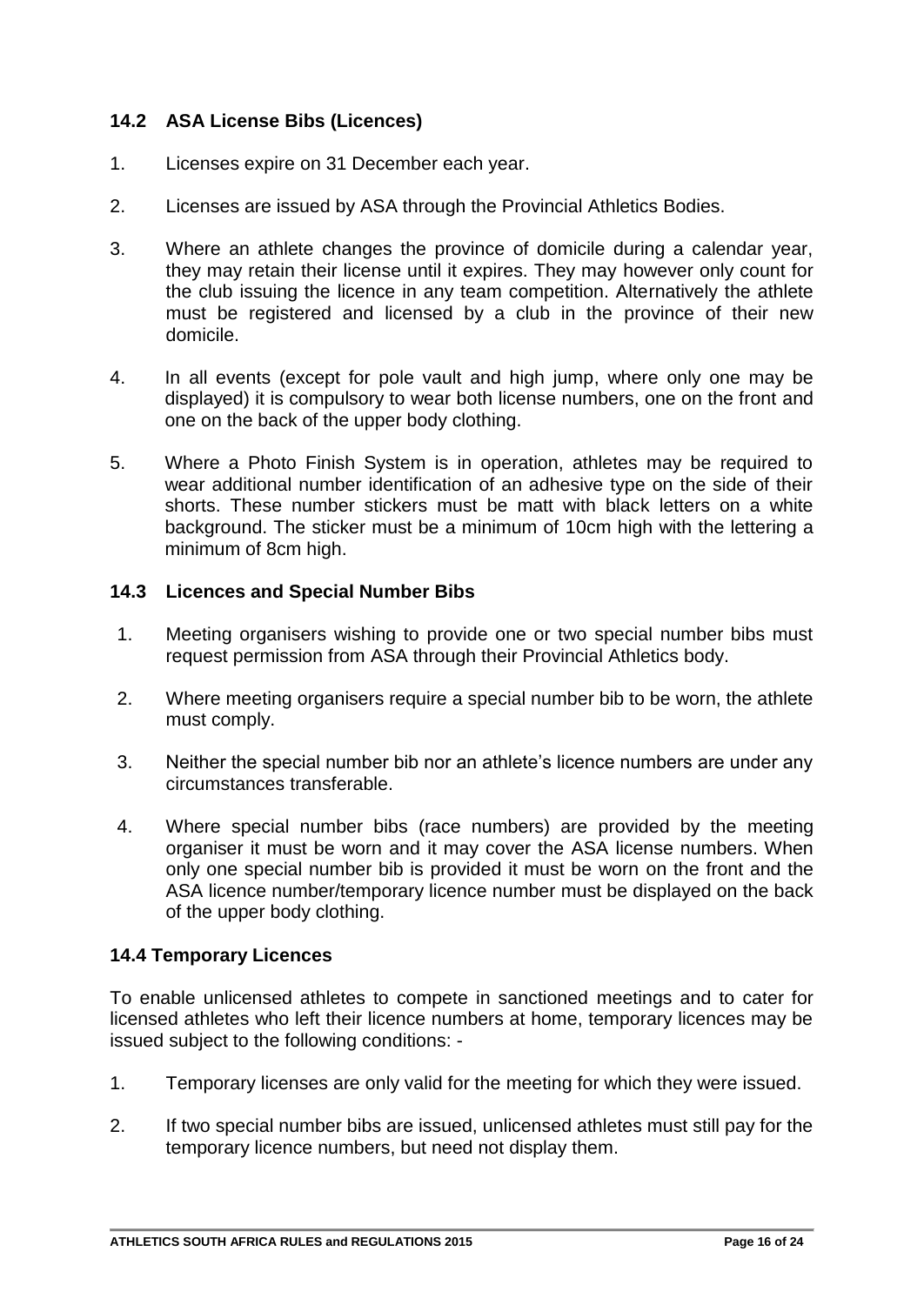- 3. If two temporary license numbers are issued, one must be worn on the front and one on the back of the upper body clothing. If only one temporary license number is issued it must be worn on the front of the upper body clothing, except for pole vault and high jump, where only one may be displayed, either on the front or on the back of the upper body clothing.
- 4. Provinces/Organisers must provide the necessary administration and facilities to enter temporary licensed athletes.
- 5. The host province in whose area the meeting takes place may levy an additional fee over and above the entry fee when issuing temporary licenses.
- 6. Athletes taking out temporary licenses must sign an indemnity accepting the conditions of the meeting organisers and the rules of ASA.
- 7. Athletes with temporary licenses must adhere to the advertising rules of the IAAF and ASA.
- 8. A temporary license may not be issued to an ineligible athlete without the approval of ASA.
- 9. Holders of temporary licenses will be eligible for prizes but may only claim age group prizes if they;
	- (a) have entered the relevant age category, and
	- (b) are wearing the necessary age category tags; and
	- (c) can prove their age by one of the official means, on the day of the race.
- 10. Holders of temporary licenses may compete in the team competition provided they are wearing club colours.

# **Rule 15: Protests and Appeals**

[Refer to IAAF Rule 146]

1. An appeal to the Jury of Appeal must be made within 30 minutes of the official announcement of the decision made by the Referee, in writing, signed by the athlete or a responsible official on behalf of the athlete, and shall be accompanied by a deposit of R500, which will be forfeited if the protest is not upheld.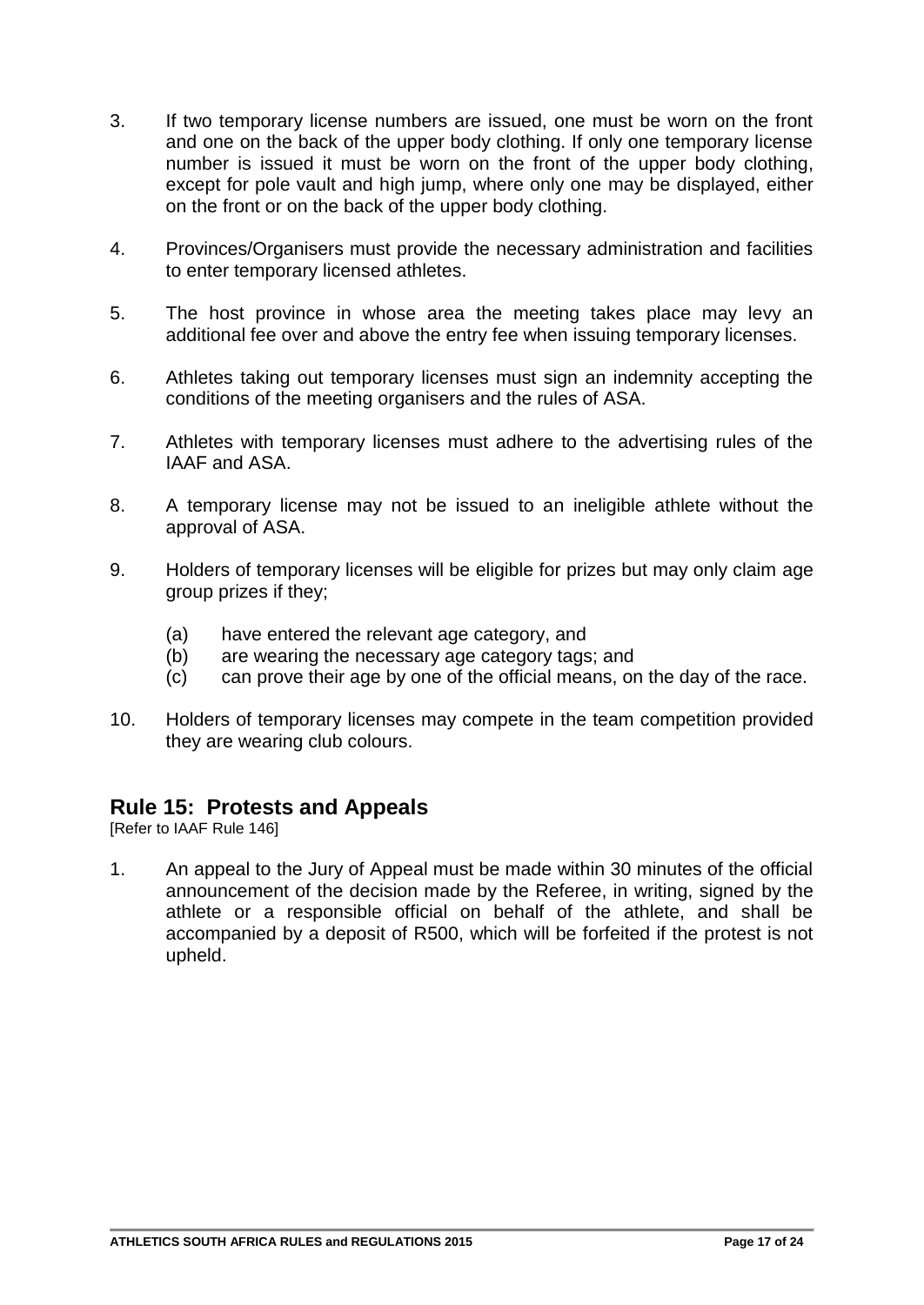# **SECTION III: TRACK EVENTS**

[Refer IAAF Chapter 5: SECTION III]

# **Rule 16: Starting Blocks**

[Refer to IAAF Rule 161]

1. In competitions as stipulated in Rule 1(c) to (d) the use of starting blocks are not compulsory. If starting blocks are made compulsory in these meetings, the organiser of the meeting must supply the starting blocks.

# **SECTION IV: FIELD EVENTS**

[Refer IAAF Chapter 5: SECTION IV]

# **Rule 17: General Conditions**

[Refer to IAAF Rule 180]

- 1. In competitions as specified in ASA Rule 1. (a) to (d) the organisers must provide the implements. Where implements are provided the competitors may use either the organiser's implements or their own, provided these are checked and marked as approved prior to the commencement of the competition.
- 2. Where athletes are allowed to use their own implements, no athlete shall be allowed to use the implement of another athlete except with the consent of the owner.

# **SECTION V: COMBINED EVENTS COMPETITIONS**

[Refer IAAF Chapter 5, SECTION V]

# **Rule 18: Combined Events Competitions**

[Refer to IAAF Rule 200]

1. The IAAF Combined Event Scoring Table will be used to score Combined events for the Senior, Junior and Youth age categories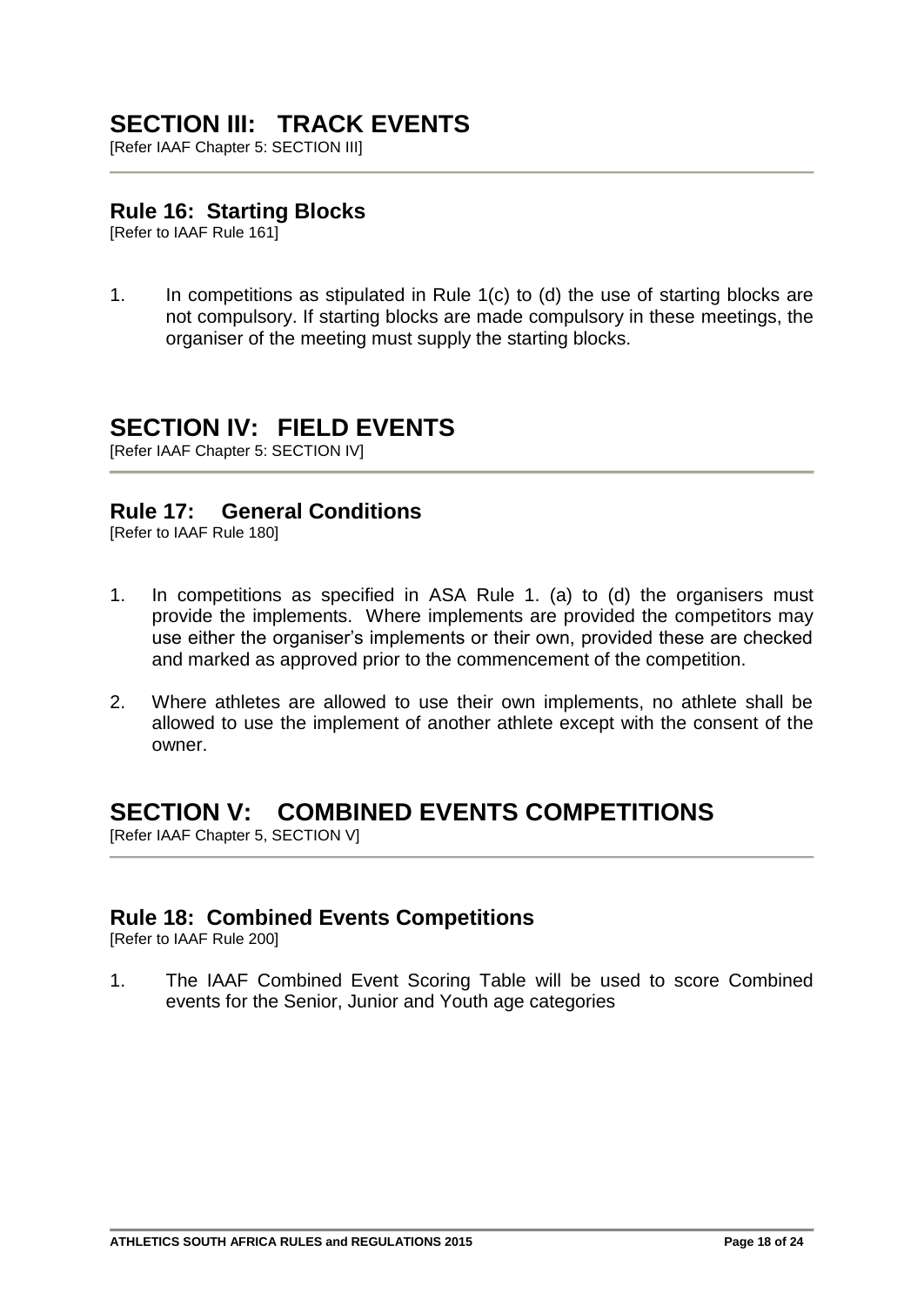# **SECTION VII: RACE WALKING EVENTS**

[Refer IAAF Chapter 5, SECTION VII]

# **Rule 19: Race Walking**

[Refer to IAAF Rule 230]

## **19.1 General**

- 1. During Road Races, which accept walkers, and where walkers and runners compete simultaneously, all Walkers must wear an official "W" identification tag to indicate that they are Walkers to be eligible for awards.
- 2. The size of the lettering on the tags must be a minimum of 6cm and a maximum of 8cm in height and must be worn visibly above the Licence/Race number bib on the upper body clothing, back and front. The lettering shall be red on a white background.

## **19.2 The Course**

- 1. All Race walking races held on the road in South Africa must be measured using the Calibrated Bicycle method of measurement, and the course measurement report and certificate must be lodged with the Provincial Athletics Body prior to the date of the race.
- 2. The course measurement reports and certificates for all National Race Walking Championships, Provincial Race Walking championships, Interprovincial and ASA Permit road race walking meetings, must be lodged with ASA at least 7 days prior to the meeting.
- 3. The certification and storing of course certificates will be undertaken in accordance with ASA document "Measurement and Certification of Road Races".
- 4. ASA reserves the right to order an independent measurement of any course by a recognised course measurer.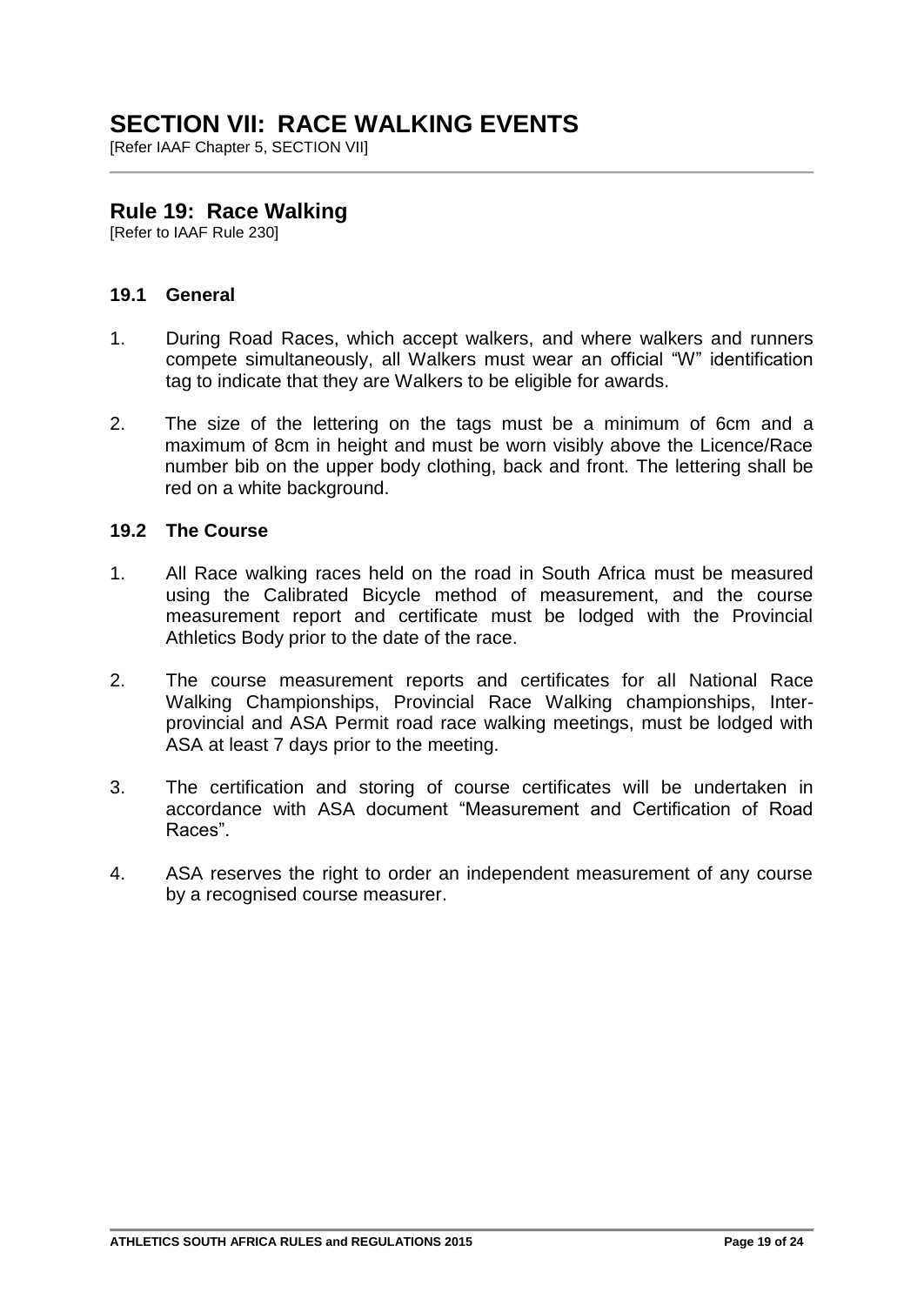# **SECTION VIII: ROAD RACES**

**IRefer IAAF Chapter 5, SECTION VIIII** 

# **Rule 20: Road Races**

[Refer to IAAF Rule 240]

## **20.1 The Course**

- 1. All road races held in South Africa must be measured using the Calibrated Bicycle method of measurement, and the course measurement report and certificate must be lodged with the Provincial Athletics Body prior to the date of the race.
- 2. The course measurement reports and certificates for all National Road Championships, Provincial Road Race championships, Inter-provincial and ASA Permit races, must be lodged with ASA at least 7 days prior to the meeting.
- 3. The certification and storing of course certificates will be undertaken in accordance with ASA document "Measurement and Certification of Road Races".
- 4. ASA reserves the right to order an independent measurement of any course by a recognised course measurer.
- 5. Any course starting and finishing above 1000m above sea level will be considered an altitude course.
- 6. A street mile will be considered a road race with the minimum age to compete being 9 years old.

## **20.2 Refreshment Stations and Seconding**

- 1. Meeting organisers and/or the Technical Delegate will determine the restrictions on seconding to apply in a road race. This ruling will be advertised in race rules and information.
- 2. Where permitted in race rules, seconds or team officials may assist athletes only at designated refreshment stations by handing them refreshments and water. Seconding is not allowed outside the designated refreshment stations, and seconds/officials shall not, under any circumstances, run beside an athlete while he/she is taking refreshment of water. The stand and hand rule shall apply.
- 3. Seconding may not be conducted directly from a vehicle (including twowheeled) whether stationary or moving.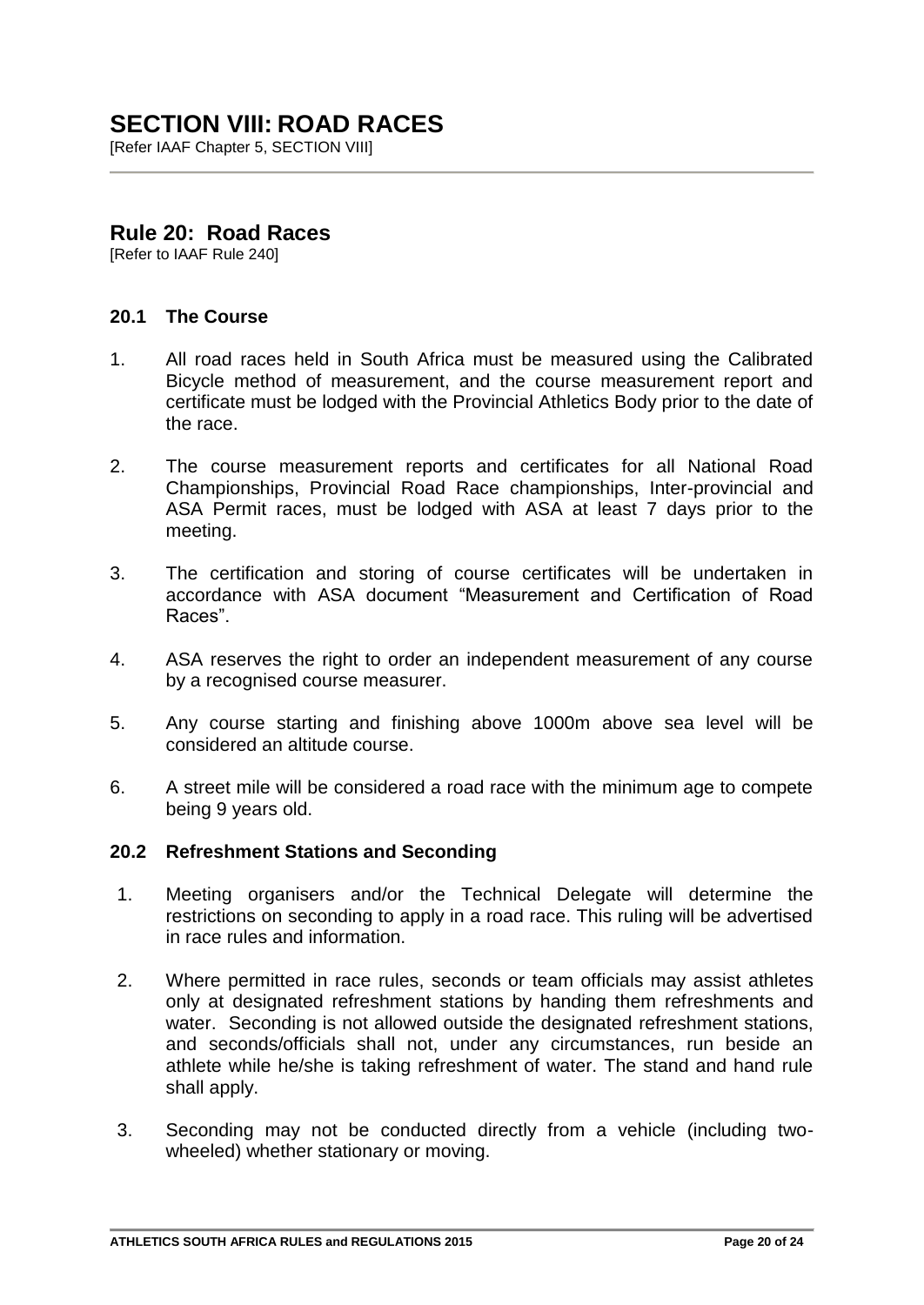4. Where race organisers impose a restriction on personal seconding, they must provide refreshment stations at least at 3km kilometre intervals throughout the race.

## **20.3 Physical assistance**

- 1. Pacing (non-competitive running), defined as someone running alongside another competitor to help him/her is not allowed. To avoid pacing in Road Running Meetings the meeting organiser may employ separate or staggered starts. The timing of the starts will be determined by course logistics and will be set by the Technical Delegate in consultation with the course measurer.
- 2. The following is also considered as pacing and is not permitted:
	- (a) A pace setter that is not a bona fide entrant in the race
	- (b) An athlete that is about to be lapped, running with athletes in leading laps
	- (c) Athletes that re-join the race after having temporarily retired
	- (d) Athletes that do not start with the other athletes
	- (e) Where staggered starts are not implemented pacing is not allowed between age or gender categories when either runner wants to be eligible for any prize award.

# **20.4 Safety**

- 1. Runners are not permitted to run with animals.
- 2. Any road race held on local authority roads must have the approval of the relevant local authorities. Organisers of a meeting must recognise their responsibilities in ensuring the safety of participants, spectators, officials and other road users and are encouraged to undertake formal risk management appraisal of all aspects of their meeting to minimise the risk of any incident.
- 3. Where meeting organisers allow and have permission from the traffic authority for runners or walkers to participate with prams or baby joggers, they must start at the back of the race, and may be required to have a delayed starting time.
- 4. Where the organiser and the traffic authority allow a competitive wheelchair event they must commence in a staggered start prior to the start of the ablebodied race.
- 5. Disabled or blind runners who require to be accompanied may only make use of guides who have officially entered the meeting.
- 6. For the safety of the athletes and to ensure proper communication between officials and athletes, the use of video or cassette recorders, CD players, radio transmitters, I-pods, mobile phones or similar devices are not allowed during a road race.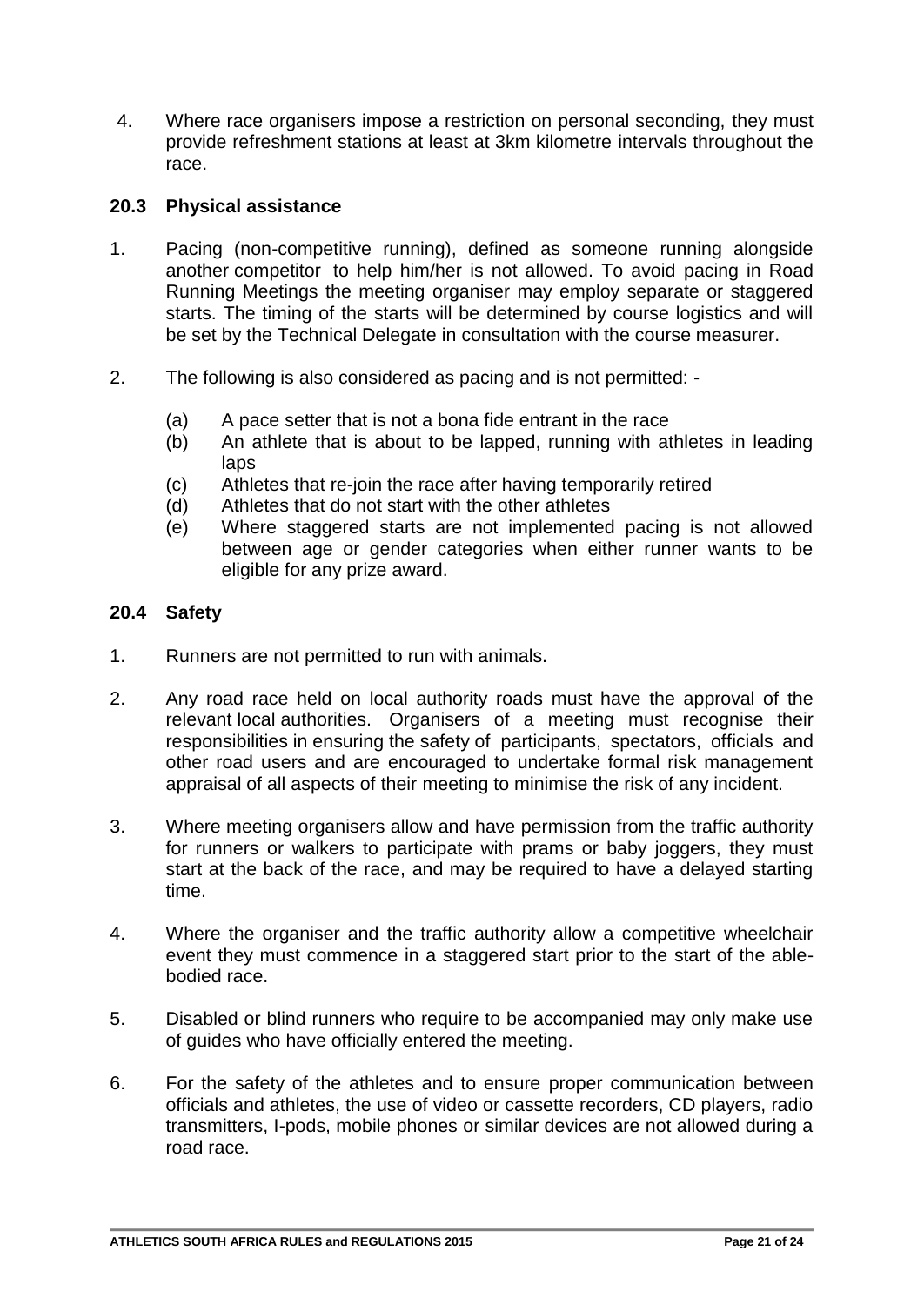# **20.5 Calculation of Team positions**

- 1. In team competitions the following rules will be applied to calculate the team positions: -
	- (a) The team size must be stated in the competition manual or meeting flyer. Team sizes must be equal for men and women.
	- (b) The team time will be calculated by adding all the times of the first runners from the one club or province that complete the team size.
- 2. In the event of a tie, it shall be resolved in favour of the team whose last scoring member finishes nearer the first place.

## **20.6 Fun-Runs**

- 1. The distance of Fun Runs may not exceed 5 km.
- 2. Licensed and unlicensed athletes may participate in these events, no licence number need be worn in these events, and temporary licences need not be purchased.
- 3. Fun Runs will only be sanctioned by ASA or the Provincial Body provided they are held under the auspices of an affiliated club.
- 4. The only prizes that may be awarded in fun runs are lucky draw awards that involve a process that provides an equal opportunity of winning to all participants. This may be based on entry or completion of the fun run.

## **20.7 Road Relays**

1. Road relays must be organised under the direct auspices of provinces. The province has the sole right to appoint an LOC, and through this LOC take complete responsibility of the meeting.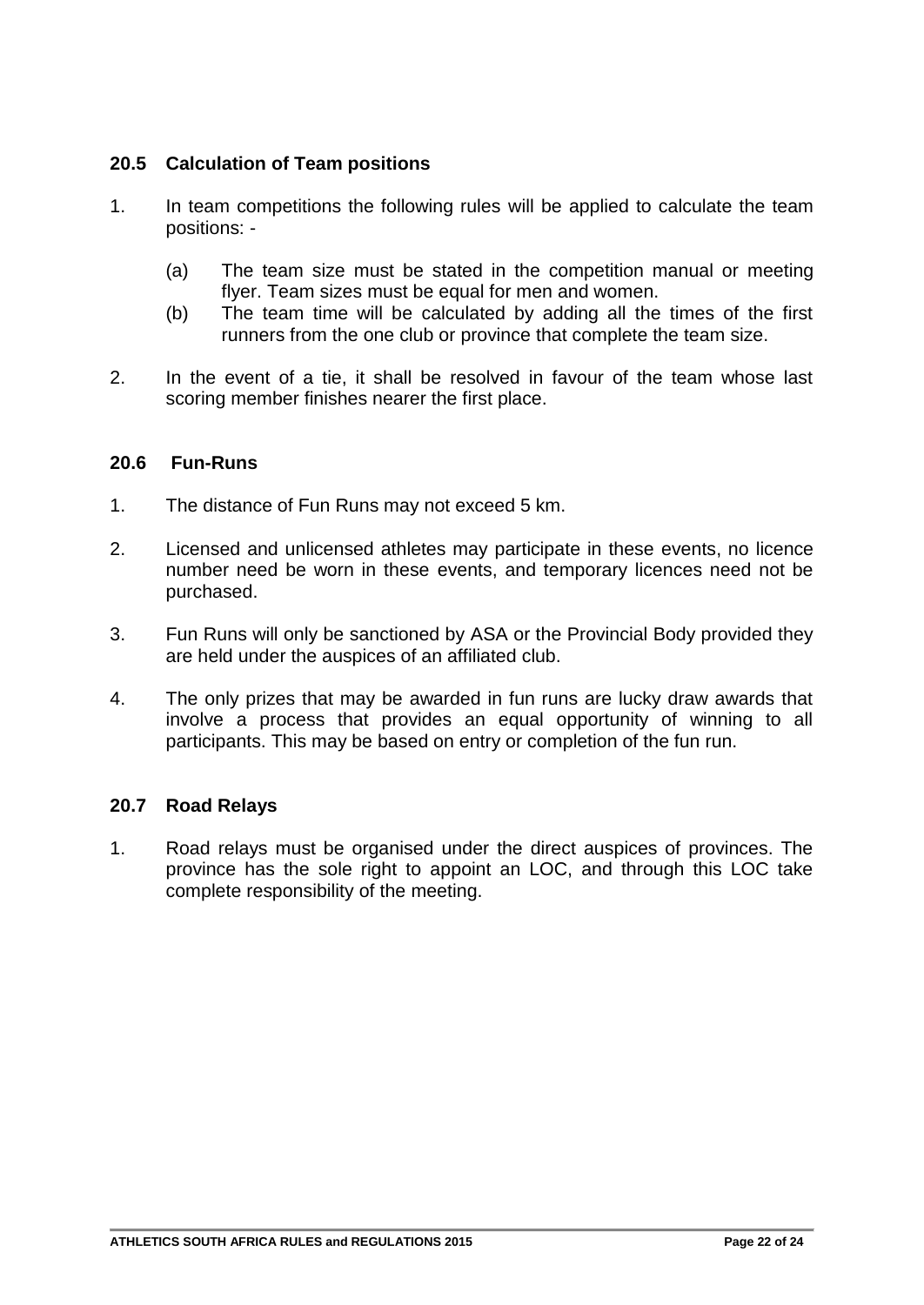# **SECTON IX: CROSS COUNTRY**

[Refer IAAF Chapter 5, SECTION IX]

# **Rule 21: Cross-Country**

[Refer to IAAF Rule 250]

## **21.1 Course**

- 1. Wherever practical, and for all National, Provincial, Inter-provincial and prestige cross country meetings, it is recommended that the prime method of measurement is the Calibrated Bicycle method of measurement using an offroad bike (MTB), or as an second option a calibrated measuring wheel. Any sections of the route that cannot be measured by bicycle may be measured by tape or measuring wheel. The measurement report and map should be lodged with the Provincial Athletics Body.
- 2. The course measurement reports and certificates for all National Cross Country Championships, Provincial Cross Country championships, Interprovincial and ASA Permit races, must be lodged with ASA prior to the meeting.
- 3. The certification and storing of course certificates will be undertaken in accordance with ASA document "Measurement and Certification of Road Races".

## **21.2 Calculation of Team positions**

- 1. In team competitions the following rules will be applied to calculating the team positions:
	- a) The team size will be stated in the competition manual or meeting flyer. Team sizes will be equal for men and women.
	- b) Competitors competing as individuals may be removed from the finishing list when calculating the team prize.
	- c) The team position will be calculated by adding all the finishing positions of the first runners from the one club or province that complete the team size and meet the entry requirements. Athletes in other categories may be removed so as not to impact in finishing positions.
- 2. In the event of a tie between two or more teams, the order will be determined by the finishing position of the last scoring team member. The team whose last placed scoring member finishes closest to first place will win the tie.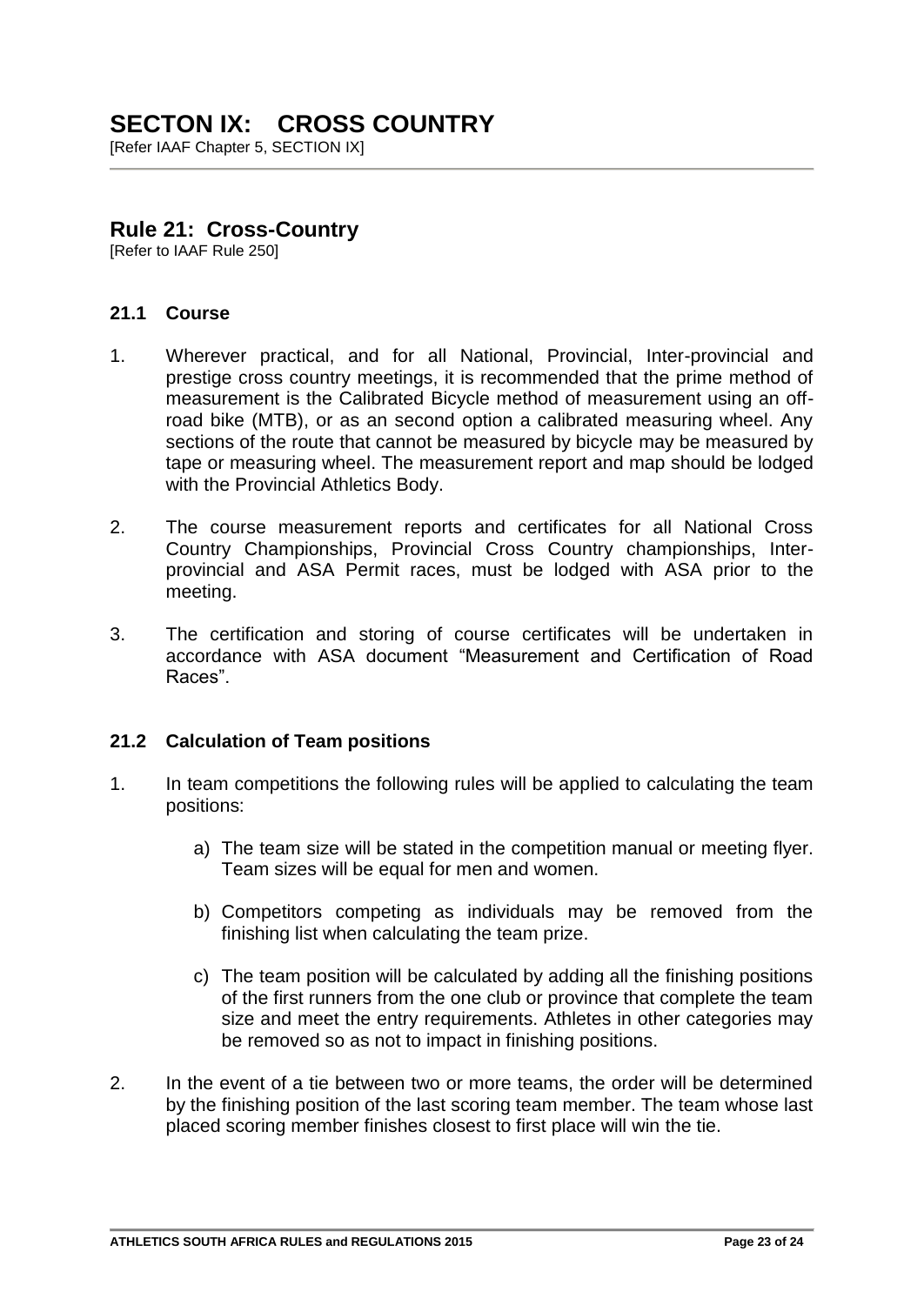# **SECTION X: RECORDS**

[Refer IAAF Chapter 5, SECTION X]

# **Rule 22: South African Records**

[Refer to IAAF Rule 260]

The process for ratifying a South African record must follow the principles and procedures stated in IAAF rule 260 – World records, but using the relevant ASA forms and abiding by all doping requirements.

- 1. Only the Presidium of ASA are authorised to recognise National Records.
- 2. Only the Presidium of a Provincial Athletics Body is authorised to recognise a Provincial record.
- 3. ASA will supply the official South African record certificates for presentation to the National Record Holders.

THIS DOCUMENT HAS BEE**N PREPARED BY THE ATHLETICS SOUTH AFRICA NATIONAL TECHNICAL OFFICIALS COMMITTEE**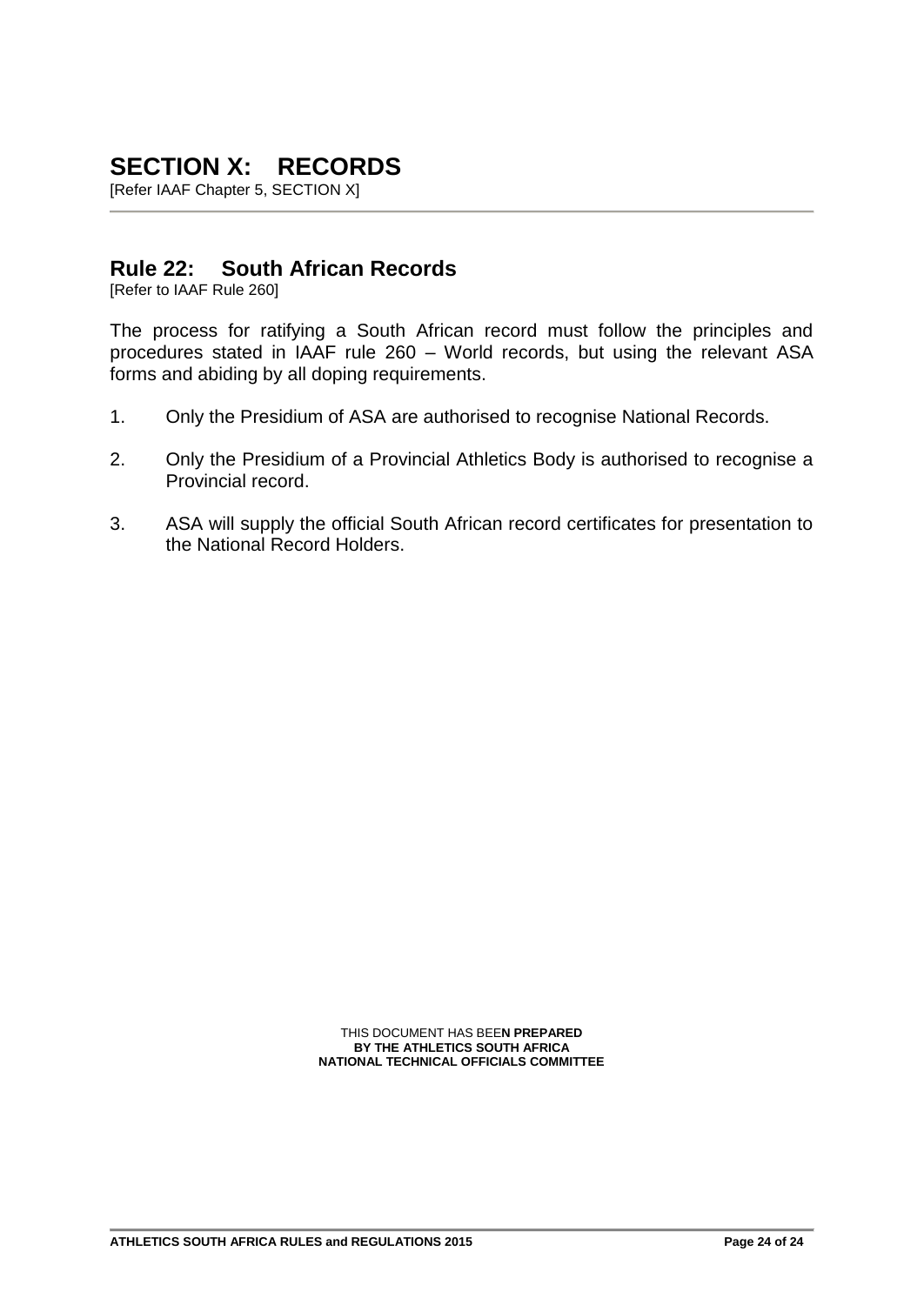

# **ATHLETICS SOUTH AFRICA (ASA)**

# **TECHNICAL STANDARDS**

# **2015**

**ATHLETICS SOUTH AFRICA TECHNICAL STANDARDS - 2015**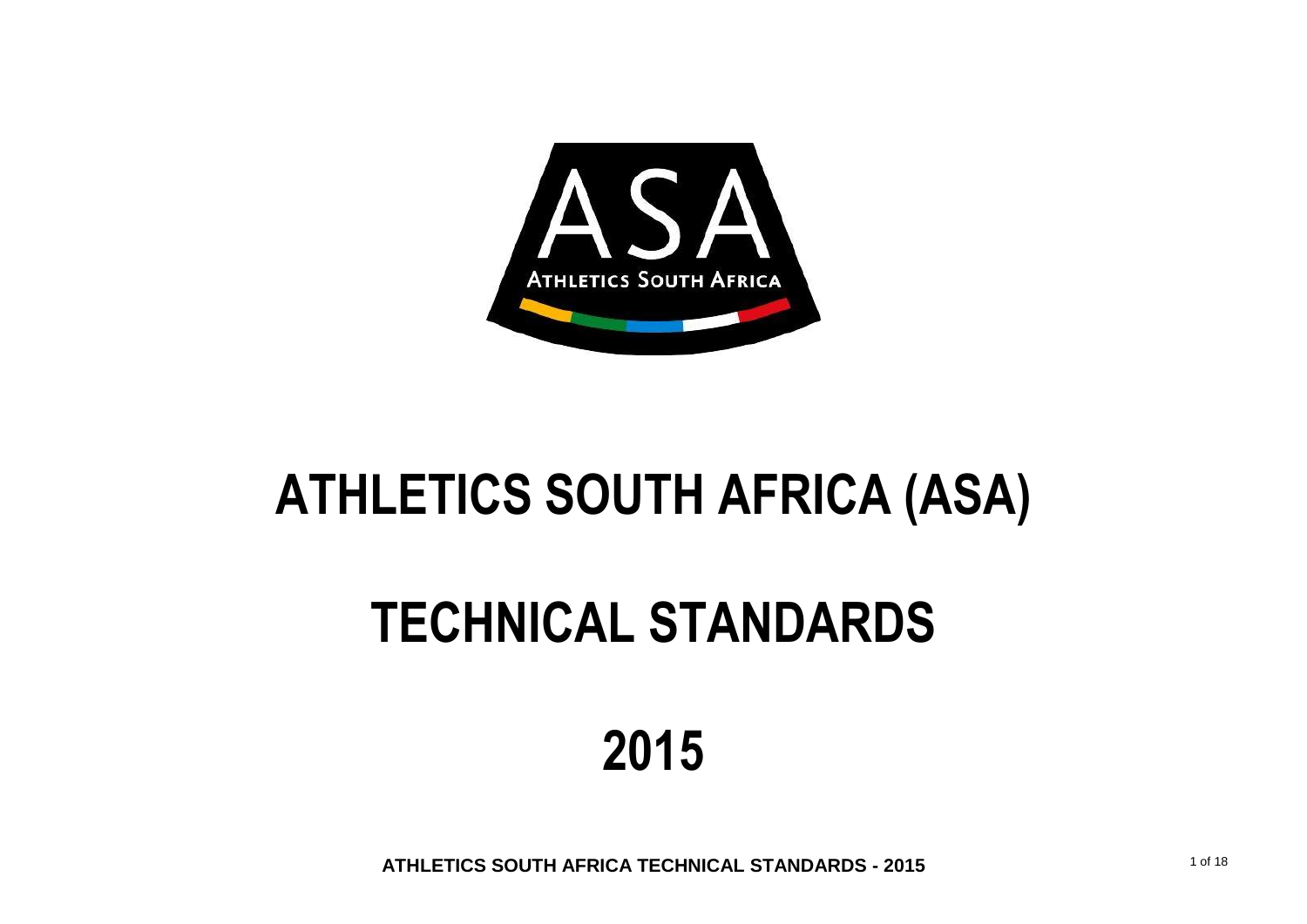# **ATHLETICS SOUTH AFRICA TECHNICAL STANDARDS**

## **AGE RESTRICTIONS IN ACCORDANCE WITH THE RULES**

#### **SENIOR EVENTS: (Track & Field)**

To be able to compete in a Senior Track & Field competition, an athlete must be 16 years or older on 31st December in the year of the competition and as indicated in the specific Competition Rules. The following exceptions are applicable:

#### • 20km Race Walk and longer,

• The marathon road race and longer,

In these events an athletes must be 20 years or older on the day of competition.

#### **JUNIOR EVENTS: (Track & Field)**

To be able to compete in a Junior Track & Field event, an athlete must be 18 or 19 years on 31st December in the year of the competition.

#### **YOUTH EVENTS: (Track & Field)**

To be able to compete in a Youth Track & Field event, an athlete must be 16 or 17 years on 31st December in the year of the competition.

#### **SUB - YOUTH EVENTS: (Track & Field)**

To be able to compete in a Sub-Youth Track & Field event, an athlete must be 14 or 15 years on 31st December in the year of the competition.

#### **PRIMARY SUB-YOUTH EVENTS: (6 - 13 years) (Track & Field)**

To be able to compete in a Primary Sub-Youth Track & Field event, an athlete must be 6 years up to 13 years on 31st December in the year of the competition.

#### **JUNIOR EVENTS: (Road Running)**

To be able to compete as a Junior in a Road Running event, an athlete must be under the age of 20 on 31st December in the year of the competition.

#### **IMPLEMENTS COLOUR CODING**

Colour coding is not a fixed rule as each manufacturer has its own colours, therefore the mentioned colour coding can be done only for easy identification.

SHOTS and HAMMERS:

| 7,26kg     | Red    |
|------------|--------|
| 6kg        | Blue   |
| 5kg        | Green  |
| 4kg        | Yellow |
| 3kg        | Orange |
| 2kg        | White  |
| DISCUSSES: |        |
| 2kg        | Red    |
| 1,75kg     | Blue   |
| 1,5kg      | Green  |
| 1kg        | Yellow |
| $0,75$ kg  | White  |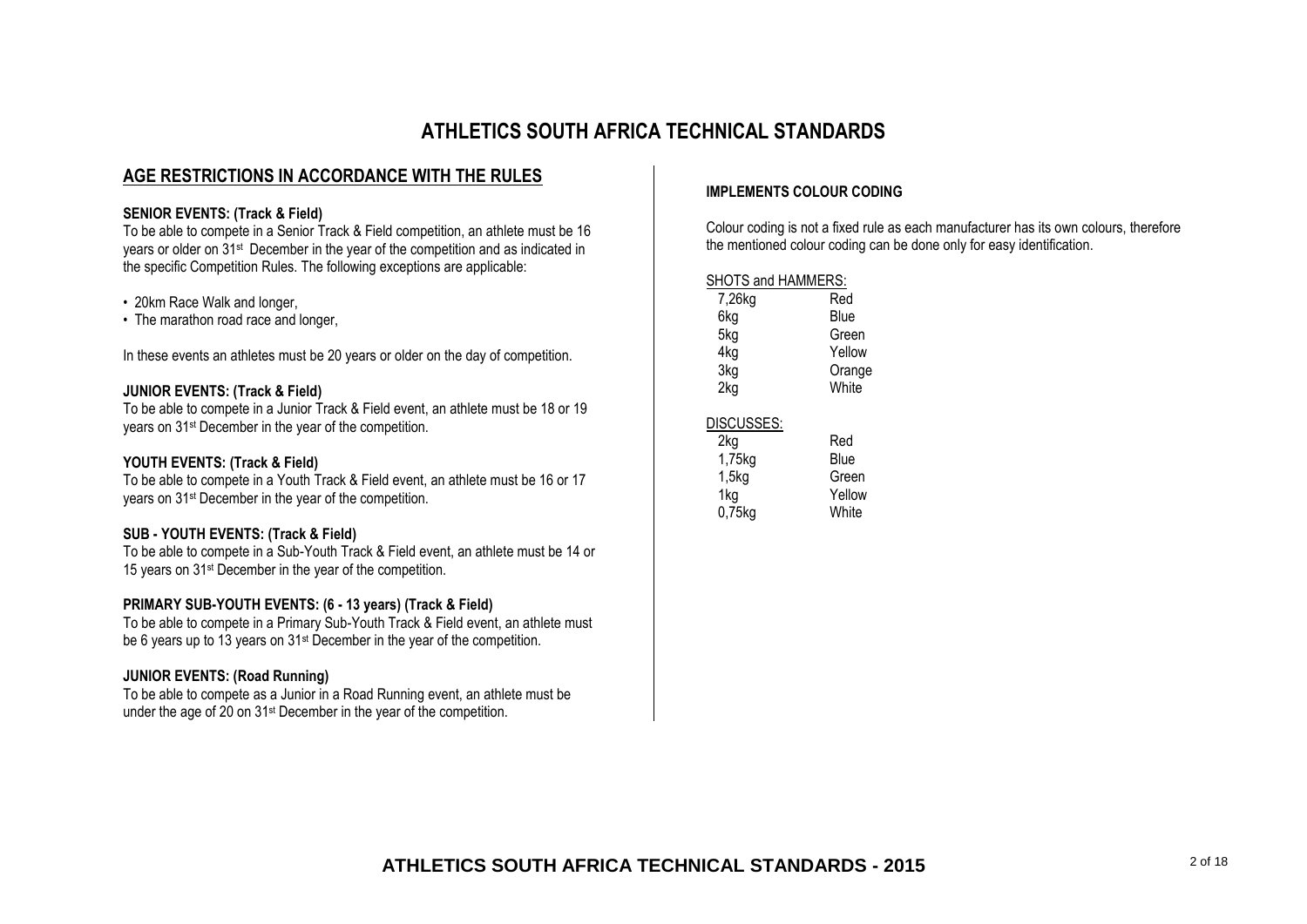# **TECHNICAL STANDARDS FOR TRACK EVENTS AND RACE WALKING ACCORDING TO THE VARIOUS AGE GROUPS**

| <b>AGE CATEGORY</b>   | SUB-YOUTH (14 & 15 Years) |               |              | <b>YOUTH (16 &amp; 17 Years)</b> | JUNIOR (18 & 19 Years) |                      | SENIOR (16 years and older) |                        |  |
|-----------------------|---------------------------|---------------|--------------|----------------------------------|------------------------|----------------------|-----------------------------|------------------------|--|
| <b>EVENT</b>          | <b>MALE</b>               | <b>FEMALE</b> | <b>MALE</b>  | <b>FEMALE</b>                    | <b>MALE</b>            | <b>FEMALE</b>        | <b>MALE</b>                 | <b>FEMALE</b>          |  |
| 100m                  | ✓                         | ✓             | ✓            | ✓                                | ✓                      | ✓                    | ✓                           |                        |  |
| 200m                  | $\checkmark$              | ✓             | $\checkmark$ | ✓                                | $\checkmark$           | $\checkmark$         | $\checkmark$                | ✓                      |  |
| 400m                  | $\checkmark$              | $\checkmark$  | $\checkmark$ | ✓                                | $\checkmark$           | $\checkmark$         | $\checkmark$                | ✓                      |  |
| 800m                  | $\checkmark$              | $\checkmark$  | $\checkmark$ | ✓                                | $\checkmark$           | ✓                    | ✓                           | ✓                      |  |
| 1500m                 | $\checkmark$              | ✓             | ✓            | ✓                                | ✓                      | ✓                    | ✓                           | ✓                      |  |
| 3000m                 | $\checkmark$              | $\checkmark$  | ✓            | ✓                                | X                      | $\checkmark$         | X                           | X                      |  |
| 5000m                 | X                         | X             | X            | X                                | $\checkmark$           | ✓                    | ✓                           | ✓                      |  |
| 10000m                | $\pmb{\mathsf{X}}$        | χ             | X            | X                                | ✓                      | x                    | ✓                           | $\checkmark$           |  |
| 90mH                  | $\mathsf{x}$              | √(76,2 cm)    | X            | X                                | X                      | X                    | X                           | $\mathsf{x}$           |  |
| $100m$ H              | ← $(83, 8 \text{ cm})$    | х             | X            | $(76, 2 \text{ cm})$<br>✓        | X                      | √ (83, 8 cm)         | X                           | ← $(83, 8 \text{ cm})$ |  |
| 110m H                | X                         | X             | √ (91,4 cm)  | X                                | √(99,1 cm)             | X                    | ✓ $(106, 7 \text{ cm})$     | X                      |  |
| 300mH                 | (83,8cm)                  | √(76,2 cm)    | X            | X                                | X                      | X                    | X                           | X                      |  |
| 400mH                 | X                         | X             | (83, 8cm)    | $(76, 2 \text{ cm})$<br>✓        | √(91,4 cm)             | $(76, 2 \text{ cm})$ | √(91,4 cm)                  | √ $(76, 2 cm)$         |  |
| 1500m SC              | √(76,2 cm)                | X             | X            | X                                | X                      | X                    | X                           | X                      |  |
| 2000m SC              | x                         | X             | √(91,4 cm)   | ✓ $(76, 2 cm)$                   | X                      | X                    | X                           | X                      |  |
| 3000m SC              | X                         | X             | X            | X                                | √(91,4 cm)             | √(76,2 cm)           | √(91,4 cm)                  | √(76,2 cm)             |  |
| 4 x 100m Relay        | $\checkmark$              | $\checkmark$  | $\checkmark$ | $\checkmark$                     | ✓                      |                      |                             |                        |  |
| 4 x 200m Relay        | $\checkmark$              | $\checkmark$  | $\checkmark$ | $\checkmark$                     | $\checkmark$           | $\checkmark$         | $\checkmark$                | $\checkmark$           |  |
| 4 x 400m Relay        | X                         | X             | X            | X                                | $\checkmark$           | ✓                    | ✓                           | ✓                      |  |
| 4 x 800m Relay        | X                         | X             | X            | X                                | ✓                      | ✓                    | ✓                           | ✓                      |  |
| 4 x 1500m Relay       | X                         | X             | X            | X                                | $\checkmark$           | $\checkmark$         | ✓                           | $\checkmark$           |  |
| Standard Medley Relay | $\checkmark$              | $\checkmark$  | $\checkmark$ | $\checkmark$                     | X                      | χ                    | X                           | $\mathsf{x}$           |  |
| 5000m Race Walk       | ✓                         | $\checkmark$  | X            | ✓                                | X                      | x                    | X                           | X                      |  |
| 10000m Race Walk      | X                         | X             | ✓            | X                                | $\checkmark$           | ✓                    | X                           | X                      |  |
| 20 km Race Walk       | X                         | X             | X            | X                                | X                      | x                    | ✓                           | ✓                      |  |
| 50 km Race Walk       | X                         | X             | X            | X                                | X                      | X                    | $\checkmark$                | Χ                      |  |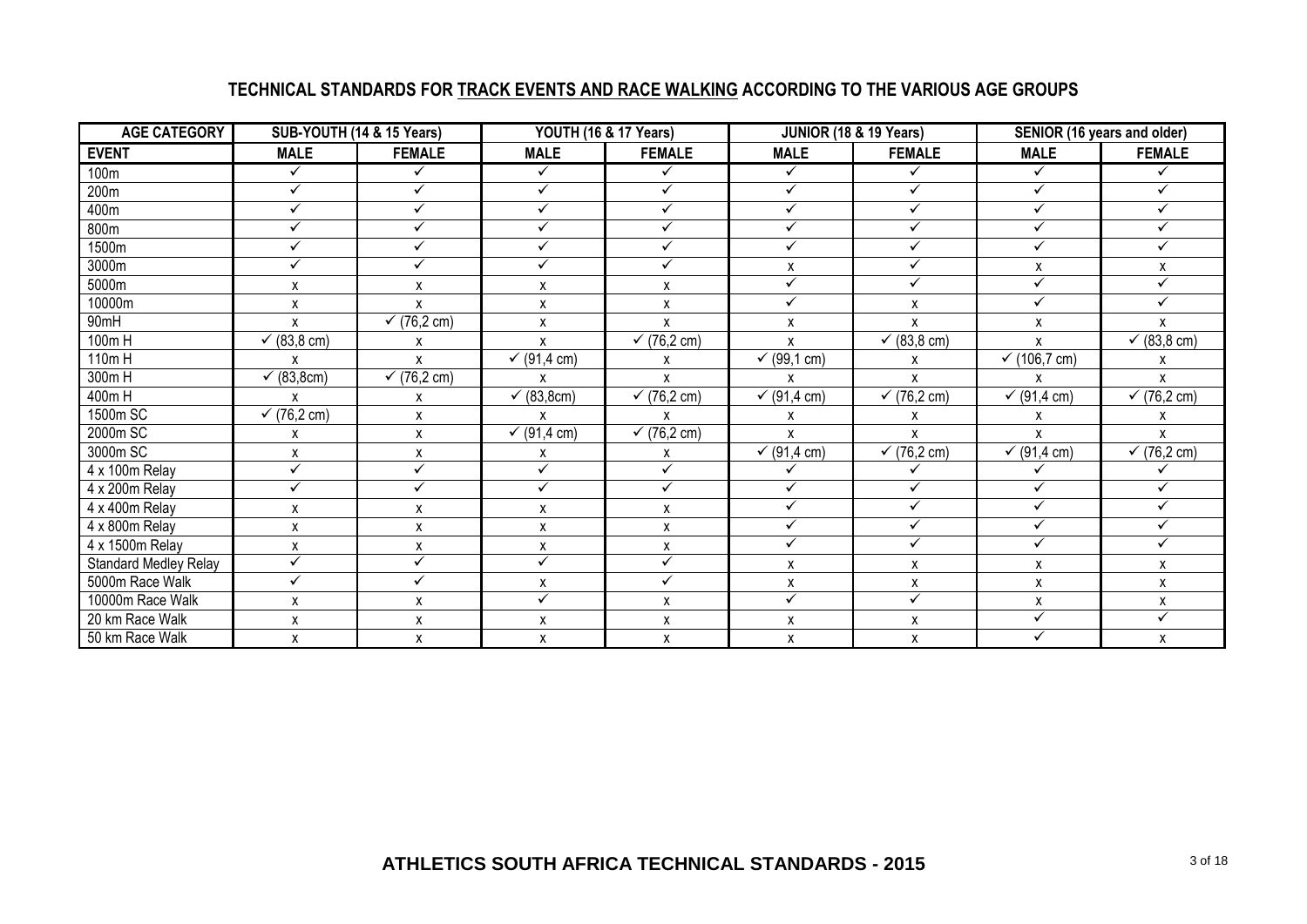# **TECHNICAL STANDARDS FOR PRIMARY SUB-YOUTH (SCHOOLS) TRACK EVENTS AND RACE WALKING ACCORDING TO THE VARIOUS AGE GROUPS**

| AGE CATEGORY        | 14 YEARS                  |                                     | 13 YEARS                             |                          | 12 YEARS             |                           | 11 YEARS    |                      |                      | 10 YEARS            | 9 YEARS     |              | 8 YEARS      |              | 7 YEARS     |              |              | 6 YEARS      |
|---------------------|---------------------------|-------------------------------------|--------------------------------------|--------------------------|----------------------|---------------------------|-------------|----------------------|----------------------|---------------------|-------------|--------------|--------------|--------------|-------------|--------------|--------------|--------------|
| <b>EVENTS</b>       | <b>BOYS</b>               | <b>GIRLS</b>                        | <b>BOYS</b>                          | <b>GIRLS</b>             | <b>BOYS</b>          | <b>GIRLS</b>              | <b>BOYS</b> | <b>GIRLS</b>         | <b>BOYS</b>          | <b>GIRLS</b>        | <b>BOYS</b> | <b>GIRLS</b> | <b>BOYS</b>  | <b>GIRLS</b> | <b>BOYS</b> | <b>GIRLS</b> | <b>BOYS</b>  | <b>GIRLS</b> |
| 60m                 | X                         | X                                   | x                                    | X                        | X                    | x                         | X           | X                    | X                    | X                   | ✓           | ✓            | $\checkmark$ | ✓            | ✓           | ✓            | ✓            | $\checkmark$ |
| 80 <sub>m</sub>     | X                         | X                                   | X                                    | X                        | X                    | X                         | ✓           | ✓                    | ✓                    | ✓                   | ✓           | ✓            | ✓            | $\checkmark$ | ✓           | ✓            | ✓            | ✓            |
| 100m                | ✓                         | ✓                                   | ✓                                    | ✓                        | ✓                    | ✓                         | ✓           | ✓                    | ✓                    | ✓                   | X           | X            | X            | X            | x           | X            | X            | X            |
| 150m                | X                         | X                                   | x                                    | X                        | ✓                    | ✓                         | x           | χ                    | X                    | Χ                   | X           | X            | x            | χ            | χ           | X            | X            | X            |
| 200m                | ✓                         | ✓                                   | ✓                                    | ✓                        | X                    | x                         | X           | χ                    | X                    | X                   | X           | X            | χ            | χ            | Χ           | X            | X            | X            |
| 400m                | ✓                         | $\checkmark$                        | X                                    | X                        | X                    | X                         | X           | χ                    | X                    | X                   | X           | X            | X            | X            | X           | X            | $\mathsf{x}$ | X            |
| 800m                | ✓                         | ✓                                   | ✓                                    | ✓                        | X                    | x                         | x           | χ                    | X                    | X                   | X           | X            | X            | X            | x           | X            | X            | X            |
| 1200m               | X                         | x                                   | χ                                    | Χ                        | $\checkmark$         | $\checkmark$              | ✓           | ✓                    | ✓                    | ✓                   | X           | x            | x            | χ            | χ           | X            | X            | X            |
| 1500m               | ✓                         | $\checkmark$                        | ✓                                    | ✓                        | X                    | x                         | X           | X                    | X                    | X                   | x           | X            | X            | X            | X           | X            | X            | X            |
| 3000m               | ✓                         | ✓                                   | X                                    | X                        | X                    | X                         | X           | X                    | X                    | X                   | X           | X            | X            | X            | x           | X            | X            | X            |
| 70m H               | X                         | х                                   | x                                    | X                        | X                    | X                         |             | ✓                    | ✓                    | ✓                   | X           | X            | X            | x            | x           | X            | X            | X            |
|                     |                           |                                     |                                      | ✓                        | $\checkmark$         | $\checkmark$              | (68,0 cm)   | $(68, 0 \text{ cm})$ | $(68, 0 \text{ cm})$ | $(68.0 \text{ cm})$ |             |              |              |              |             |              |              |              |
| 75m H               | X                         | X                                   | x                                    | $(76, 2 \text{ cm})$     | $(76, 2 \text{ cm})$ | $(68, 0 \text{ cm})$      | X           | Х                    | X                    | х                   | X           | Х            | x            | X            | x           | X            | X            | X            |
| $80m$ H             | X                         | ✓                                   | ✓                                    | X                        | x                    | x                         | X           | X                    | X                    | X                   | X           | X            | X            | X            | X           | X            | X            | X            |
|                     |                           | $(76, 2 \text{ cm})$                | $(76, 2 \text{ cm})$                 |                          |                      |                           |             |                      |                      |                     |             |              |              |              |             |              |              |              |
| $90m$ H             | ✓<br>$(76, 2 \text{ cm})$ | х                                   | x                                    | X                        | X                    | x                         | x           | X                    | X                    | X                   | X           | Х            | x            | x            | x           | X            | X            | $\mathsf{x}$ |
| 150m H              | X                         | X                                   | x                                    | X                        | $(68.0 \text{ cm})$  | ✓<br>$(68, 0 \text{ cm})$ | X           | X                    | X                    | X                   | X           | Х            | x            | x            | x           | X            | X            | X            |
| $200m$ H            | ✓<br>$(76.2 \text{ cm})$  | $\checkmark$<br>$(68.0 \text{ cm})$ | $\checkmark$<br>$(68, 0 \text{ cm})$ | ✓<br>$(68.0 \text{ cm})$ | Χ                    | x                         | x           | X                    | X                    | x                   | X           | Х            | x            | x            | x           | X            | X            | X            |
| 4 X 50m Relay       | X                         | X                                   | X                                    | X                        | X                    | X                         | X           | χ                    | X                    | X                   | X           | X            | X            | X            | x           | X            | X            | $\mathsf{x}$ |
| 4 x100m Relay       | ✓                         | ✓                                   | ✓                                    | ✓                        | $\checkmark$         | ✓                         | ✓           | ✓                    | ✓                    | ✓                   | x           | X            | X            | χ            | χ           | X            | X            | X            |
| <b>Medley Relay</b> | ✓                         | $\checkmark$                        | ✓                                    | ✓                        | X                    | x                         | x           | X                    | X                    | X                   | X           | X            | x            | χ            | χ           | X            | X            | X            |
| 1500m Race Walking  | X                         | x                                   | ✓                                    | ✓                        | ✓                    | ✓                         | X           | X                    | X                    | x                   | x           | X            | X            | X            | χ           | X            | X            | X            |
| 3000m Race Walking  | ✓                         |                                     | X                                    | X                        | X                    | X                         | X           | X                    | X                    | X                   | X           | X            | X            | X            | X           | X            | X            | X            |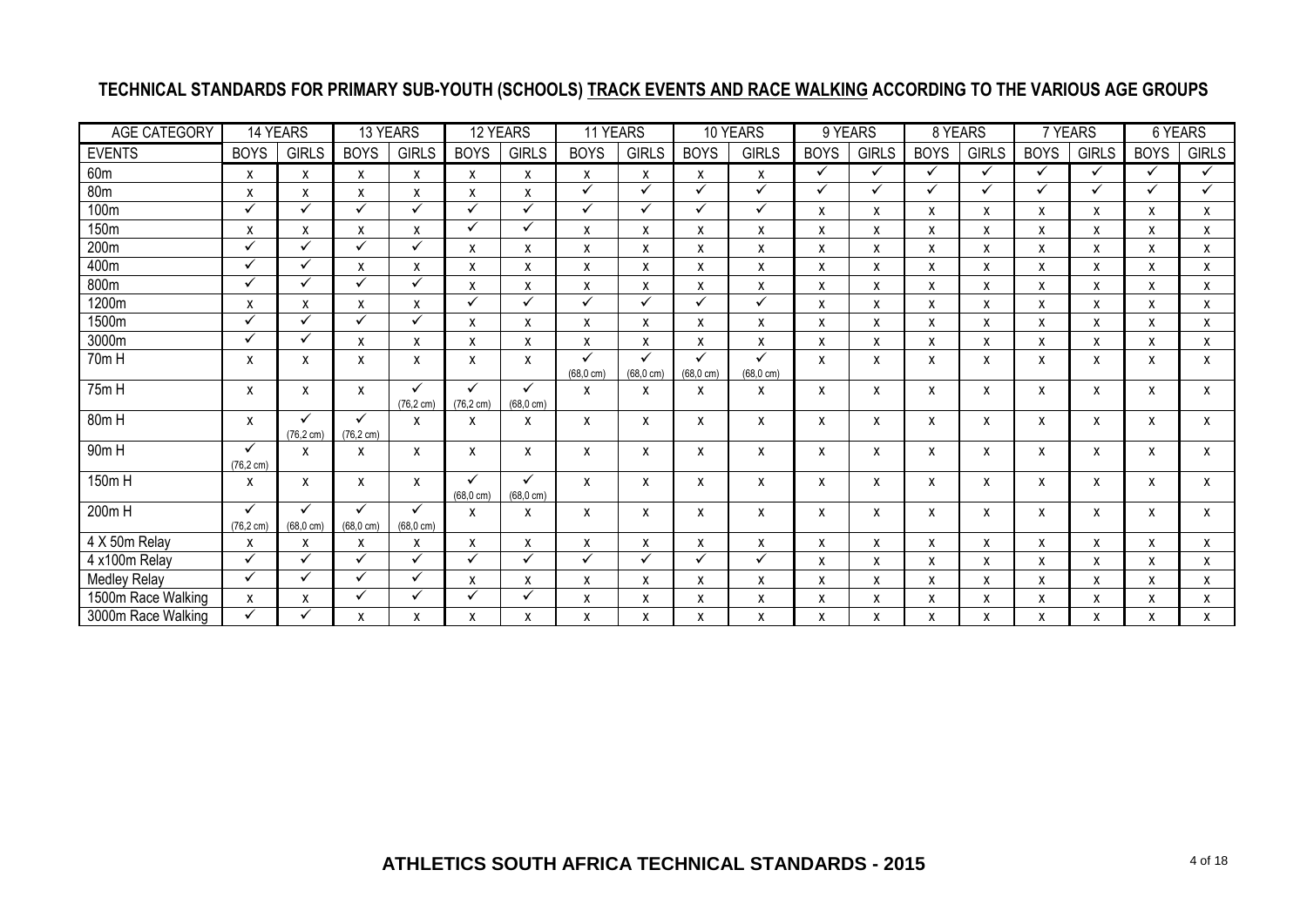# **TECHNICAL STANDARDS FOR HURDLE RACES**

### **NUMBER OF HURDLES AND DISTANCES BETWEEN HURDLES FOR DIFFERENT EVENTS**

| <b>EVENT</b> | <b>HURDLE QUANTITY</b> | <b>DISTANCE FROM</b><br><b>START TO FIRST</b><br><b>HURDLE</b> | <b>DISTANCE BETWEEN</b><br><b>HURDLES</b> | <b>DISTANCE FROM</b><br><b>LAST HURDLE TO</b><br><b>FINISH LINE</b> |
|--------------|------------------------|----------------------------------------------------------------|-------------------------------------------|---------------------------------------------------------------------|
| 70m Hurdles  | 8                      | 10 <sub>m</sub>                                                | 7m                                        | 11 <sub>m</sub>                                                     |
| 75m Hurdles  | 8                      | 11m                                                            | 7.5m                                      | 11.5m                                                               |
| 80m Hurdles  | 8                      | 12 <sub>m</sub>                                                | 8m                                        | 12 <sub>m</sub>                                                     |
| 90m Hurdles  | 9                      | 13m                                                            | 8m                                        | 13m                                                                 |
| 100m Hurdles | 10                     | 13m                                                            | 8.5 <sub>m</sub>                          | 10,5m                                                               |
| 110m Hurdles | 10                     | 13.72m                                                         | 9.14 <sub>m</sub>                         | 14.02m                                                              |
| 150m Hurdles | 3                      | 40 <sub>m</sub>                                                | 35 <sub>m</sub>                           | 40 <sub>m</sub>                                                     |
| 200m Hurdles | 5                      | 20 <sub>m</sub>                                                | 35 <sub>m</sub>                           | 40 <sub>m</sub>                                                     |
| 300m Hurdles |                        | 50 <sub>m</sub>                                                | 35 <sub>m</sub>                           | 40 <sub>m</sub>                                                     |
| 400m Hurdles | 10                     | 45 <sub>m</sub>                                                | 35 <sub>m</sub>                           | 40 <sub>m</sub>                                                     |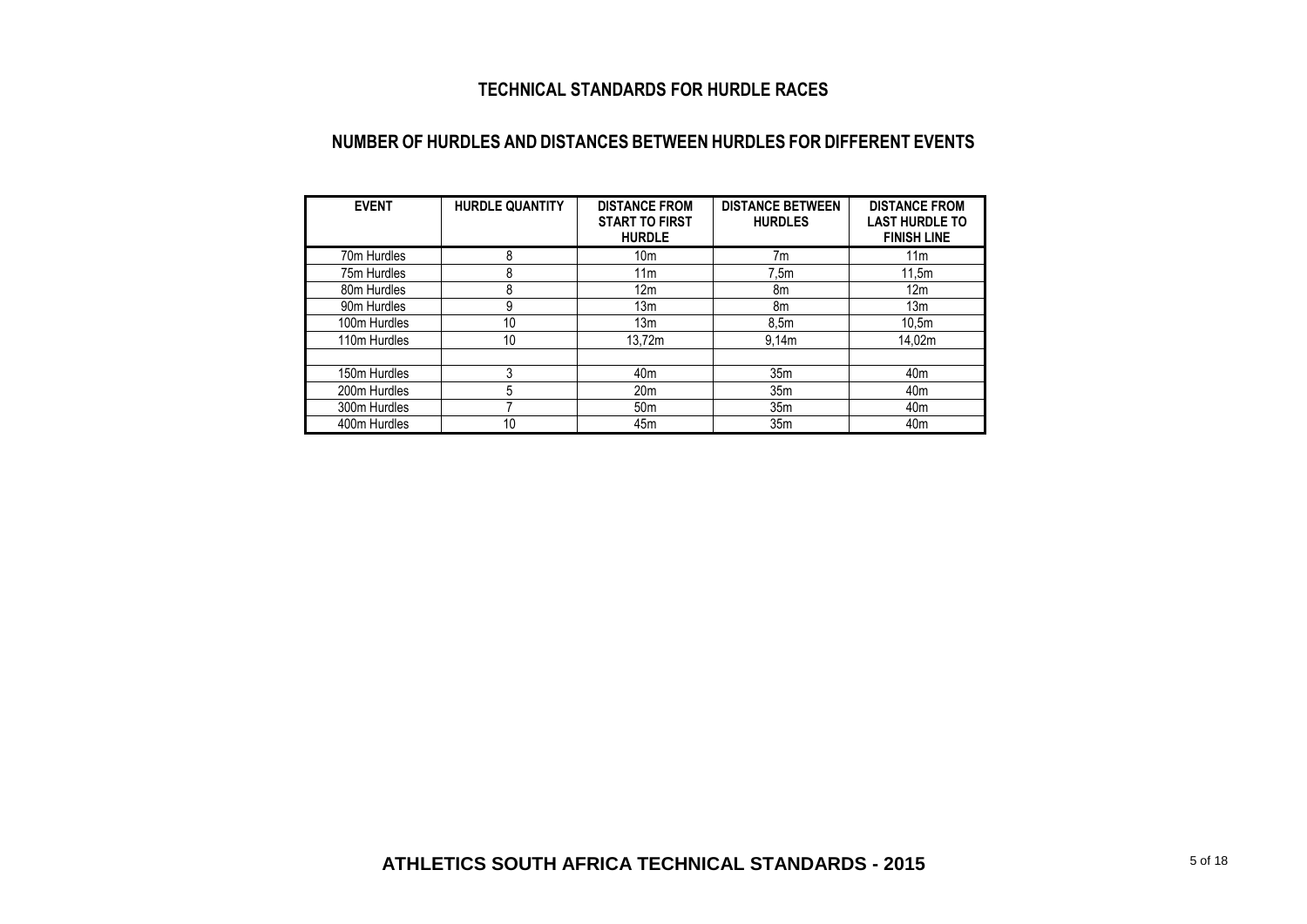## **TECHNICAL STANDARDS FOR FIELD EVENTS AND COMBINED EVENTS ACCORDING TO THE VARIOUS AGE GROUPS**

| <b>AGE CATEGORY</b> | SUB-YOUTH (14 & 15 Years) |                       |                       | <b>YOUTH (16 &amp; 17 Years)</b> |                     | <b>JUNIOR (18 &amp; 19 Years)</b> | SENIOR (16 years and older) |                       |  |
|---------------------|---------------------------|-----------------------|-----------------------|----------------------------------|---------------------|-----------------------------------|-----------------------------|-----------------------|--|
| <b>EVENT</b>        | <b>MALE</b>               | <b>FEMALE</b>         | <b>MALE</b>           | <b>FEMALE</b>                    | <b>MALE</b>         | <b>FEMALE</b>                     | <b>MALE</b>                 | <b>FEMALE</b>         |  |
| Long Jump           |                           |                       |                       |                                  |                     |                                   |                             |                       |  |
| High Jump           |                           |                       |                       |                                  |                     |                                   |                             |                       |  |
| Triple Jump         | (9m)                      |                       | (11m)                 | (9m)                             | (13m)               | (11m)                             | (13m)                       | (11m)                 |  |
| Pole Vault          |                           |                       |                       |                                  |                     |                                   |                             |                       |  |
| Shot Put            | $(4,00 \text{ kg})$       | ✓ $(3,00 \text{ kg})$ | √ (5,00 kg)           | $√$ (3,00 kg)                    | $\checkmark$ (6 kg) | $(4,00 \text{ kg})$               | √(7,26 kg)                  | √(4,00 kg)            |  |
| Discus Throw        | √(1,00 kg)                | ✓ $(1,00 \text{ kg})$ | √(1.5 kg)             | √(1,00 kg)                       | √(1,75 kg)          | √(1,00 kg)                        | √(2,00 kg)                  | √(1,00 kg)            |  |
| Javelin Throw       | $\sqrt{}$ (600 gm)        | $\checkmark$ (500 gm) | $\bar{v}$ (700 gm)    | $(500 \text{ gm})$               | $(800 \text{ gm})$  | $\checkmark$ (600 gm)             | $\sqrt{\ }$ (800 gm)        | $\checkmark$ (600 gm) |  |
| Hammer Throw        | ✓ $(4,00 \text{ kg})$     | ✓ $(3,00 \text{ kg})$ | ✓ $(5,00 \text{ kg})$ | ✓ $(3,00 \text{ kg})$            | $\checkmark$ (6 kg) | $(4,00 \text{ kg})$               | √(7,26 kg)                  | √(4,00 kg)            |  |
| Pentathlon          |                           |                       |                       |                                  | x                   |                                   |                             |                       |  |
| Heptathlon          |                           |                       |                       |                                  |                     |                                   |                             |                       |  |
| Decathlon           |                           |                       |                       |                                  |                     |                                   |                             |                       |  |

**Recommended increments for High Jump:** 1<sup>st</sup> two increments 5cm, then 3cm increments (The referee may vary these increments)

**Recommended increments for Pole Vault:** 10cm increments until only two competitors are left, then 5cm increments (The referee may vary these increments)

#### **Combined Events consist of the following events in the order of competition:**

| Pentathlon (over one day):                | Heptathlon (over two days): | <b>Decathlon</b> |  |  |
|-------------------------------------------|-----------------------------|------------------|--|--|
| Day 1                                     | Dav 1                       | Dav '            |  |  |
| 100m Hurdles (Boys) / 90m Hurdles (Girls) | 100m Hurdles                | 100m             |  |  |
| High Jump                                 | High Jump                   | Long Jump        |  |  |
| Shot Put                                  | <b>Shot Put</b>             | <b>Shot Put</b>  |  |  |
| Long Jump                                 | 200m                        | High Jump        |  |  |
| 800m                                      |                             | 400m             |  |  |

**Day 2 Day 2** Long Jump 110m Hurdles Javelin Throw Discus Throw Discus Throw Discus Throw Discus Throw Discus Throw Discus Throw Discus Throw Discus Throw Discus Throw Discus Throw Discus Throw Discus Throw Discus Throw Discus Throw Discus Throw Discussion Di

**Pentathlon (over two days): Pecathlon (over two days): Decathlon (over two days): Day 1** Pole Vault Javelin Throw 1500m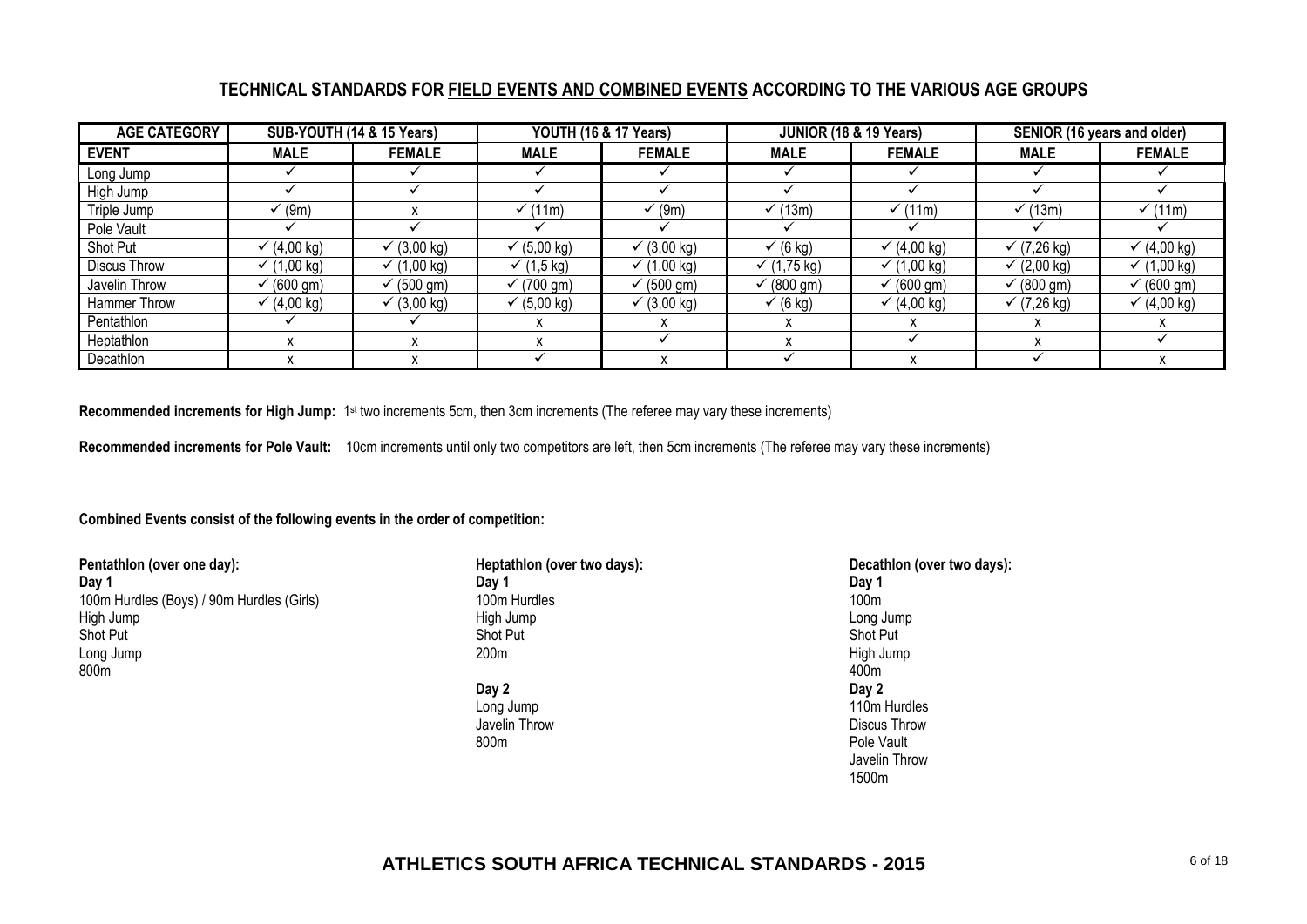# **TECHNICAL STANDARDS FOR PRIMARY SUB-YOUTH (SCHOOLS) FIELD EVENTS AND COMBINED EVENTS ACCORDING TO THE VARIOUS AGE GROUPS**

| AGE CATEGORY        |             | 14 YEARS     | 13 YEARS    |              |              | 12 YEARS     |             | 11 YEARS     | 10 YEARS    |              |
|---------------------|-------------|--------------|-------------|--------------|--------------|--------------|-------------|--------------|-------------|--------------|
| <b>EVENTS</b>       | <b>BOYS</b> | <b>GIRLS</b> | <b>BOYS</b> | <b>GIRLS</b> | <b>BOYS</b>  | <b>GIRLS</b> | <b>BOYS</b> | <b>GIRLS</b> | <b>BOYS</b> | <b>GIRLS</b> |
| Long Jump           |             |              |             |              |              |              |             |              |             |              |
| High Jump           |             |              |             |              |              |              |             |              |             |              |
| Triple Jump         |             |              |             |              |              |              |             |              |             |              |
| Pole Vault          |             |              |             |              |              |              |             |              |             |              |
| Shot Put            | (4kg)       | (3kg)        | (4kg)       | (3kg)        | (3kg)        | (3kg)        | (2kg)       | (2kg)        | (2kg)       | (2kg)        |
| <b>Discus Throw</b> | (1kg)       | (1kg)        | (1kg)       | (0,75kg)     | ✓ $(0,75kg)$ | (0,75kg)     |             |              |             |              |
| Javelin Throw       | (600g)      | (500g)       | (600g)      | (500g)       | (500q)       | (500q)       |             |              |             |              |
| <b>Hammer Throw</b> | (4kg)       | (3kg)        |             |              |              |              |             |              |             |              |
| Pentathlon          |             |              |             |              |              |              |             |              |             |              |

**Recommended increments for High Jump:** 1<sup>st</sup> two increments 5cm, then 3cm increments (The referee may vary these increments)

**Recommended increments for Pole Vault:** 10cm increments until only two competitors are left, then 5cm increments (The referee may vary these increments)

**Combined Events consist of the following events in the order of competition:**

**Pentathlon (over one day): Day 1** 100m Hurdles (Boys) / 90m Hurdles (Girls) High Jump Shot Put Long Jump 800m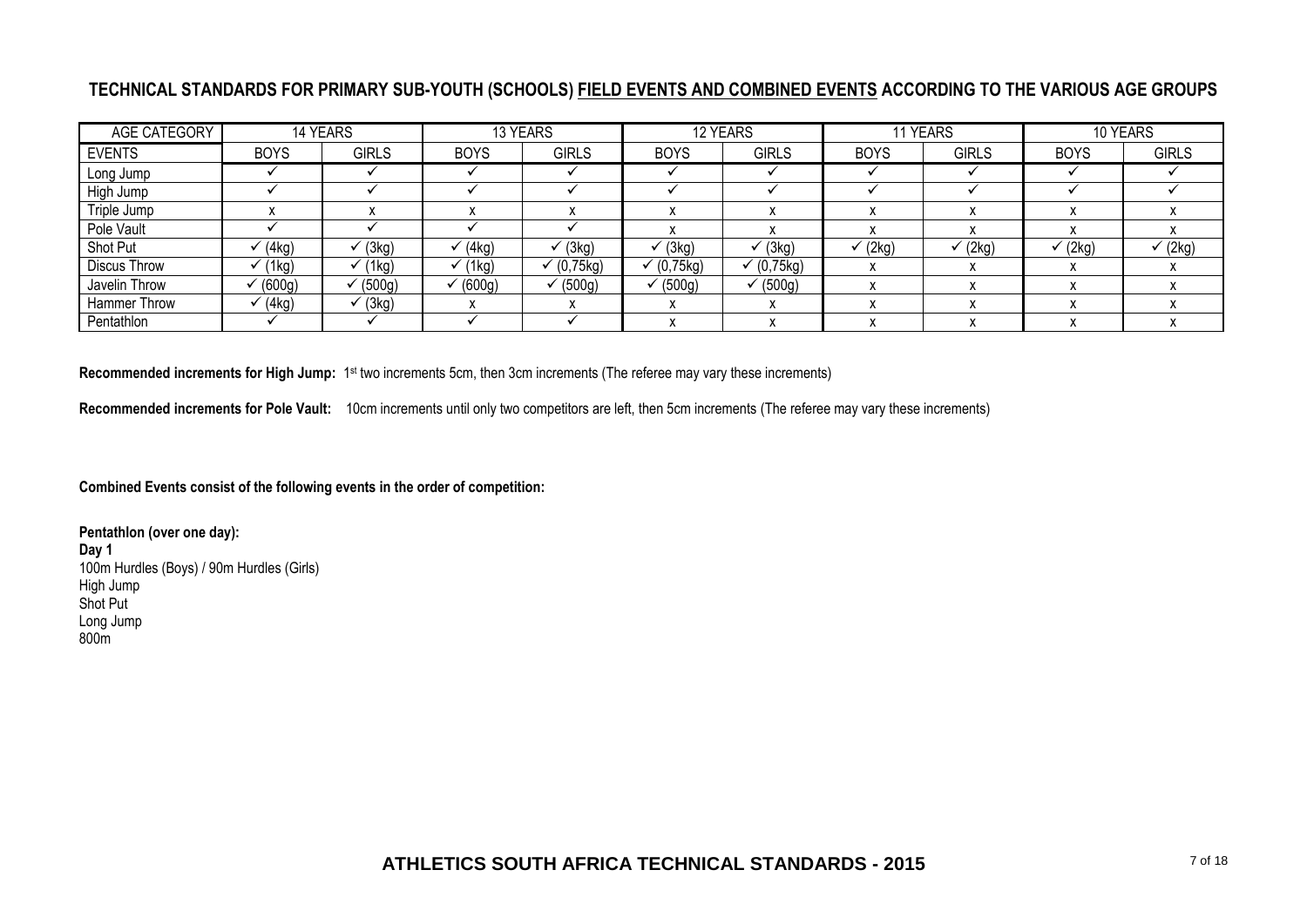## **TECHNICAL STANDARDS FOR ROAD RACES ACCORDING TO THE VARIOUS AGE GROUPS**

## **ROAD RACES – PROGRESSION OF DISTANCES AND AGE GROUPS**

| <b>AGE CATEGORIES</b>                          | ວ km<br><b>ROAD RACE</b> | 10 km<br><b>ROAD RACE</b> | 15 km<br><b>ROAD RACE</b> | 21.1 km<br><b>ROAD RACE</b> | 32 km<br><b>ROAD RACE</b> | <b>MARATHON</b><br><b>ROAD RACE</b> | ULTRA-<br><b>MARATHON</b><br><b>ROAD RACE</b> |
|------------------------------------------------|--------------------------|---------------------------|---------------------------|-----------------------------|---------------------------|-------------------------------------|-----------------------------------------------|
| Minimum age of participation for men and women |                          |                           |                           |                             |                           |                                     |                                               |
|                                                | 9 years and older        | 14 years and older        | 15 years and older        | 16 years and older          | 19 vears and older        | 20 vears and older                  | 20 vears and older                            |

#### **ROAD RELAY RACES – PROGRESSION OF DISTANCES AND AGE GROUPS**

| <b>AGE CATEGORIES</b><br><b>15KM ROAD RELAY</b> |                      | 1/2 MARATHON RELAY                   | <b>MARATHON RELAY</b>                          |  |
|-------------------------------------------------|----------------------|--------------------------------------|------------------------------------------------|--|
|                                                 | 5 Athletes: 5 X 3 km | 4 Athletes: 5 km: 5 km: 5 km: 6.1 km | 6 Athletes: 5km; 10 km; 5 km; 10km; 5km; 7,2km |  |
| Minimum age of participation for men and women  |                      |                                      |                                                |  |
|                                                 | 9 years and older    | 9 years and older                    | 14 years and older                             |  |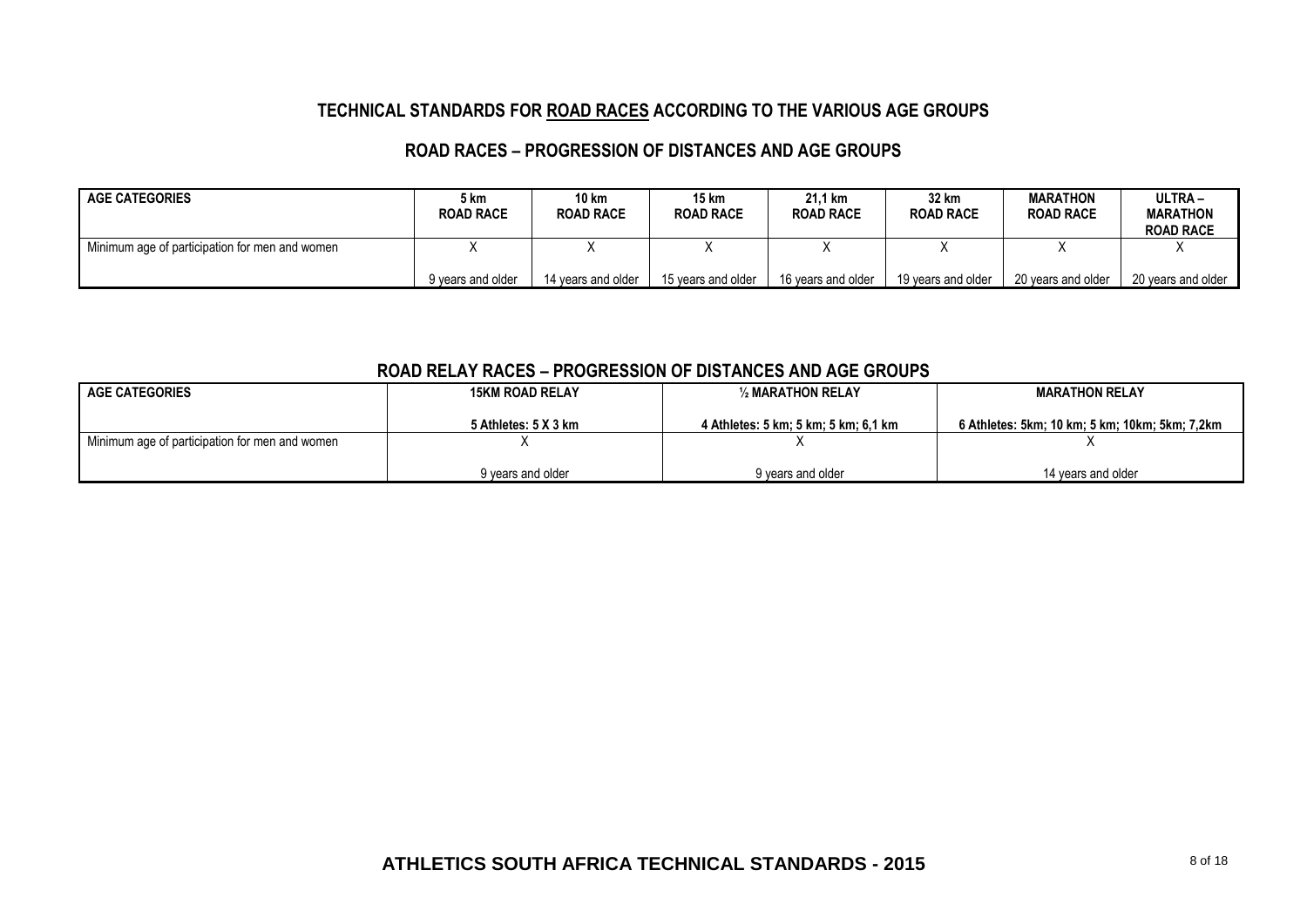# **TECHNICAL STANDARDS FOR CROSS COUNTRY RACES ACCORDING TO THE VARIOUS AGE GROUPS**

## **PROGRESSION OF DISTANCES AND AGE GROUPS**

| <b>AGE CATEGORIES</b>      | 1 km | 2 km | 3 km | 4 km | 6 km | 8 km | <b>12 km</b> |
|----------------------------|------|------|------|------|------|------|--------------|
| Senior Men: (16 And Older) |      |      |      |      |      |      |              |
| Junior Men: (18, 19 Years) |      |      |      |      |      |      |              |
| Boys: 17 Years             |      |      |      |      |      |      |              |
| Boys: 16 Years             |      |      |      |      |      |      |              |
| Boys: 15 Years             |      |      |      |      |      |      |              |
| Boys: 14 Years             |      |      |      |      |      |      |              |
| Boys: 13 Years             |      |      |      |      |      |      |              |
| Boys: 12 Years             |      |      |      |      |      |      |              |
| Boys: 11 Years             |      |      |      |      |      |      |              |
| Boys: 10 Years             |      |      |      |      |      |      |              |
| Boys: 9 Years              |      |      |      |      |      |      |              |
| Boys: 8 Years (Beginners)  |      |      |      |      |      |      |              |

| <b>AGE CATEGORIES</b>        | l km | 2 km | 3 km | 4 km | 6 km | 8 km | <b>12 km</b> |
|------------------------------|------|------|------|------|------|------|--------------|
| Senior Women: (16 And Older) |      |      |      |      |      |      |              |
| Junior Women: (18, 19 Years) |      |      |      |      |      |      |              |
| Girls: 17 Years              |      |      |      |      |      |      |              |
| Girls: 16 Years              |      |      |      |      |      |      |              |
| Girls: 15 Years              |      |      |      |      |      |      |              |
| Girls: 14 Years              |      |      |      |      |      |      |              |
| Girls: 13 Years              |      |      |      |      |      |      |              |
| Girls: 12 Years              |      |      |      |      |      |      |              |
| Girls: 11 Years              |      |      |      |      |      |      |              |
| Girls: 10 Years              |      |      |      |      |      |      |              |
| Girls: 9 Years               |      |      |      |      |      |      |              |
| Girls: 8 Years (Beginners)   |      |      |      |      |      |      |              |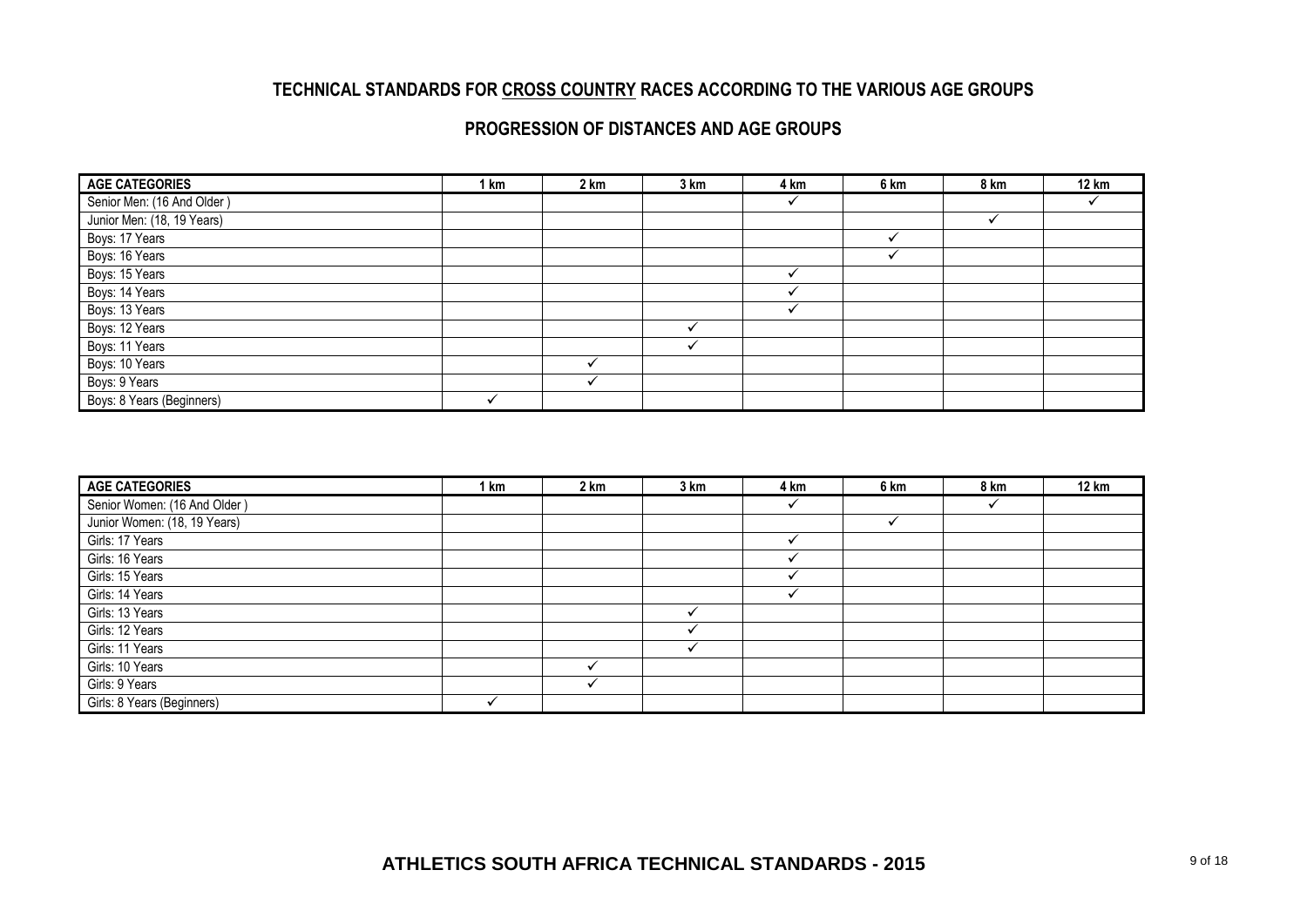# **WORLD MASTERS ASSOCIATION (WMA) SOUTH AFRICA MASTERS ASSOCIATION (SAMA)**

# **TECHNICAL SPECIFICATIONS**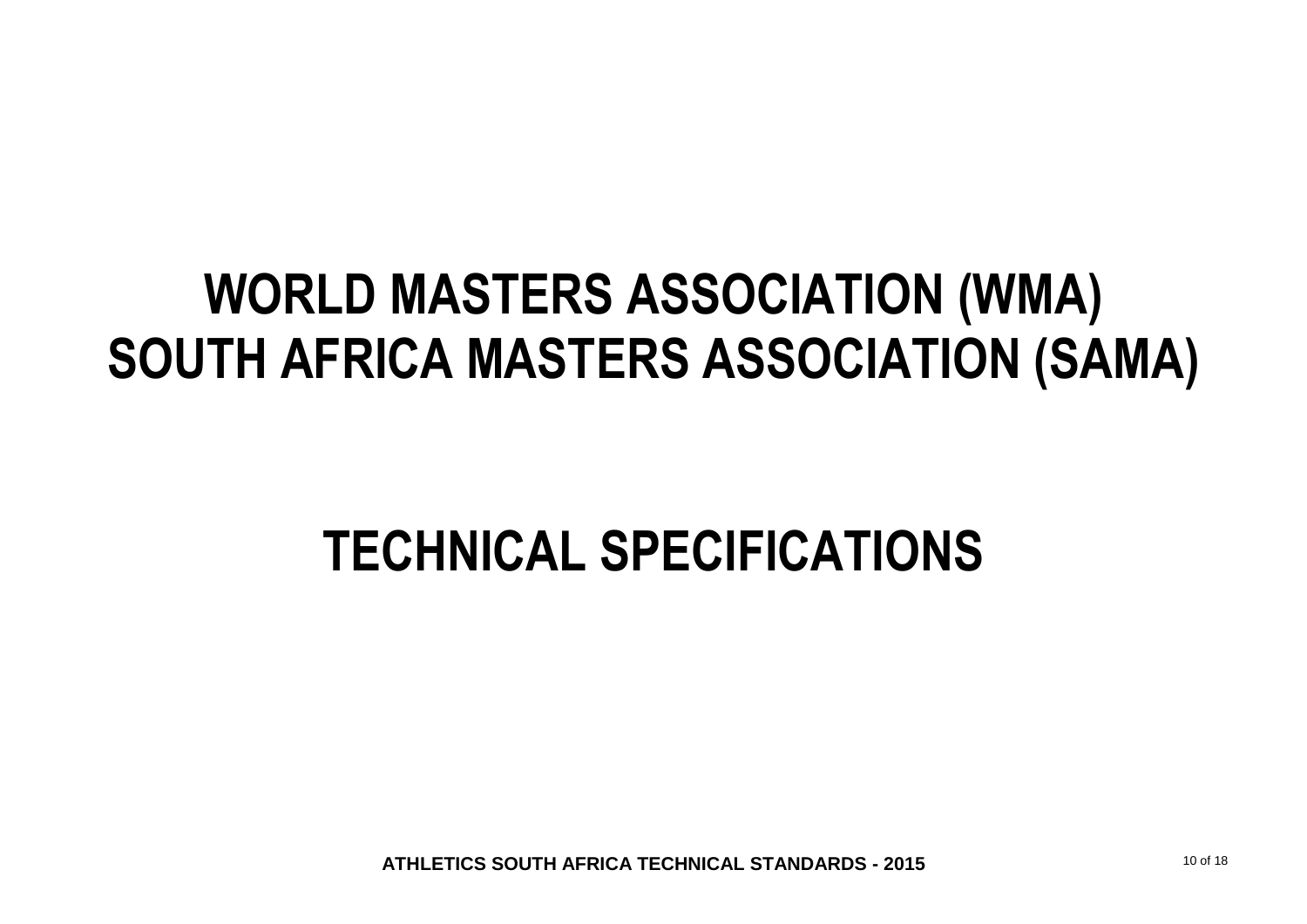## **TECHNICAL STANDARDS FOR SHORT HURDLE RACES ACCORDING TO THE VARIOUS MASTERS AGE GROUPS**

## **PROGRESSION OF DISTANCES, HEIGHTS AND AGE GROUPS**

| AGE CATEGORIES: MEN | <b>DISTANCE IN METER</b> | <b>HEIGHT IN CM</b> | <b>DISTANCE OF START</b><br><b>TO FIRST HURDLE</b> | <b>DISTANCE BETWEEN</b><br><b>HURDLES</b> | <b>DISTANCE FROM</b><br><b>LAST HURDLE TO</b><br><b>FINISH LINE</b> | <b>HURDLE QUANTITY</b> |
|---------------------|--------------------------|---------------------|----------------------------------------------------|-------------------------------------------|---------------------------------------------------------------------|------------------------|
| $35 - 49$           | 110                      | 99.7                | 13,72                                              | 9.14                                      | 14,02                                                               | 10                     |
| $50 - 59$           | 100                      | 91.4                | ں ا                                                | 8,50                                      | 10,50                                                               | 10                     |
| $60 - 69$           | 100                      | 84.0                |                                                    |                                           |                                                                     | 10                     |
| 70 - 79             |                          | 76,2                |                                                    |                                           |                                                                     |                        |
| $80+$               |                          | 68,6                |                                                    |                                           |                                                                     |                        |

| AGE CATEGORIES: WOMAN | <b>DISTANCE IN METER</b> | <b>HEIGHT IN CM</b> | <b>DISTANCE OF START</b><br><b>TO FIRST HURDLE</b> | <b>DISTANCE BETWEEN</b><br><b>HURDLES</b> | <b>DISTANCE FROM</b><br><b>LAST HURDLE TO</b><br><b>FINISH LINE</b> | <b>HURDLE QUANTITY</b> |
|-----------------------|--------------------------|---------------------|----------------------------------------------------|-------------------------------------------|---------------------------------------------------------------------|------------------------|
| $35 - 39$             | 100                      | 84.0                |                                                    |                                           | 10.5                                                                |                        |
| $40 - 49$             | 80                       | 76.2                |                                                    |                                           |                                                                     |                        |
| 50 - 59               | 80                       | 76,2                | 14                                                 |                                           |                                                                     |                        |
| $60+$                 | 80                       | 68,6                | 14                                                 |                                           | 10.                                                                 |                        |

## **TECHNICAL STANDARDS FOR LONG HURDLE RACES ACCORDING TO THE VARIOUS MASTERS AGE GROUPS**

### **PROGRESSION OF DISTANCES, HEIGHTS AND AGE GROUPS**

| <b>AGE CATEGORIES: MEN</b> | <b>DISTANCE IN METER</b> | <b>HEIGHT IN CM</b> | <b>DISTANCE OF START</b><br>TO FIRST HURDLE | <b>DISTANCE BETWEEN</b><br><b>HURDLES</b> | <b>DISTANCE FROM</b><br><b>LAST HURDLE TO</b><br><b>FINISH LINE</b> | <b>HURDLE QUANTITY</b> |
|----------------------------|--------------------------|---------------------|---------------------------------------------|-------------------------------------------|---------------------------------------------------------------------|------------------------|
| $35 - 49$                  | 400                      | 91,4                | 45                                          |                                           | 40                                                                  |                        |
| $50 - 59$                  | 400                      | 84.C                | 45                                          |                                           |                                                                     |                        |
| $60 - 69$                  | 300                      | 76,2                | 50                                          |                                           |                                                                     |                        |
| $70 - 79$                  | 300                      | 68,6                | 50                                          |                                           | 40                                                                  |                        |
| - 80 +                     | 200                      | 68,6                | 20                                          |                                           | 40                                                                  |                        |

| AGE CATEGORIES: WOMAN | <b>DISTANCE IN METER</b> | <b>HEIGHT IN CM</b> | <b>DISTANCE OF START</b><br>TO FIRST HURDLE | <b>DISTANCE BETWEEN</b><br><b>HURDLES</b> | <b>DISTANCE FROM</b><br><b>LAST HURDLE TO</b><br><b>FINISH LINE</b> | <b>HURDLE QUANTITY</b> |
|-----------------------|--------------------------|---------------------|---------------------------------------------|-------------------------------------------|---------------------------------------------------------------------|------------------------|
| $35 - 49$             | 400                      | 76,2                | 45                                          |                                           |                                                                     | 10                     |
| $50 - 59$             | 300                      | 76.2                | 50                                          |                                           |                                                                     |                        |
| $60 - 69$             | 300                      | 68,6                | 50                                          |                                           |                                                                     |                        |
| $70 +$                | 200                      | 68,6                | 20                                          |                                           | 40                                                                  |                        |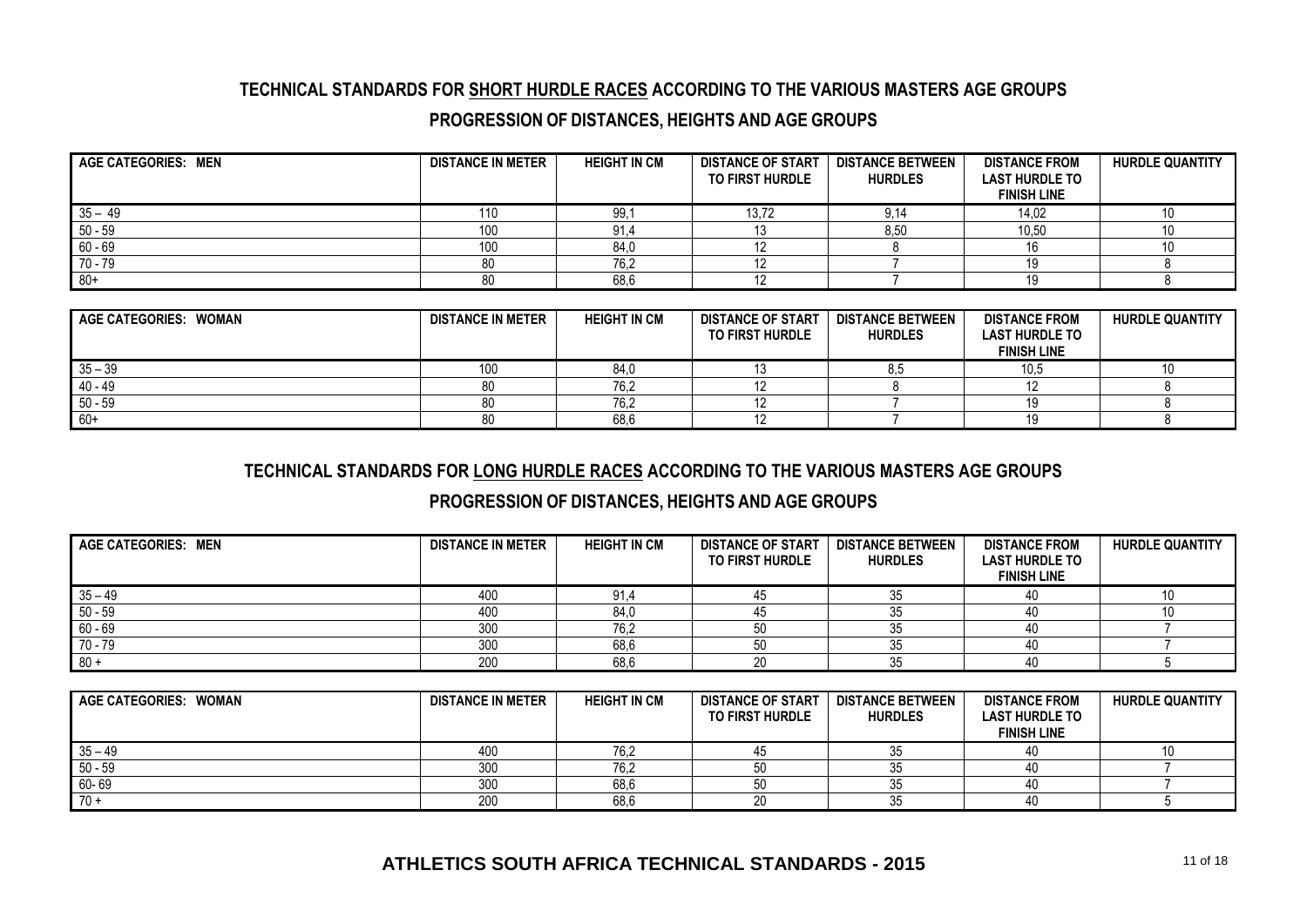## **TECHNICAL STANDARDS FOR FIELD IMPLEMENTS ACCORDING TO THE VARIOUS MASTERS AGE GROUPS**

## **PROGRESSION OF WEIGHTS AND AGE GROUPS**

| AGE CATEGORIES: MEN   | <b>SHOT PUT</b> | <b>DISCUSS</b> | <b>HAMMER</b> | <b>JAVELIN</b> | <b>WEIGHT</b> |
|-----------------------|-----------------|----------------|---------------|----------------|---------------|
| $35 - 49$             | 7,62            | 2,00           | 7,26          | 800            | 15,88         |
| $50 - 59$             | 6.00            | 1,50           | 6,00          | 700            | 11,34         |
| $60 - 69$             | 5,00            | 1,00           | 5,00          | 600            | 9,08          |
| $70 - 79$             | 4,00            | 1,00           | 4,00          | 500            | 7,26          |
| $80+$                 | 3,00            | 1,00           | 3,00          | 400            | 5,45          |
|                       |                 |                |               |                |               |
| AGE CATEGORIES: WOMAN | <b>SHOT PUT</b> | <b>DISCUSS</b> | <b>HAMMER</b> | <b>JAVELIN</b> | <b>WEIGHT</b> |
| $35 - 49$             | 4,00            | 1,00           | 4,00          | 600            | 9,08          |
| $50 - 59$             | 3.00            | 1,00           | 3,00          | 500            | 7,26          |
| 60-74                 | 3,00            | 1,00           | 3,00          | 500            | 5,45          |
| $75+$                 | 2,00            | 0,75           | 2,00          | 400            | 4,00          |

**Combined Events consist of the following events in the order of competition:**

**Throwing Pentathlon (over one day):**

**Day 1** Hammer Throw Shot Put Discus Throw Javelin Throw Weight Throw

# **TECHNICAL STANDARDS FOR STEEPLECHASE RACES ACCORDING TO THE VARIOUS MASTERS AGE GROUPS PROGRESSION OF HEIGHTS AND AGE GROUPS**

| <b>AGE CATEGORIES:</b><br><b>MEN</b> | <b>DISTANCE IN METER</b> | <b>HEIGHT IN CM</b> |
|--------------------------------------|--------------------------|---------------------|
| 35<br>59<br>-                        | 3000                     | 91.4                |
| $60 +$                               | 2000                     | 76.2                |

| <b>WOMEN</b><br><b>AGE CATEGORIES:</b> | <b>DISTANCE IN METER</b> | <b>HEIGHT IN CM</b> |
|----------------------------------------|--------------------------|---------------------|
| 35                                     | 2000                     | 76 2<br>v.z         |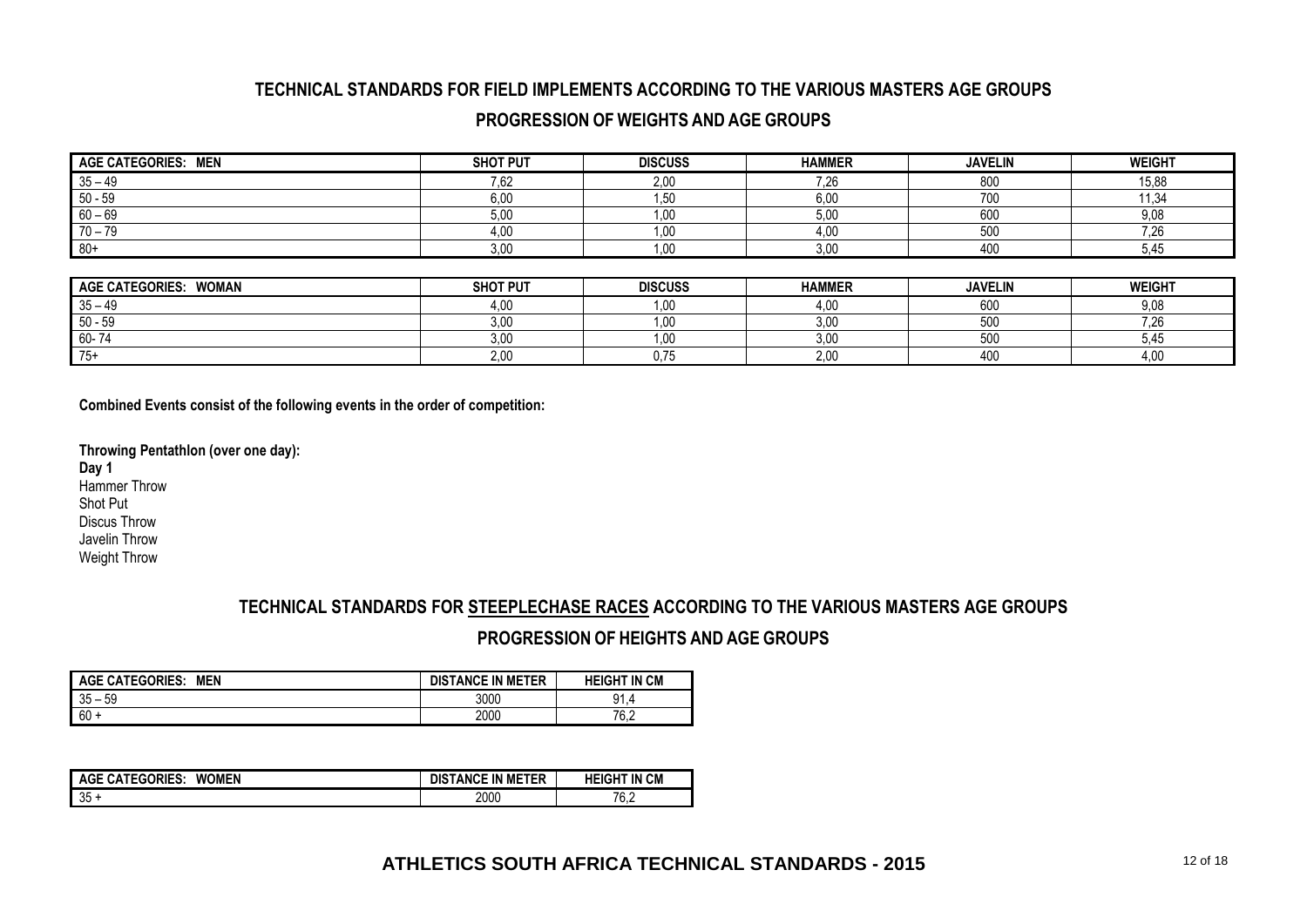# **INTERNATIONAL PARALYMPIC COMMITTEE (IPC)**

# **TECHNICAL SPECIFICATIONS**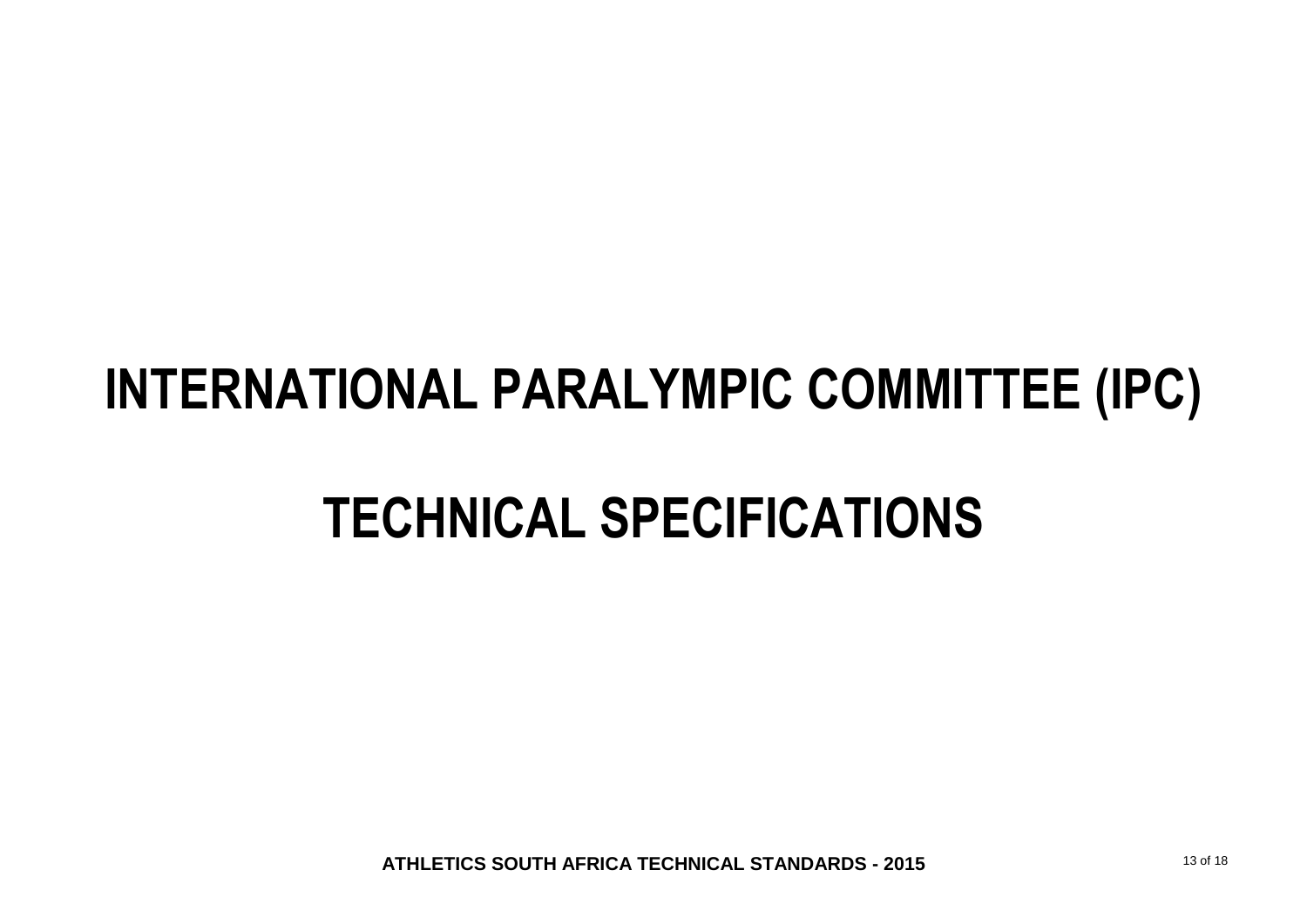## **TECHNICAL STANDARDS FOR AGE GROUPS ACCORDING TO THE VARIOUS SPORT CLASSES**

## **RULE 4: Age Groups**

(IAAF Rule 141)

The following age groups are recognized by IPC Athletics:

- a) Junior Males and Females: Any athlete of 18 or 19 years on 31 December in the year of the competition;
- b) Youth Boys and Girls: Any athlete of 16 or 17 years on 31 December in the year of the competition;
- c) Under 16 Boys and Girls: Any athlete of 14 or 15 years on 31 December in the year of the competition.

*Note: An athlete must be 14 by 31 December in the year of competition to compete in an open event.*

| <b>CLASSIFICATION</b> | <b>DISABILITY DESCRIPTION</b> |
|-----------------------|-------------------------------|
|                       |                               |
|                       |                               |
|                       |                               |
|                       |                               |
|                       |                               |
|                       |                               |
|                       |                               |
|                       |                               |
|                       |                               |
|                       |                               |
|                       |                               |
|                       |                               |
|                       |                               |
|                       |                               |

# **IPC CLASSIFICATION ACCORDING TO THE VARIOUS SPORT CLASSES**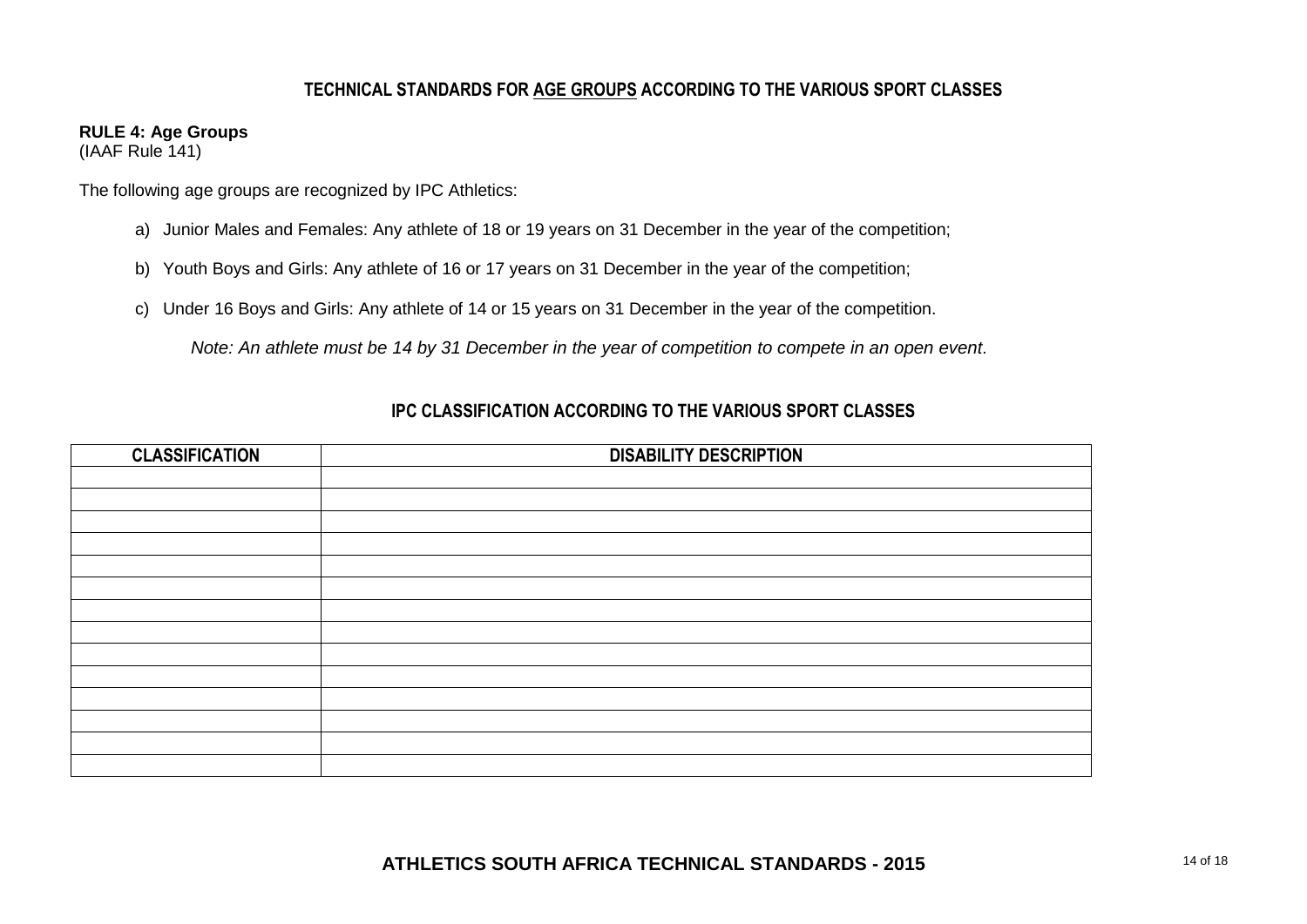## **TECHNICAL STANDARDS FOR PENTATHLON ACCORDING TO THE VARIOUS SPORT CLASSES**

Pentathlon consists of five events which shall be held on one day. The events and the order which they are contested by the respective IPC Athletics Sports Classes at IPC Athletics Recognized Competitions are summarised in the Table below.

| <b>Sports Class/es</b> | Gender/s        | Event 1   | Event 2         | Event 3          | Event 4       | Event 5 |
|------------------------|-----------------|-----------|-----------------|------------------|---------------|---------|
| $P11 - 13$             | <b>Males</b>    | Long Jump | Javelin         | 100m             | <b>Discus</b> | 1500m   |
| $P11 - 13$             | Females         | Long Jump | <b>Shot Put</b> | 100 <sub>m</sub> | <b>Discus</b> | 800m    |
| $P33 - 34$             | Males & Females | Shot Put  | Javelin         | 100m             | <b>Discus</b> | 800m    |
| $P35 - 38$             | Males           | Long Jump | Javelin         | 100m             | <b>Discus</b> | 1500m   |
| $P35 - 38$             | Females         | Long Jump | Shot Put        | 100 <sub>m</sub> | <b>Discus</b> | 800m    |
| P42                    | Males & Females | Long Jump | Shot Put        | 100m             | <b>Discus</b> | 200m    |
| P44                    | Males & Females | Long Jump | Shot Put        | 100 <sub>m</sub> | Discus        | 400m    |
| P46                    | Males           | Long Jump | Shot Put        | 100 <sub>m</sub> | <b>Discus</b> | 1500m   |
| P46                    | Females         | Long Jump | Shot Put        | 100m             | <b>Discus</b> | 800m    |
| P <sub>51</sub>        | Males & Females | 100m      | Club            | 400m             | <b>Discus</b> | 800m    |
| $P52 - 53$             | Males & Females | Shot put  | Javelin         | 100 <sub>m</sub> | <b>Discus</b> | 800m    |
| P54 - 58               | Males & Females | Shot put  | Javelin         | 200 <sub>m</sub> | <b>Discus</b> | 1500m   |
|                        |                 |           |                 |                  |               |         |
|                        |                 |           |                 |                  |               |         |
|                        |                 |           |                 |                  |               |         |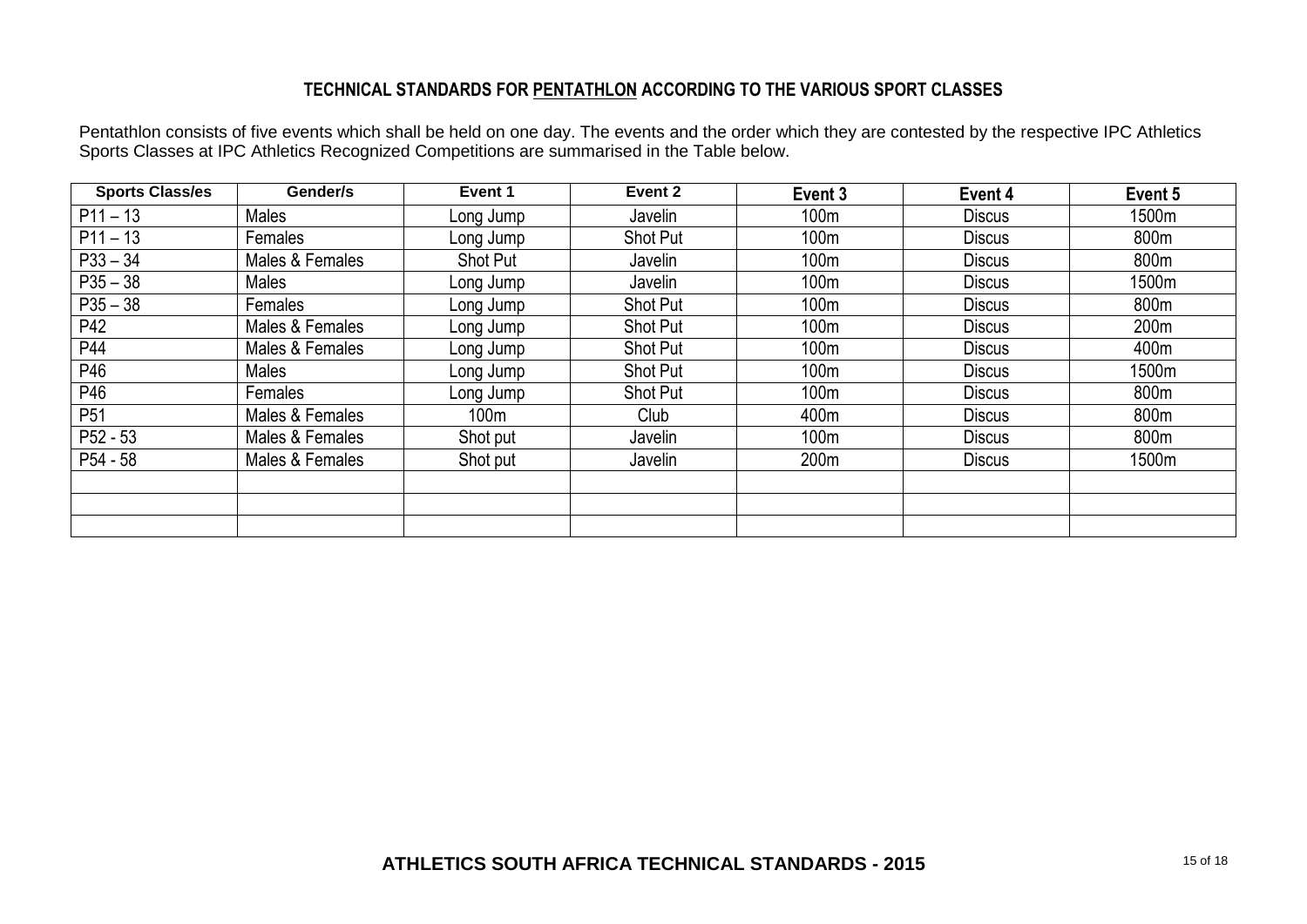# **TECHNICAL STANDARDS FOR IPC IMPLEMENT WEIGHTS ACCORDING TO THE VARIOUS SPORT CLASSES**

Sport Class F11 - 13

| Age Group   | Classes                                          | <b>Discus Male</b> | <b>Discus Female</b> | <b>Javelin Male</b> | Javelin Female | <b>Shot Put Male</b> | <b>Shot Put Female</b> |
|-------------|--------------------------------------------------|--------------------|----------------------|---------------------|----------------|----------------------|------------------------|
| <b>Jpen</b> | $\sim$<br>C44<br>$\overline{\phantom{0}}$<br>ن ا | 2.00 <sub>kq</sub> | .00kg                | 800gr               | 600gr          | <sup>7</sup> .26kg   | 4.00kg                 |
| U/20        | - 40<br><b>E</b> <sub>44</sub><br>10             | .75kg              | .00ka                | 800gr               | 600gr          | 5.00kg               | 4.00kg                 |
| U/18        | $\overline{4}$<br>C44<br>10                      | .50kg              | .00kg                | 700gr               | 600gr          | 5.00kg               | 4.00ko                 |
| U/16        | $\sim$<br>C11<br>ں ا                             | .00 <sub>kq</sub>  | .00kg                | 700gr               | 600gr          | 4.00kg               | 4.00kg                 |

#### Sport Class F20

| Age Group | <b>Classes</b>  | <b>Discus Male</b>  | <b>Discus Female</b> | <b>Javelin Male</b> | <b>Javelin Female</b> | <b>Shot Put Male</b> | <b>Shot Put Female</b> |
|-----------|-----------------|---------------------|----------------------|---------------------|-----------------------|----------------------|------------------------|
| Open      | F <sub>20</sub> | 2.00 <sub>k</sub> g | $.00k$ g             | 800gr               | 600gr                 | <sup>7</sup> .26kg   | 4.00kg                 |
| U/20      | F <sub>20</sub> | .75kg               | .00 <sub>kq</sub>    | 800gr               | 600gr                 | 6.00kg               | 4.00kg                 |
| U/18      | F <sub>20</sub> | .50kc               | .00kg                | 700gr               | 600gr                 | 5.00kg               | 4.00kg                 |
| U/16      | F <sub>20</sub> | .00 <sub>k</sub>    | .00kg                | 700gr               | 600gr                 | 4.00kg               | 4.00kg                 |

#### Sports Classes F31-38

| <b>Age Group</b> | <b>Classes</b> | <b>Discus Male</b> | <b>Discus Female</b> | <b>Javelin Male</b> | <b>Javelin Female</b> | <b>Shot Put Male</b> | <b>Shot Put</b><br><b>Female</b> | Club male &<br>Female |
|------------------|----------------|--------------------|----------------------|---------------------|-----------------------|----------------------|----------------------------------|-----------------------|
|                  | F31            | <b>NE</b>          | <b>NE</b>            | <b>NE</b>           | <b>NE</b>             | <b>NE</b>            | NE.                              | 397gr                 |
| Open, U/20 &     | F32            | .00kg              | 1.00kg               | <b>NE</b>           | <b>NE</b>             | 2.00 <sub>k</sub> g  | 2.00kg                           | 397gr                 |
| U/18             | F33            | .00kg              | 1.00kg               | 600gr               | 600gr                 | 3.00kg               | 3.00kg                           | <b>NE</b>             |
|                  | F34            | .00kg              | 1.00kg               | 600gr               | 600gr                 | 4.00kg               | 3.00kg                           | <b>NE</b>             |
|                  | F35            | l.00kg             | $1.00k$ g            | 600gr               | 600gr                 | 4.00kg               | 3.00kg                           | <b>NE</b>             |
|                  | F36            | .00kg              | 1.00kg               | 600gr               | 600gr                 | 4.00kg               | 3.00kg                           | <b>NE</b>             |
|                  | F37            | l.00kg             | 1.00kg               | 600gr               | 600gr                 | 5.00kg               | 3.00kg                           | <b>NE</b>             |
|                  | F38            | .50kg              | 1.00kg               | 800gr               | 600gr                 | 5.00kg               | 3.00 <sub>kg</sub>               | <b>NE</b>             |
|                  | F31            | <b>NE</b>          | <b>NE</b>            | <b>NE</b>           | <b>NE</b>             | <b>NE</b>            | NE.                              | 397gr                 |
| U/16             | F32            | 750gr              | 750gr                | <b>NE</b>           | <b>NE</b>             | 1.00kg               | 1.00kg                           | 397gr                 |
|                  | F33            | 750gr              | 750gr                | 500gr               | 500gr                 | 2.00 <sub>k</sub> g  | 2.00kg                           | <b>NE</b>             |
|                  | F34            | 750gr              | 750gr                | 500gr               | 500gr                 | 3.00 <sub>kg</sub>   | 2.00kg                           | <b>NE</b>             |
|                  | F35            | 750gr              | 750gr                | 500gr               | 500gr                 | 3.00 <sub>kg</sub>   | 2.00kg                           | <b>NE</b>             |
|                  | F36            | 750gr              | 750gr                | 500gr               | 500gr                 | 3.00 <sub>kg</sub>   | 2.00kg                           | <b>NE</b>             |
|                  | F37            | 750gr              | 750gr                | 500gr               | 500gr                 | 3.00 <sub>kg</sub>   | 2.00kg                           | <b>NE</b>             |
|                  | F38            | 750gr              | 750gr                | 500gr               | 500gr                 | 3.00 <sub>kg</sub>   | 2.00 <sub>k</sub> g              | <b>NE</b>             |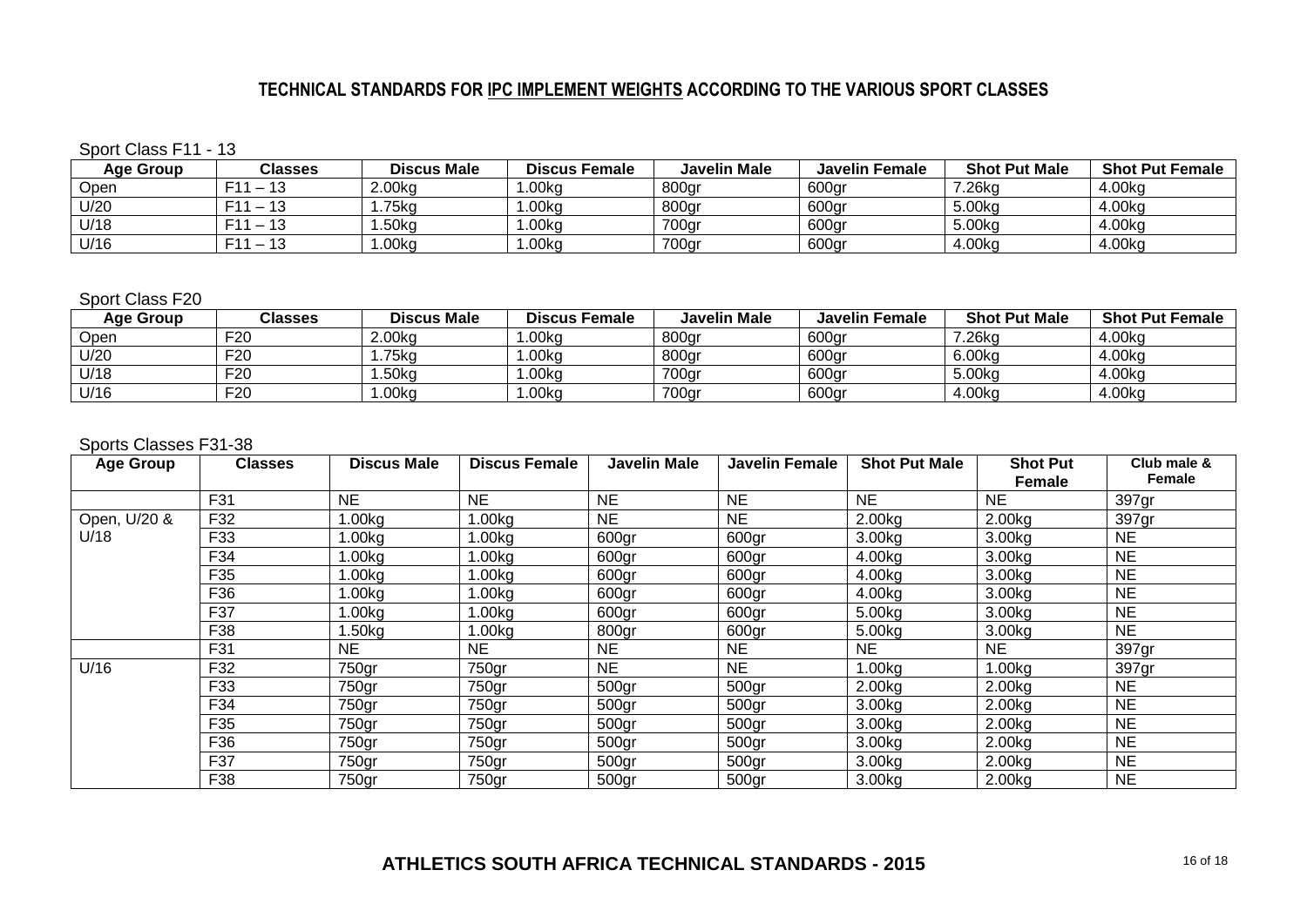### Sport Classes F40-46

| <b>Age Group</b> | <b>Classes</b> | <b>Discus Male</b> | <b>Discus Female</b> | <b>Javelin Male</b> | <b>Javelin Female</b> | <b>Shot Put Male</b> | <b>Shot Put Female</b> |
|------------------|----------------|--------------------|----------------------|---------------------|-----------------------|----------------------|------------------------|
| Open & U/20      | F40            | 1.00kg             | 750gr                | 600gr               | 400gr                 | 4.00kg               | 3.00kg                 |
|                  | F42, 41        | 1.50kg             | 1.00kg               | 800gr               | 600gr                 | 6.00kg               | 4.00kg                 |
|                  | F44, 43        | l.50kg             | .00kg                | 800gr               | 600gr                 | 6.00kg               | 4.00kg                 |
|                  | F46            | $1.50$ kg          | 1.00kg               | 800gr               | 600gr                 | 6.00kg               | 4.00kg                 |
| U/18             | F40            | 1.00kg             | 750gr                | 500gr               | 400gr                 | 3.00kg               | 2.00kg                 |
|                  | F42, 41        | 1.00kg             | .00kgr               | 700gr               | 500gr                 | 5.00kg               | 3.00kg                 |
|                  | F44, 43        | 1.00kg             | i.00kgr              | 700gr               | 500gr                 | 5.00kg               | 3.00kg                 |
|                  | F46, 45        | 1.50kg             | 1.00 <sub>kg</sub>   | 700gr               | 500gr                 | 5.00kg               | 3.00kg                 |
| U/16             | F40            | 1.00kg             | 750gr                | 400 <sub>gr</sub>   | 400gr                 | 3.00 <sub>k</sub> g  | 2.00kg                 |
|                  | F42, 41        | 1.00ka             | 1.00kar              | 600gr               | 400ar                 | 4.00kg               | 3.00kg                 |
|                  | F44, 43        | 1.00kg             | 1.00kgr              | 600gr               | 400gr                 | 4.00kg               | 3.00kg                 |
|                  | F46, 45        | 1.00ka             | ∣.00kar              | 600gr               | 400gr                 | 4.00kg               | 3.00kg                 |